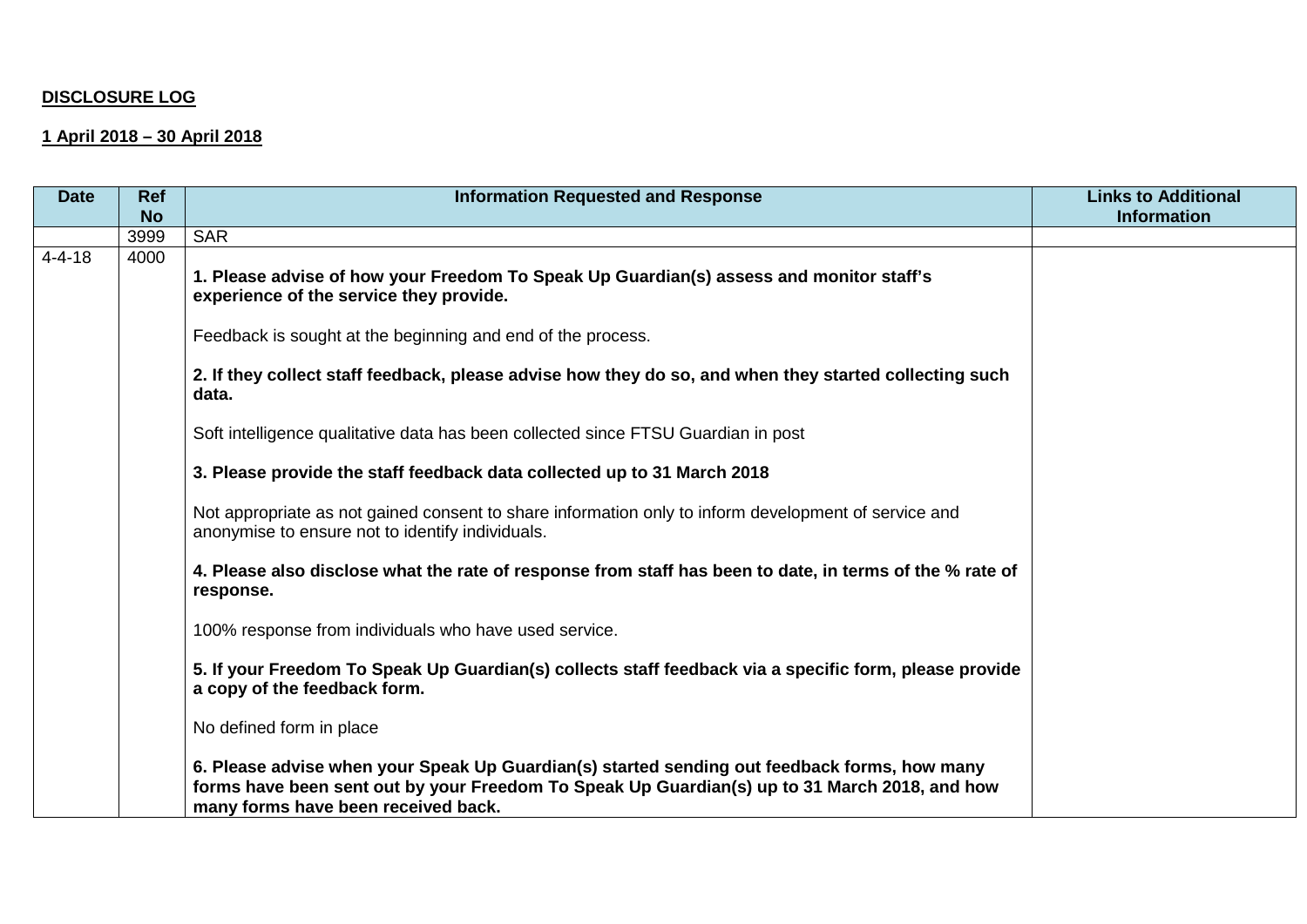|              |      | Verbal feedback received to date in process of developing standardised form not approved                                                                                                                                                                                                                                                     |  |
|--------------|------|----------------------------------------------------------------------------------------------------------------------------------------------------------------------------------------------------------------------------------------------------------------------------------------------------------------------------------------------|--|
|              |      | 7. Please advise what staff feedback data your Freedom To Speak Up Guardian(s) has submitted to<br>the National Guardian's Office and provide a copy of the submitted data.                                                                                                                                                                  |  |
|              |      | Available from the National Guardian's office.                                                                                                                                                                                                                                                                                               |  |
|              |      | 8. Please also disclose any guidance received by the trust or the Freedom To Speak Up Guardian(s)<br>from the National Guardian's Office on how to collect staff feedback, and any related correspondence<br>between the trust and the National Guardian's Office submitting feedback data or discussing the<br>submission of feedback data. |  |
|              |      | Available from the National Guardian's office.                                                                                                                                                                                                                                                                                               |  |
| $5 - 4 - 18$ | 4001 | $\bullet$ 2017/18 tax year                                                                                                                                                                                                                                                                                                                   |  |
|              |      | Hospital's total income from charitable donations: £75 000                                                                                                                                                                                                                                                                                   |  |
|              |      | <b>Source: MKUH Charity</b>                                                                                                                                                                                                                                                                                                                  |  |
|              |      | Leo's Appeal Trust Fund: Paid for Art work. £75 000                                                                                                                                                                                                                                                                                          |  |
|              |      | Percentage of the hospital's total revenue from charitable donations: 1%                                                                                                                                                                                                                                                                     |  |
|              |      | $\bullet$ 2016/17 tax year                                                                                                                                                                                                                                                                                                                   |  |
|              |      | Hospital's total income from charitable donations: £13 000*                                                                                                                                                                                                                                                                                  |  |
|              |      | Source: MKUH Charity.                                                                                                                                                                                                                                                                                                                        |  |
|              |      | Leo's Appeal Trust Fund: Interactive floor projector. £13 000*                                                                                                                                                                                                                                                                               |  |
|              |      | Percentage of the hospital's total revenue from charitable donations: 1%                                                                                                                                                                                                                                                                     |  |
|              |      | $\bullet$ 2015/16 tax year                                                                                                                                                                                                                                                                                                                   |  |
|              |      |                                                                                                                                                                                                                                                                                                                                              |  |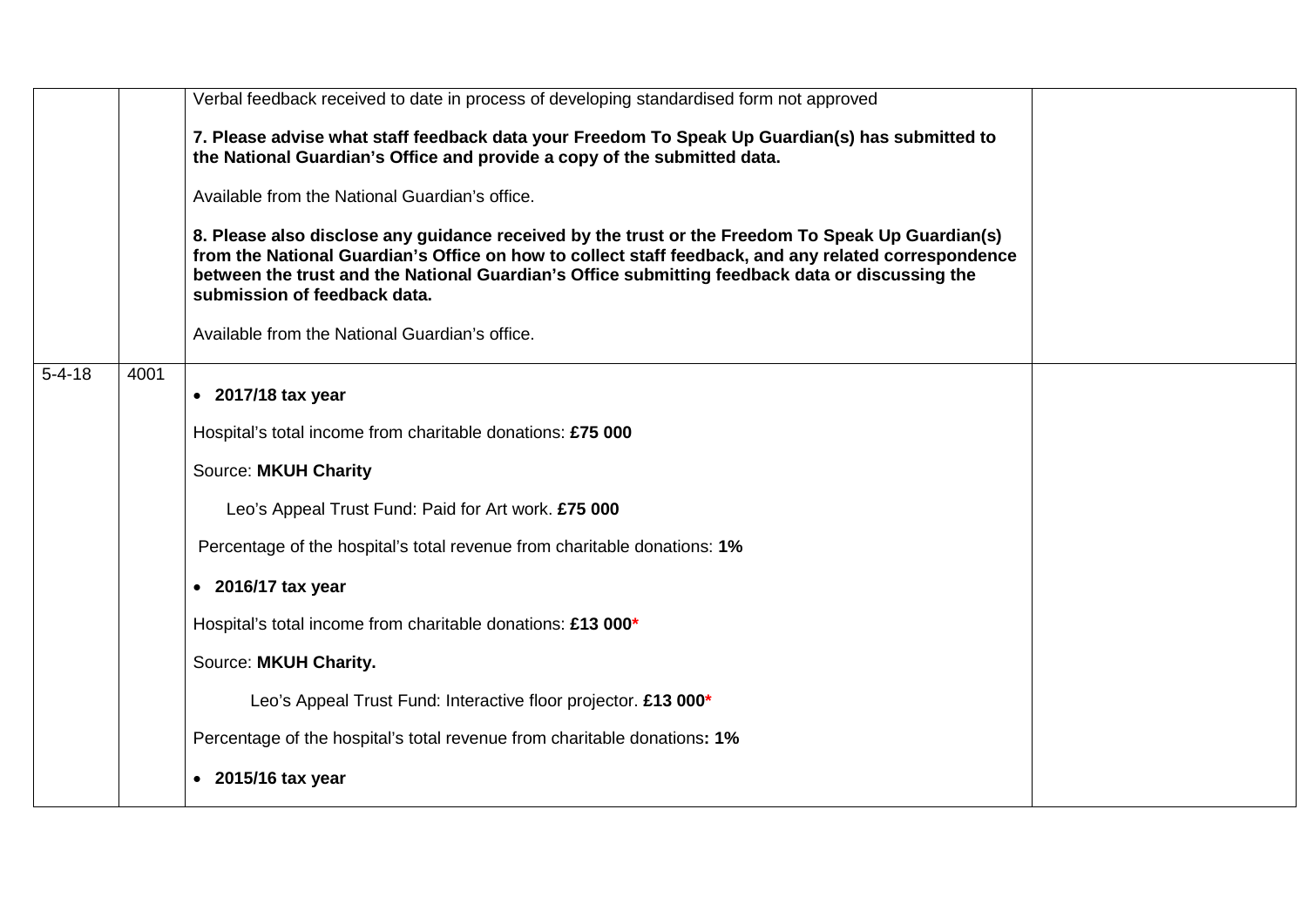|              |      | Hospital's total income from charitable donations: £65 000*                                                                                                                                                                                                                                                                                                                                                                                                        |                       |
|--------------|------|--------------------------------------------------------------------------------------------------------------------------------------------------------------------------------------------------------------------------------------------------------------------------------------------------------------------------------------------------------------------------------------------------------------------------------------------------------------------|-----------------------|
|              |      | Source: MKUH Charity.                                                                                                                                                                                                                                                                                                                                                                                                                                              |                       |
|              |      | Leo's Appeal Trust Fund: Paid for Art work for children's ward. £40 000                                                                                                                                                                                                                                                                                                                                                                                            |                       |
|              |      | Little Lives Trust Fund: Sim B<br>£25 000                                                                                                                                                                                                                                                                                                                                                                                                                          |                       |
|              |      | Percentage of the hospital's total revenue from charitable donations: 1%                                                                                                                                                                                                                                                                                                                                                                                           |                       |
|              |      | *Please note: Figures have been rounded off to the nearest 1000                                                                                                                                                                                                                                                                                                                                                                                                    |                       |
| $5 - 4 - 18$ | 4002 | Please find attached completed questionnaire.                                                                                                                                                                                                                                                                                                                                                                                                                      | Link to questionnaire |
| $5 - 4 - 18$ | 4003 | 1. Please provide statements for all purchase cards, 'p-cards', or any other credit or debit cards paid<br>out using public funds, used by or for executive directors for the period April 1, 2015, to March 31,<br>2017. Please also provide receipts for these expenses.<br>The Trusts Executive Directors do not have, credit, debit or purchase cards.<br>2. Please also provide details of all spending by executive directors using their own money which is |                       |
|              |      | then then claimed back from public funds for the period April 1, 2015, to March 31, 2017. Please also<br>provide receipts for these expenses.                                                                                                                                                                                                                                                                                                                      |                       |
|              |      | 3. Please also provide details of all spending on behalf of that individual, by the trust, for the period<br>April 1, 2015, to March 31, 2017. Please also provide receipts for these expenses.                                                                                                                                                                                                                                                                    |                       |
|              |      | The Trust does not record this information centrally, to obtain this would entail going through staff records<br>which would require permission and exceed the appropriate time limit.                                                                                                                                                                                                                                                                             |                       |
| $5 - 4 - 18$ | 4004 | 1. Please tell me whether the trust carries out routine identity checks on patients attending<br>outpatient appointments to ascertain whether they are ordinarily resident in the UK.                                                                                                                                                                                                                                                                              |                       |
|              |      | Yes                                                                                                                                                                                                                                                                                                                                                                                                                                                                |                       |
|              |      | 2. If yes, please answer the following questions:                                                                                                                                                                                                                                                                                                                                                                                                                  |                       |
|              |      | A) Which patients undergo such checks? ( – eg all those attending first appointment for a new                                                                                                                                                                                                                                                                                                                                                                      |                       |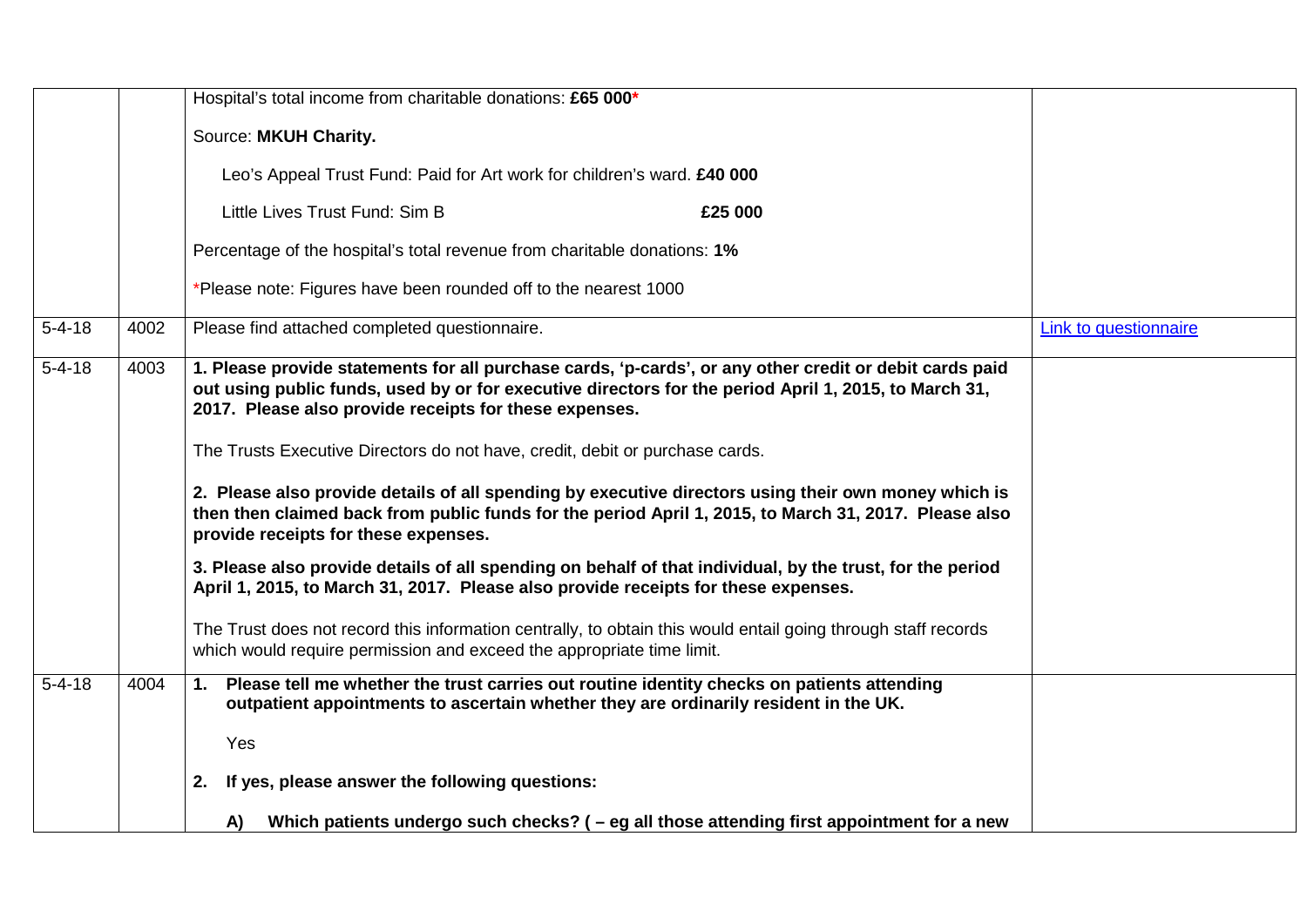|              |      | care pathway)<br>Patients who are attending as a new referral, and trigger 'overseas' query e.g no NHS number, overseas<br>address, no GP<br>Please state what forms of documentation they have to provide? (eg passports, proof of<br>B)<br>address)<br>Passport, proof of address<br>What happens if they cannot provide proof of being ordinarily resident?<br>C)<br>They will be billed until they can provide evidence to support that they are a lawful ordinary resident in<br>UK.<br>3. Please also state how many Overseas Visitor Managers (OVMs) or Overseas Visitor Officers<br>(OVOs) are employed by the trust (Please state as Full Time Equivalent)<br>1<br>4. Please state the highest bill which is still outstanding owed by an overseas visitor for a) 2017/18<br>to date and b)2016/17.<br>17/18 (to date) £25485 Pakistan<br>16/17 £15269 Ghana<br>5. In relation to question 4, please broadly state the nature of the treatment (eg ophthalmology,<br>kidney dialysis, obstetrics) and the nationality of the patient, if known.<br><b>ITU / Renal</b><br>Cancer |
|--------------|------|------------------------------------------------------------------------------------------------------------------------------------------------------------------------------------------------------------------------------------------------------------------------------------------------------------------------------------------------------------------------------------------------------------------------------------------------------------------------------------------------------------------------------------------------------------------------------------------------------------------------------------------------------------------------------------------------------------------------------------------------------------------------------------------------------------------------------------------------------------------------------------------------------------------------------------------------------------------------------------------------------------------------------------------------------------------------------------------|
| $6 - 4 - 18$ | 4005 | 1a) What Patient Information System (PAS) do you use (provider and product)?                                                                                                                                                                                                                                                                                                                                                                                                                                                                                                                                                                                                                                                                                                                                                                                                                                                                                                                                                                                                             |
|              |      | <b>Cerner Millennium</b>                                                                                                                                                                                                                                                                                                                                                                                                                                                                                                                                                                                                                                                                                                                                                                                                                                                                                                                                                                                                                                                                 |
|              |      | b) When does your PAS contract expire?                                                                                                                                                                                                                                                                                                                                                                                                                                                                                                                                                                                                                                                                                                                                                                                                                                                                                                                                                                                                                                                   |
|              |      | May 2025                                                                                                                                                                                                                                                                                                                                                                                                                                                                                                                                                                                                                                                                                                                                                                                                                                                                                                                                                                                                                                                                                 |
|              |      |                                                                                                                                                                                                                                                                                                                                                                                                                                                                                                                                                                                                                                                                                                                                                                                                                                                                                                                                                                                                                                                                                          |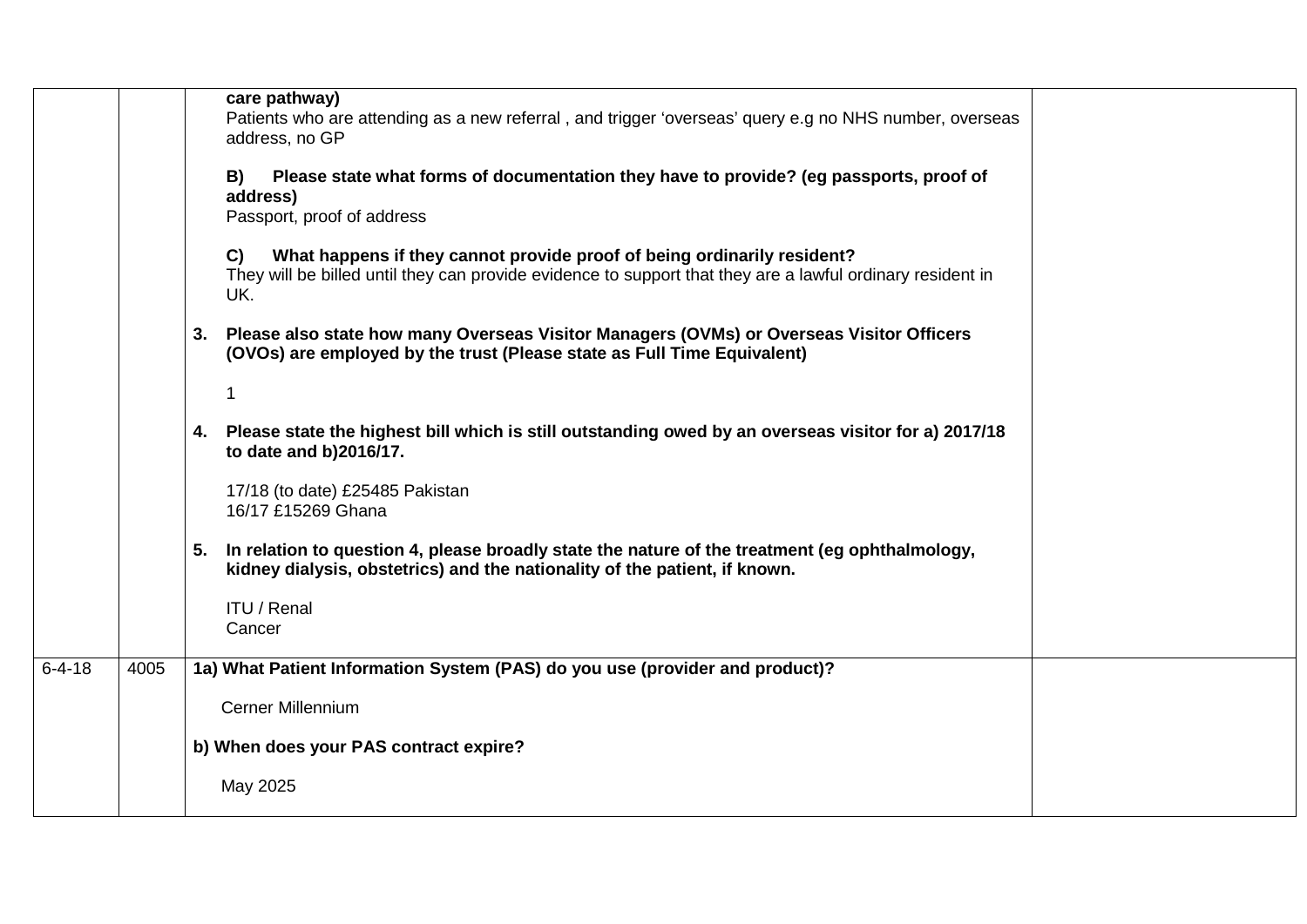| c) What is the annual cost for using your chosen PAS?                                                          |
|----------------------------------------------------------------------------------------------------------------|
| The total 2017/2018 revenue costs for the Cerner Millennium are £1,159,299                                     |
| 2a) What Electronic Patient Record system (EPR) do you use (provider and product)?                             |
| <b>Cerner Millennium</b>                                                                                       |
| b) When does your EPR contract expire?                                                                         |
| May 2025                                                                                                       |
| c) What is the annual cost for using your chosen EPR?                                                          |
| The total 2017/2018 revenue costs for the Cerner Millennium are £1,159,299                                     |
| 3a) What bed management system do you use (provider and product)?                                              |
| Cerner Millennium                                                                                              |
| b) When does the contract with your present supplier expire?                                                   |
| May 2025                                                                                                       |
| c) What is the annual cost for using your chosen bed management system?                                        |
| The total 2017/2018 revenue costs for the Cerner Millennium are £1,159,299.                                    |
| 4a) What system to monitor patient flow through the emergency department do you use (provider and<br>product)? |
| Cerner Millennium                                                                                              |
| b) When does the contract with your present supplier expire?                                                   |
| May 2025                                                                                                       |
| c) What is the annual cost for using your chosen system?                                                       |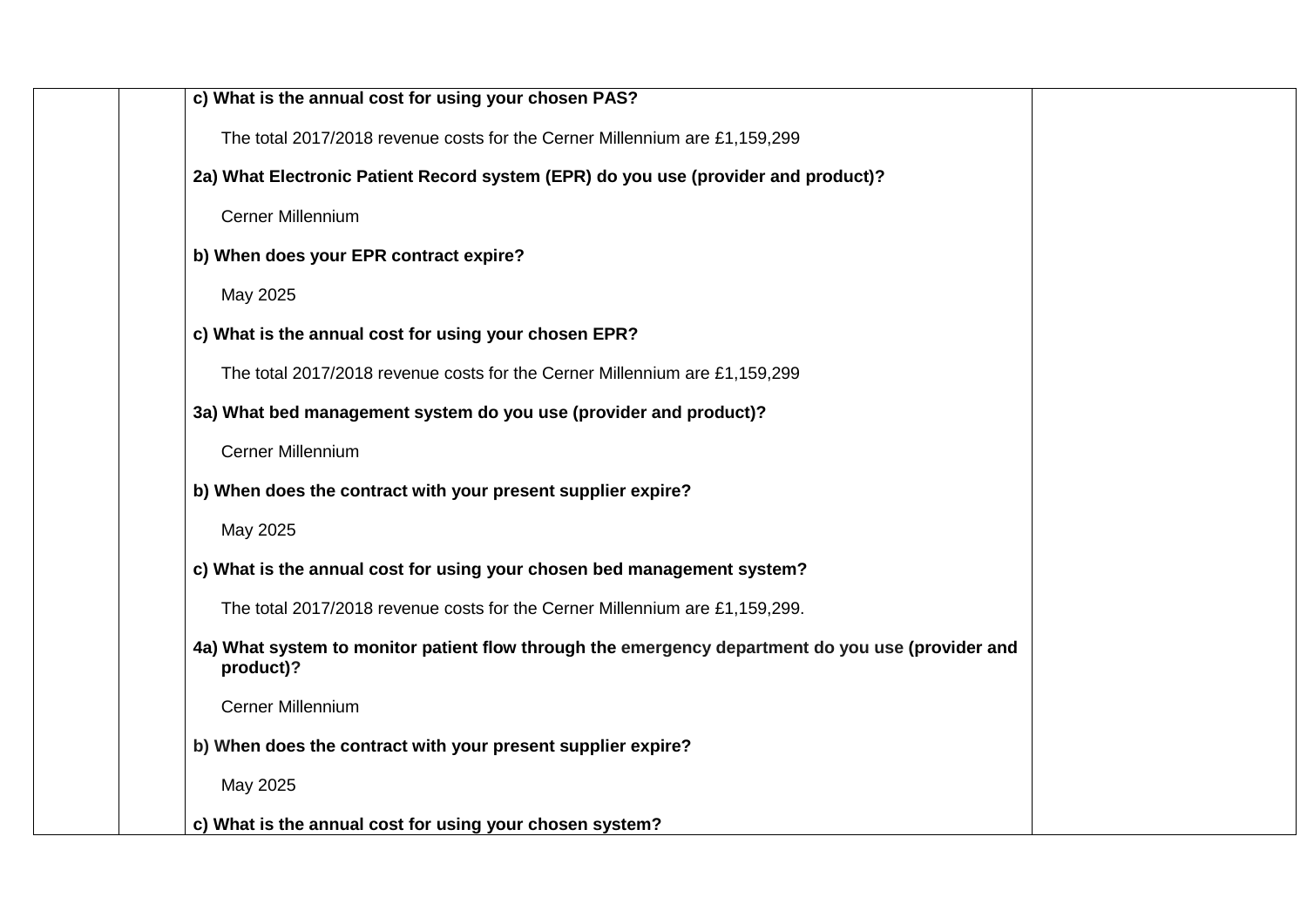| The total 2017/2018 revenue costs for the Cerner Millennium are £1,159,299 |
|----------------------------------------------------------------------------|
| 5a) What theatre management system do you use (provider and product)?      |
| Cerner Millennium - FirstNet                                               |
| b) When does the contract with your present supplier expire?               |
| May 2025                                                                   |
| c) What is the annual cost for using your chosen system?                   |
| The total 2017/2018 revenue costs for the Cerner Millennium are £1,159,299 |
| 6a) What maternity services IT system do you use (provider and product)?   |
| Cerner Millennium                                                          |
| b) When does the contract with your present supplier expire?               |
| May 2025                                                                   |
| c) What is the annual cost for using your chosen system?                   |
| The total 2017/2018 revenue costs for the Cerner Millennium are £1,159,299 |
| 7a) What electronic observations system do you use (provider and product)? |
| Cerner Millennium - Using Vitals machines integrated into Cerner           |
| b) When does the contract with your present supplier expire?               |
| May 2025                                                                   |
| c) What is the annual cost for using your chosen system?                   |
| The total 2017/2018 revenue costs for the Cerner Millennium are £1,159,29  |
|                                                                            |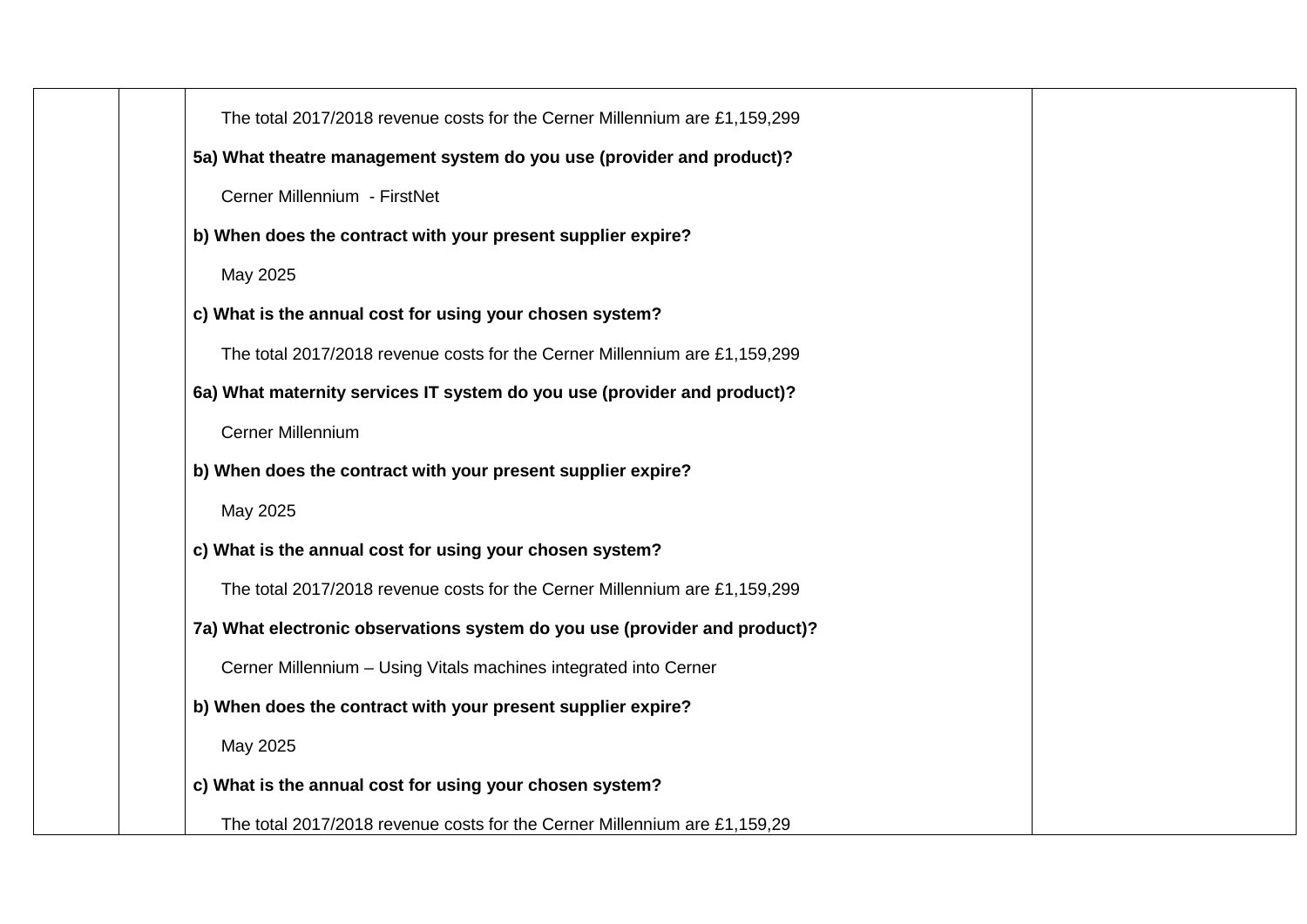|              |      | 8) Are you planning to go out to procurement for any of these systems (as opposed to renewing) in<br>the next 5 years?<br><b>No</b>                                                                                                                                                                                                                                                                                                                                                                                                                                                                                                                                                                                                                                                                                                                                                                                                                                                                                                                                                                                                                                                                                                                                                                                                                                                                                                                                                                                                                 |  |
|--------------|------|-----------------------------------------------------------------------------------------------------------------------------------------------------------------------------------------------------------------------------------------------------------------------------------------------------------------------------------------------------------------------------------------------------------------------------------------------------------------------------------------------------------------------------------------------------------------------------------------------------------------------------------------------------------------------------------------------------------------------------------------------------------------------------------------------------------------------------------------------------------------------------------------------------------------------------------------------------------------------------------------------------------------------------------------------------------------------------------------------------------------------------------------------------------------------------------------------------------------------------------------------------------------------------------------------------------------------------------------------------------------------------------------------------------------------------------------------------------------------------------------------------------------------------------------------------|--|
| $9 - 4 - 18$ | 4006 | 1. How many gynaecologists within your organisation perform laparoscopic procedures requiring<br>morcellation?<br>2. How many power morcellators do you purchase per annum for gynaecology?<br>3. How many power morcellators do you use in gynaecology per annum?<br>4. How many laparoscopic hysterectomies requiring morcellation do you perform annually?<br>5. How many laparoscopic myomectomies requiring morcellation do you perform annually?<br>6. For patients requiring morcellation, do you routinely perform pre-operative MRI?<br>7. For patients requiring morcellation, do you routinely perform pre-operative endometrial<br>sampling/biopsy?<br>8. During the consent process, do you specifically consent for power morcellation in gynaecology?<br>9. During the consent process, what risk of inadvertent leiomyosarcoma do you quote during<br>hysterectomies/myomectomies for benign fibroids?<br>10. During the consent process, what risk do quote for spread of inadvertent leiomyosarcoma from<br>power morcellation?<br>11. Has your organisation ever encountered inadvertent leiomyosarcoma following hysterectomy or<br>myomectomy for presumed benign indications? If so, many?<br>12. Do you have information leaflet about morcellation in gynaecology?<br>13. What audit procedures do you have in place for gynaecologists participating in power<br>morcellation?<br>I can confirm the Trust do not have the laparoscopic morcellator and therefore we do not perform any<br>procedures using this equipment. |  |
| $9 - 4 - 18$ | 4007 | Do you have an outsourced payroll for temporary staff?<br>Yes                                                                                                                                                                                                                                                                                                                                                                                                                                                                                                                                                                                                                                                                                                                                                                                                                                                                                                                                                                                                                                                                                                                                                                                                                                                                                                                                                                                                                                                                                       |  |
|              |      | If yes can you confirm if this is a weekly payroll?<br>Weekly/ monthly for different staff groups                                                                                                                                                                                                                                                                                                                                                                                                                                                                                                                                                                                                                                                                                                                                                                                                                                                                                                                                                                                                                                                                                                                                                                                                                                                                                                                                                                                                                                                   |  |
|              |      | Can you confirm the name of the payroll provider?                                                                                                                                                                                                                                                                                                                                                                                                                                                                                                                                                                                                                                                                                                                                                                                                                                                                                                                                                                                                                                                                                                                                                                                                                                                                                                                                                                                                                                                                                                   |  |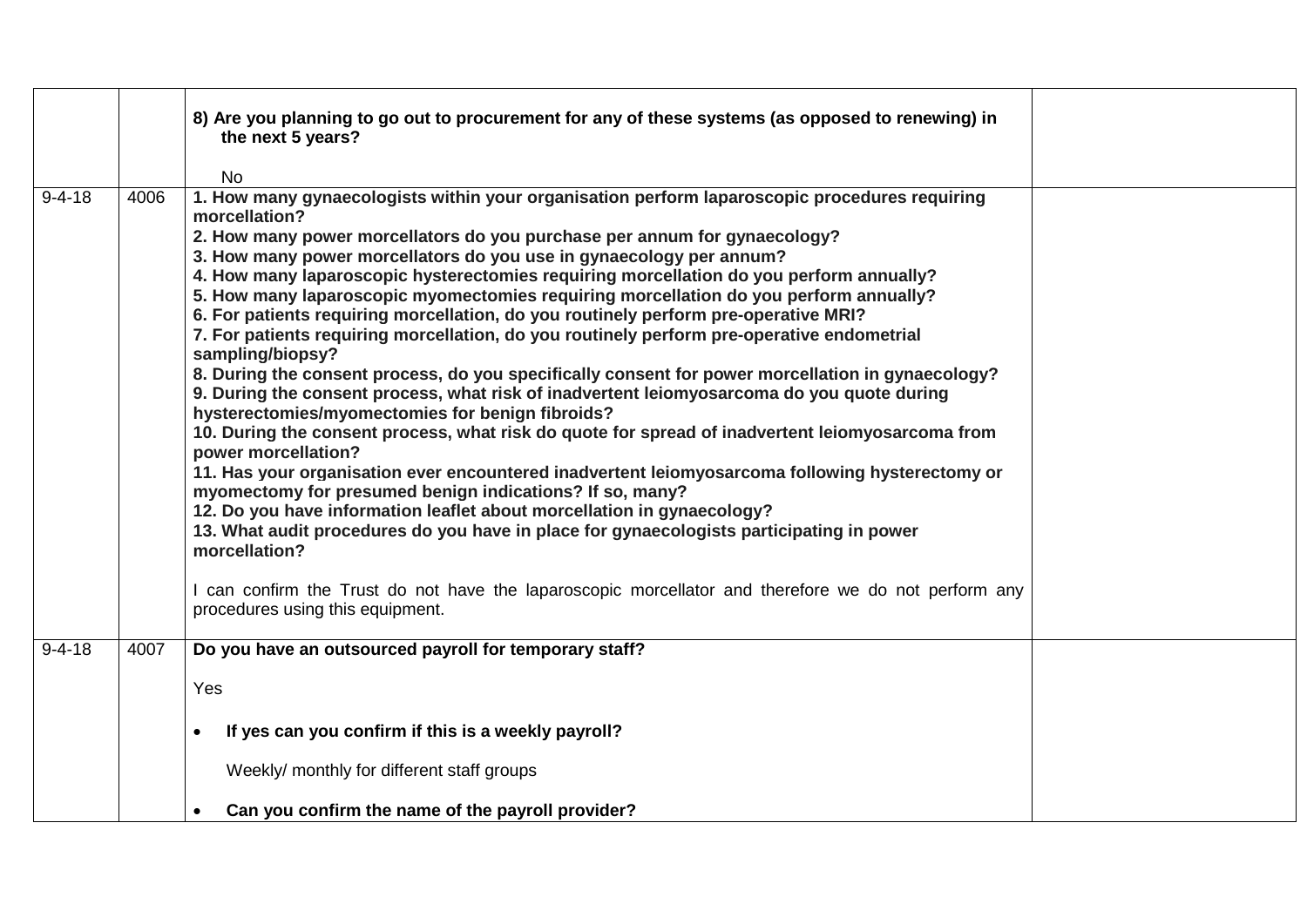UHB

• **Can you confirm agreed contract start and End dates of this provider?**

Jan 2018 for 2 years, plus 1, plus 1

**Is your temporary staff Bank in-house or outsourced?**

In-house

- **If the bank is outsourced, can you confirm the name of the supplier?** NA
- **Can you confirm agreed contract start and End dates?**
	- NA

**Are you currently using direct engagement? (DE / VAT saving model for Locums)**

Yes

• **If yes, can you confirm the name of the supplier?** 

247 Time

• **Can you confirm agreed contract start and End dates?**

Inchoate pending contractor's signatures.

**Do you have a Master or Neutral vendor contract in place for the following staff groups Nursing & Midwifery, Doctors, AHP's and Admin and clerical?**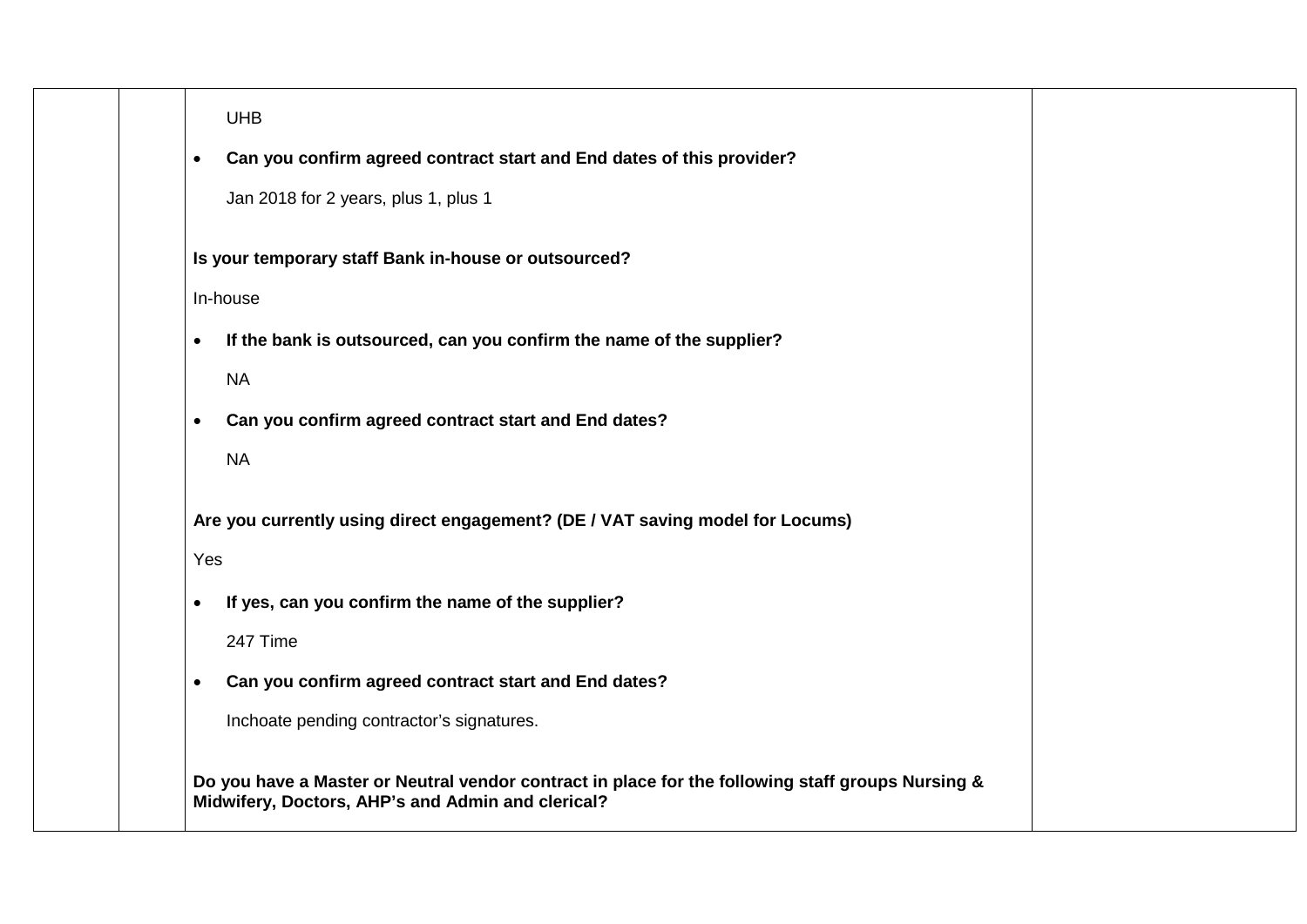|              |      | <b>No</b>                                                                                                                                                                                                                            |
|--------------|------|--------------------------------------------------------------------------------------------------------------------------------------------------------------------------------------------------------------------------------------|
|              |      | If yes, please can you confirm the name of the supplier?<br>$\bullet$                                                                                                                                                                |
|              |      | <b>NA</b>                                                                                                                                                                                                                            |
|              |      | Can you confirm agreed contract start and End dates?<br>$\bullet$                                                                                                                                                                    |
|              |      | <b>NA</b>                                                                                                                                                                                                                            |
|              |      | Does the Master or Neutral vendor contract include any other Trusts in addition to yourself?<br>$\bullet$                                                                                                                            |
|              |      | <b>NA</b>                                                                                                                                                                                                                            |
|              |      | Please can you confirm if you are using a mobile application-based or web-based booking platform<br>for booking bank / agency with the following staff groups: Nursing & Midwifery, Doctors, AHP's and<br><b>Admin and clerical?</b> |
|              |      | N&M only                                                                                                                                                                                                                             |
|              |      | If yes, please can you confirm the name of the supplier?<br>$\bullet$                                                                                                                                                                |
|              |      | Allocate-N&M                                                                                                                                                                                                                         |
|              |      | Can you confirm agreed contract start and End dates?<br>$\bullet$                                                                                                                                                                    |
|              |      | March 2016- Rolling contract                                                                                                                                                                                                         |
|              |      | Is direct engagement for Doctors included with the application?<br>$\bullet$                                                                                                                                                         |
|              |      | No                                                                                                                                                                                                                                   |
| $9 - 4 - 18$ | 4008 | *How many people working at the trust have been subject to disciplinary proceedings for their use of<br>instant messaging apps (e.g. WhatsApp, Facebook Messenger, Snapchat)?                                                        |
|              |      | *How many people working at the trust have been subject to disciplinary proceedings for their use of                                                                                                                                 |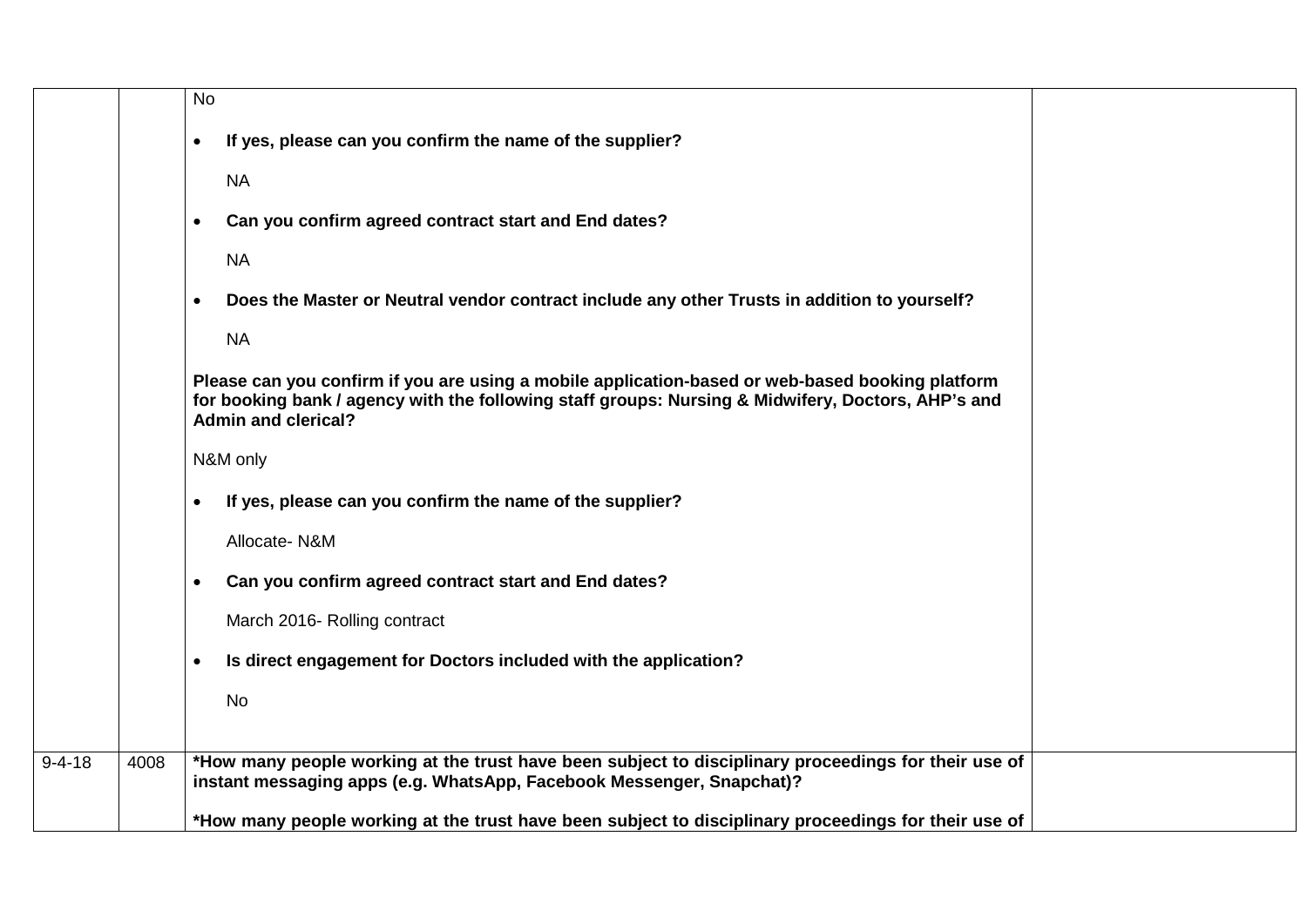|              |      | social media (e.g. Facebook, Twitter, Instagram)?                                                                                                                                                                                                                                                                                                                                                                                                                                                                                                                                                                                                                                                                |
|--------------|------|------------------------------------------------------------------------------------------------------------------------------------------------------------------------------------------------------------------------------------------------------------------------------------------------------------------------------------------------------------------------------------------------------------------------------------------------------------------------------------------------------------------------------------------------------------------------------------------------------------------------------------------------------------------------------------------------------------------|
|              |      | *Please tell me, for each case, the job title of the staff member concerned (e.g. junior doctor,<br>consultant, nurse, administrative staff) and which sanctions were applied (e.g. dismissal, formal<br>warning, referral to professional regulator).                                                                                                                                                                                                                                                                                                                                                                                                                                                           |
|              |      | I can confirm there have been no formal disciplinary proceedings or action taken against staff for their use of<br>instant messaging apps, or for the use of social media.                                                                                                                                                                                                                                                                                                                                                                                                                                                                                                                                       |
| $9 - 4 - 18$ | 4009 | 1. During 2017 approximately how many samples were processed within your Blood Sciences<br>laboratory<br>(Biochemistry<br>Haematology)?<br>and<br>822,000<br>2. What percentage of Blood Sciences samples received in your laboratory require manual<br>intervention to sub aliquot samples (please exclude automated sample transfers)?<br>4%<br>3. How many incidents related to mislabelling of samples were reported during 2017 in your<br>organisation?<br>15<br>4. How<br>incidents<br>these<br>mislabelling<br>laboratory<br>many<br>of<br>were<br>errors?<br>4<br>5. How many of the laboratory sample labelling errors were due to transposition (or mislabelling) of<br>samples?<br>one<br>more<br>or |
|              |      | $\mathbf 1$                                                                                                                                                                                                                                                                                                                                                                                                                                                                                                                                                                                                                                                                                                      |
|              |      |                                                                                                                                                                                                                                                                                                                                                                                                                                                                                                                                                                                                                                                                                                                  |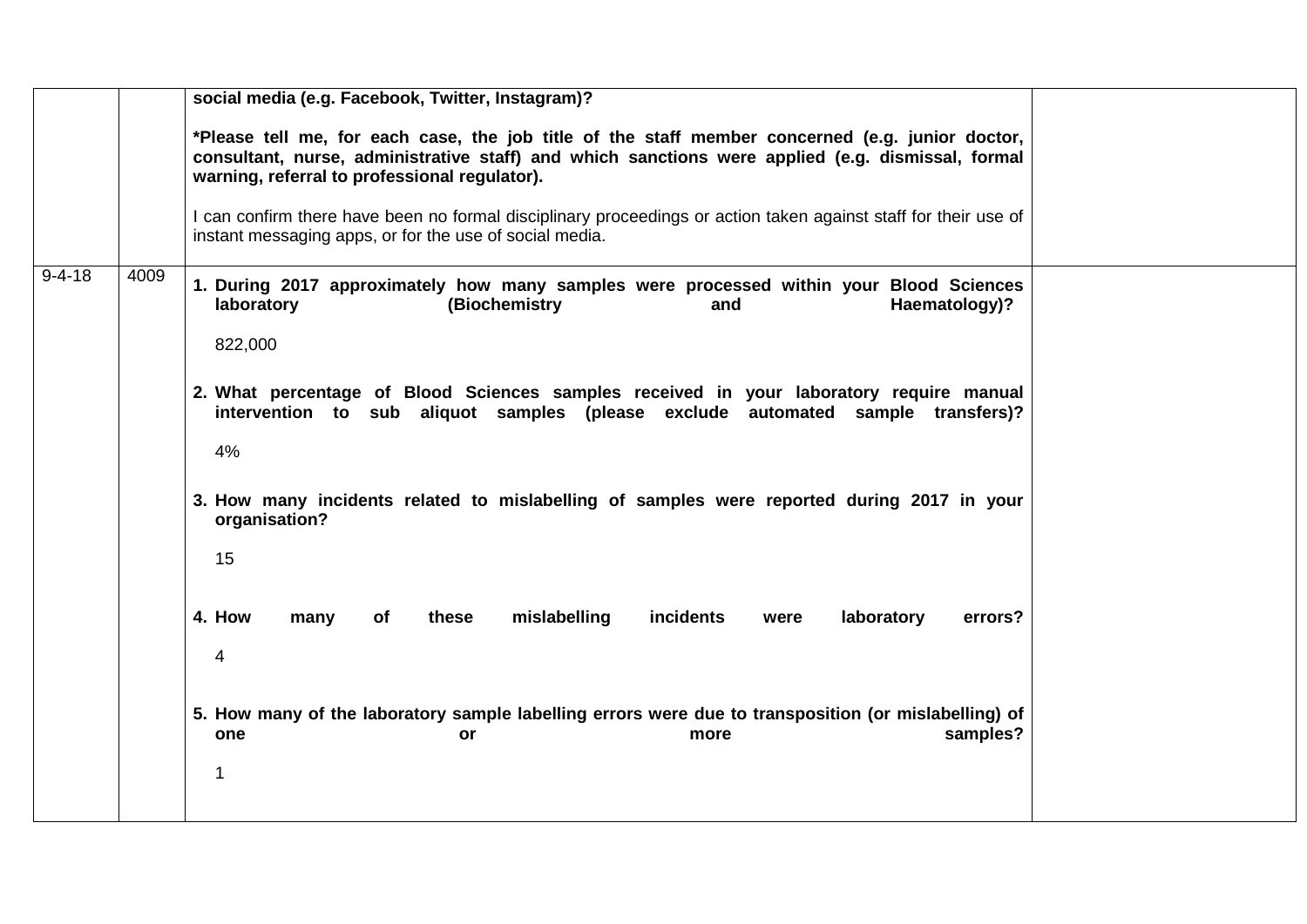|              |      | 6. How many times did this result in incorrect results being assigned to a patient?<br>8<br>7. How many sample errors identified during 2017 resulted in a formal Root Cause Analysis<br>investigation?<br>No formal RCA, however local RCA is undertaken in all investigations of laboratory errors                                                                                                                                                                                                                                                                                                                                                                                                                                                                                                                                                                                           |                     |
|--------------|------|------------------------------------------------------------------------------------------------------------------------------------------------------------------------------------------------------------------------------------------------------------------------------------------------------------------------------------------------------------------------------------------------------------------------------------------------------------------------------------------------------------------------------------------------------------------------------------------------------------------------------------------------------------------------------------------------------------------------------------------------------------------------------------------------------------------------------------------------------------------------------------------------|---------------------|
|              |      | 8. How many sample errors identified in your organisation during 2017 resulted in litigation?<br>None                                                                                                                                                                                                                                                                                                                                                                                                                                                                                                                                                                                                                                                                                                                                                                                          |                     |
| $9 - 4 - 18$ | 4010 | I am emailing to ask for a list of general & specialist surgical tables that you currently have within the<br>Trust and specifically:<br><b>Table Model</b><br><b>Table Name</b><br>Date purchased/first utilised<br><b>Location within the Trust</b><br>$\bullet$<br>Please find attached spreadsheet.                                                                                                                                                                                                                                                                                                                                                                                                                                                                                                                                                                                        | Link to spreadsheet |
| $9 - 4 - 18$ | 4011 | 1. How many female patients in your Trust had a Foley catheter during the last 12 months?<br>2. How many Foley catheters were used in your Trust during the last 12 months?<br>3. How many of those Foley catheters were used for a female patient?<br>4. Of your total Foley catheter usage, what percentage was used on females?<br>5. How many Foley catheters are used per patient during their total hospital stay?<br>6. Of your patients who have a Foley catheter, how long do they stay in hospital on average?<br>7. Of your patients who have a Foley catheter, what percentage would be longer term patients? i.e.<br>stay over the above stated average in hospital<br>8. Of the total number of female patients using a Foley catheter, what percentage has any of the<br>following:<br>a) Faecal incontinence<br>b) Obstruction / atonic bladder<br>c) Surgery in perineal area |                     |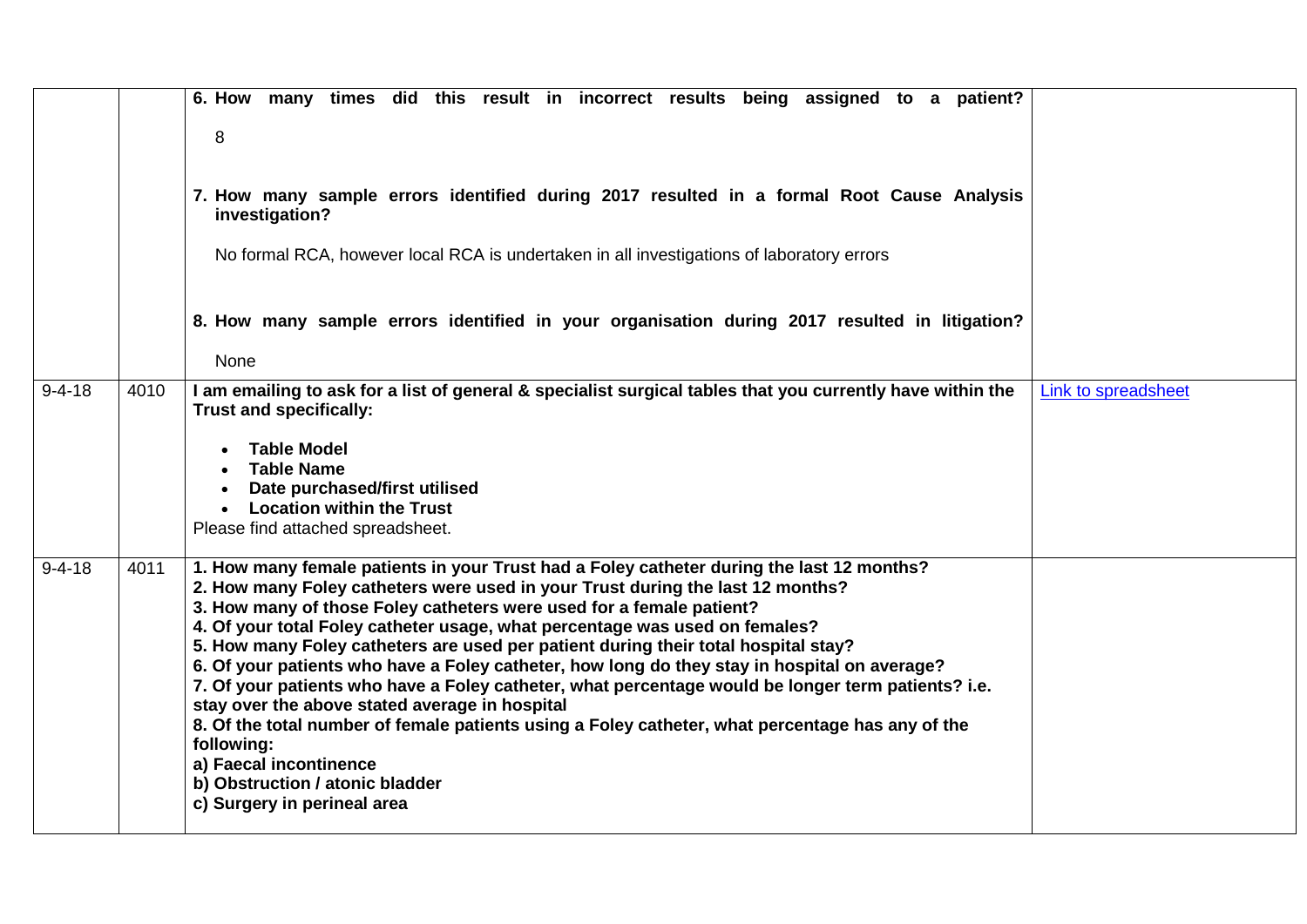|               |      | which would require permission and exceed the appropriate time limit.                                                                                                                                                                                                                                                                                                                                                                                                                                                                                                                                                                                                                              |                                                                          | The Trust does not record this information centrally, to obtain this would entail going through patient records                                                                                                                                                                                                                                              |  |                            |
|---------------|------|----------------------------------------------------------------------------------------------------------------------------------------------------------------------------------------------------------------------------------------------------------------------------------------------------------------------------------------------------------------------------------------------------------------------------------------------------------------------------------------------------------------------------------------------------------------------------------------------------------------------------------------------------------------------------------------------------|--------------------------------------------------------------------------|--------------------------------------------------------------------------------------------------------------------------------------------------------------------------------------------------------------------------------------------------------------------------------------------------------------------------------------------------------------|--|----------------------------|
|               |      |                                                                                                                                                                                                                                                                                                                                                                                                                                                                                                                                                                                                                                                                                                    |                                                                          |                                                                                                                                                                                                                                                                                                                                                              |  |                            |
| $10 - 4 - 18$ | 4012 | 1. During the financial year 2016/2017 or last full year figures, what:<br>life?<br>Please see attached spreadsheet.                                                                                                                                                                                                                                                                                                                                                                                                                                                                                                                                                                               |                                                                          | a. Was the total number of emergency admissions for people in the last year of<br>b. Was the total number of emergency bed days for people in the last year of life?<br>2. During the financial year 2016/2017 or last full year figures, what was the total number<br>of people in the last year of life admitted from a care home setting as an emergency? |  | Link to spreadsheet        |
| $11 - 4 - 18$ | 4013 | Please could you provide me with your trust's loss of income as a result of the cancelled elective or<br>non-urgent surgeries this year? I understand that there are tariffs assigned for every procedure<br>undertaken and that cancelling an operation results in the loss of that revenue.<br>I would like this data on a monthly basis from January 2018 to the last date for which the data is held.<br>If you have comparative data for Jan-Dec 2017 (on the monthly basis also), I would also like this. If<br>there is any breakdown of this data (for example, tariffs lost, cost of surgeons not working and so on),<br>could you provide that too?<br>Please find spreadsheet attached. |                                                                          |                                                                                                                                                                                                                                                                                                                                                              |  | <b>Link to spreadsheet</b> |
| $10 - 4 - 18$ | 4014 | 1. a copy of your clinical protocol(s) for therapeutic venesection<br>2. the date at which your venesection protocol was most recently reviewed & updated<br>The Trust currently use guidance from Oxford NSSG Haematology which can be found at http://nssg.oxford-<br>haematology.org.uk/<br>However, the Trust are in the process of developing our own policies and procedures.                                                                                                                                                                                                                                                                                                                |                                                                          |                                                                                                                                                                                                                                                                                                                                                              |  |                            |
| $12 - 4 - 18$ | 4015 |                                                                                                                                                                                                                                                                                                                                                                                                                                                                                                                                                                                                                                                                                                    | Total number<br>treated Stage<br><b>IIIB/IV NSCLC</b><br><b>Patients</b> | If unable to provide number of stage<br>IIIB/IV NSCLC patients treated,<br>please indicate the level at which<br>data has been provided:                                                                                                                                                                                                                     |  |                            |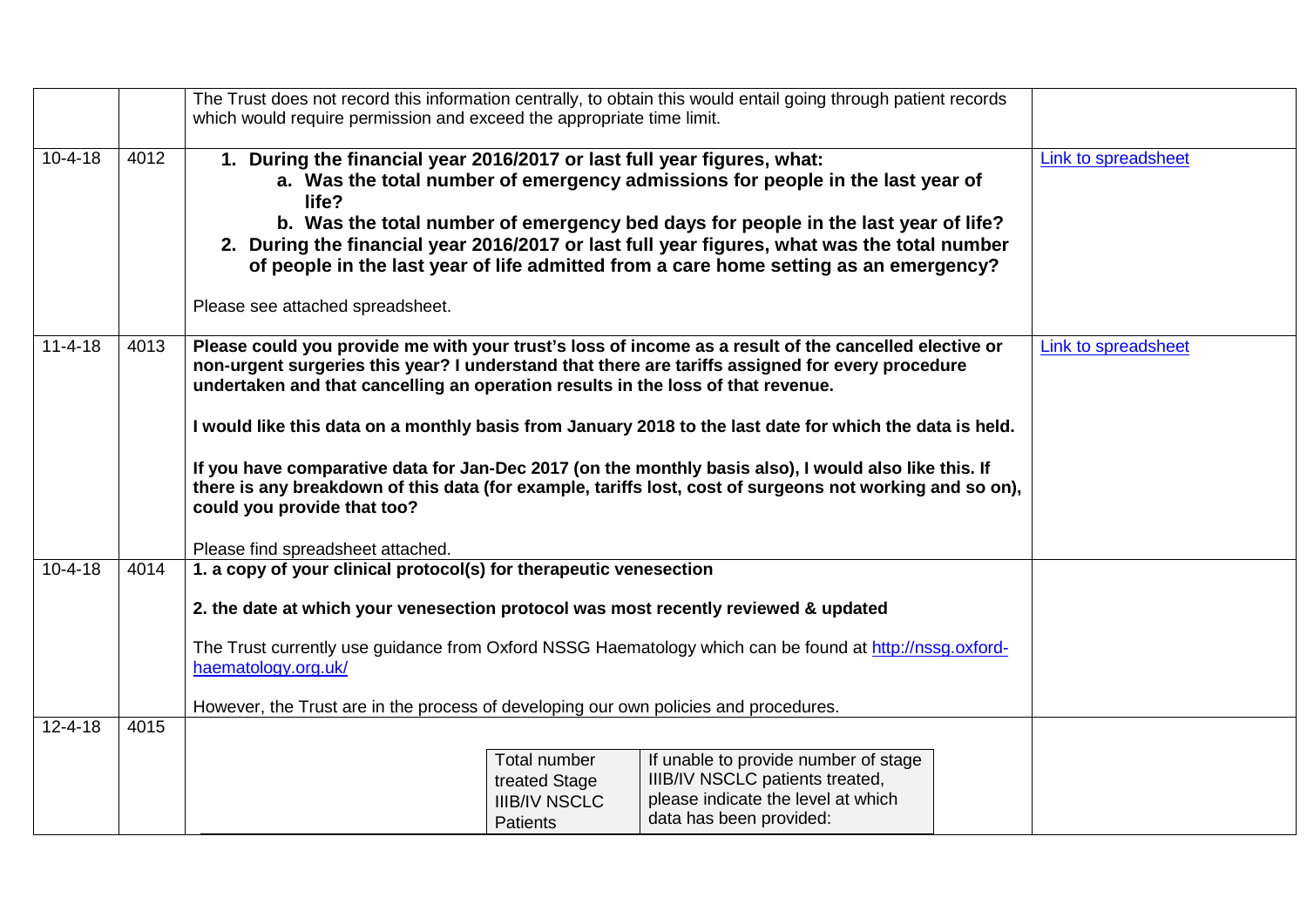<span id="page-12-0"></span>

|                                                                                                                            |                                                                   |                                                                                                                                          | Of<br>the                 |
|----------------------------------------------------------------------------------------------------------------------------|-------------------------------------------------------------------|------------------------------------------------------------------------------------------------------------------------------------------|---------------------------|
| Patients with NSCLC Stage IIIB/IV<br>(Stage $3b/4$ ) <sup>1</sup>                                                          | 24                                                                | Total number NSCLC patients                                                                                                              | <b>Stage</b>              |
|                                                                                                                            |                                                                   | Other (please specify)                                                                                                                   | <b>IIIB/IV</b>            |
|                                                                                                                            |                                                                   | Data not held/accessible                                                                                                                 | <b>NSCLC</b><br>patients, |
|                                                                                                                            |                                                                   |                                                                                                                                          | please                    |
| indicate the number of patients treated by your Trust in the 3 months December 2017 to February 2018<br>inclusive,<br>with | the                                                               | following                                                                                                                                | therapies.                |
|                                                                                                                            | Total number<br>treated Stage<br><b>IIIB/IV NSCLC</b><br>Patients | If unable to provide number of stage<br>IIIB/IV NSCLC patients treated,<br>please indicate the level at which<br>data has been provided: |                           |
| Docetaxel (mono or combination)                                                                                            | $\mathbf{1}$                                                      | Total number NSCLC patients                                                                                                              |                           |
| therapy)                                                                                                                   |                                                                   | Other (please specify)                                                                                                                   |                           |
|                                                                                                                            |                                                                   | Data not held/accessible                                                                                                                 |                           |
| Atezolizumab (Tecentriq)                                                                                                   | $\mathbf 0$                                                       | Total number NSCLC patients                                                                                                              |                           |
|                                                                                                                            |                                                                   | Other (please specify)                                                                                                                   |                           |
|                                                                                                                            |                                                                   | Data not held/accessible                                                                                                                 |                           |
| Nivolumab (Opdivo)                                                                                                         | $\Omega$                                                          | Total number NSCLC patients                                                                                                              |                           |
|                                                                                                                            |                                                                   | Other (please specify)                                                                                                                   |                           |
|                                                                                                                            |                                                                   | Data not held/accessible                                                                                                                 |                           |
| Pembrolizumab (Keytruda)                                                                                                   | 6                                                                 | Total number NSCLC patients                                                                                                              |                           |
|                                                                                                                            |                                                                   | Other (please specify)                                                                                                                   |                           |

 $\overline{a}$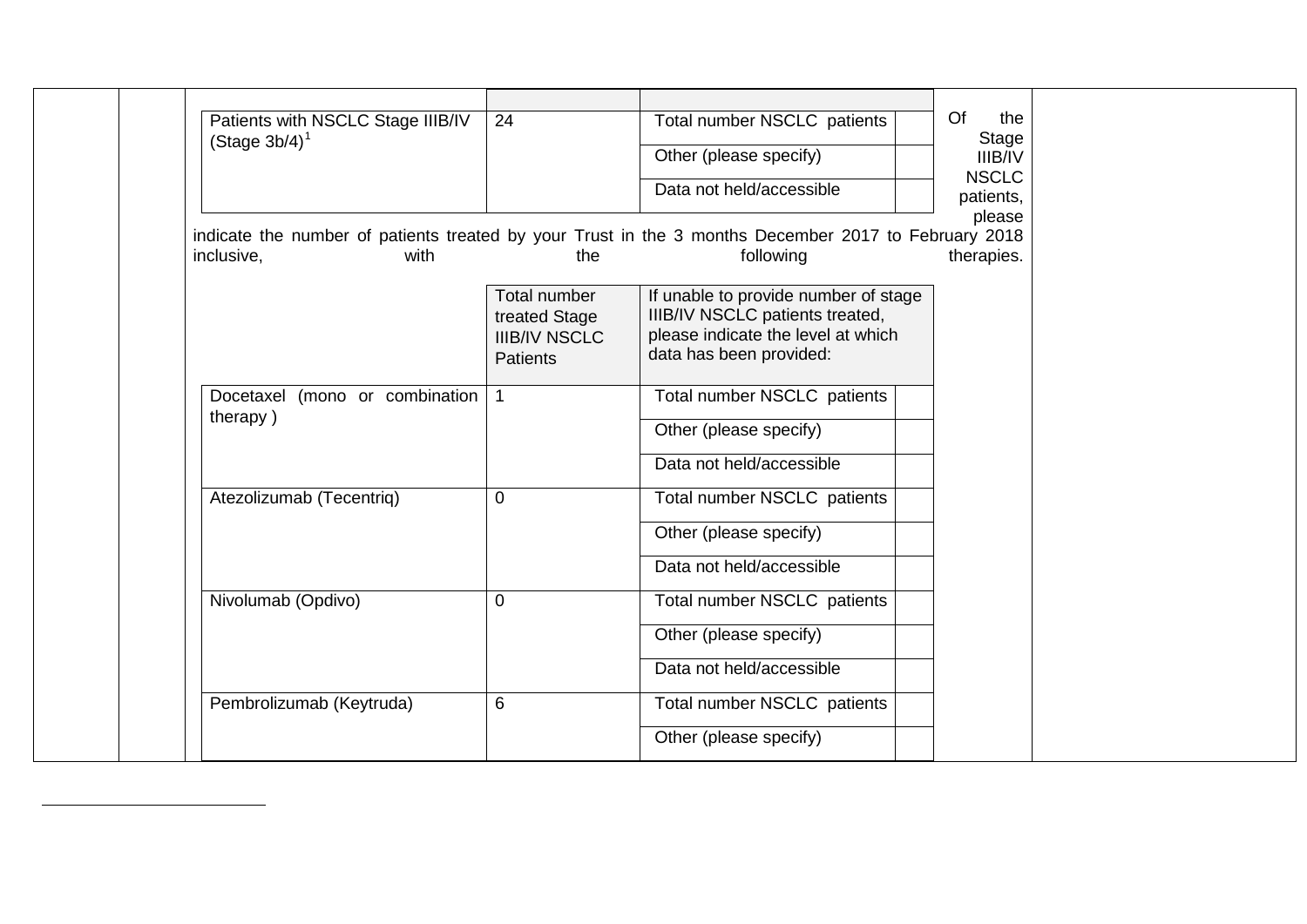|               |      | Data not held/accessible                                               |  |                           |  |
|---------------|------|------------------------------------------------------------------------|--|---------------------------|--|
| $12 - 4 - 18$ | 4016 | Please see attachment.                                                 |  | <b>Link to attachment</b> |  |
| $12 - 4 - 18$ | 4017 | Do you currently have a Catalogue system at the Trust?<br>$\bullet$    |  |                           |  |
|               |      | Yes                                                                    |  |                           |  |
|               |      | Which supplier do you use for your Catalogue system?<br>$\bullet$      |  |                           |  |
|               |      | <b>GHX Nexus</b>                                                       |  |                           |  |
|               |      | How long have you had this system in place?<br>$\bullet$               |  |                           |  |
|               |      | 2 years                                                                |  |                           |  |
|               |      | Are you under contract for your current catalogue system?<br>$\bullet$ |  |                           |  |
|               |      | Yes                                                                    |  |                           |  |
|               |      | What is the annual spend on this catalogue system?<br>$\bullet$        |  |                           |  |
|               |      | £15.6k                                                                 |  |                           |  |
|               |      | What is your % catalogue compliance?<br>$\bullet$                      |  |                           |  |
|               |      | 80%                                                                    |  |                           |  |
|               |      | Which P2P system do you use?<br>$\bullet$                              |  |                           |  |
|               |      | Oracle iProcurement (SBS Hosted Service)                               |  |                           |  |
|               |      | How long have you had this system in place?<br>$\bullet$               |  |                           |  |
|               |      | July 2016 - Present                                                    |  |                           |  |
|               |      | Are you under contract for your P2P system?<br>$\bullet$               |  |                           |  |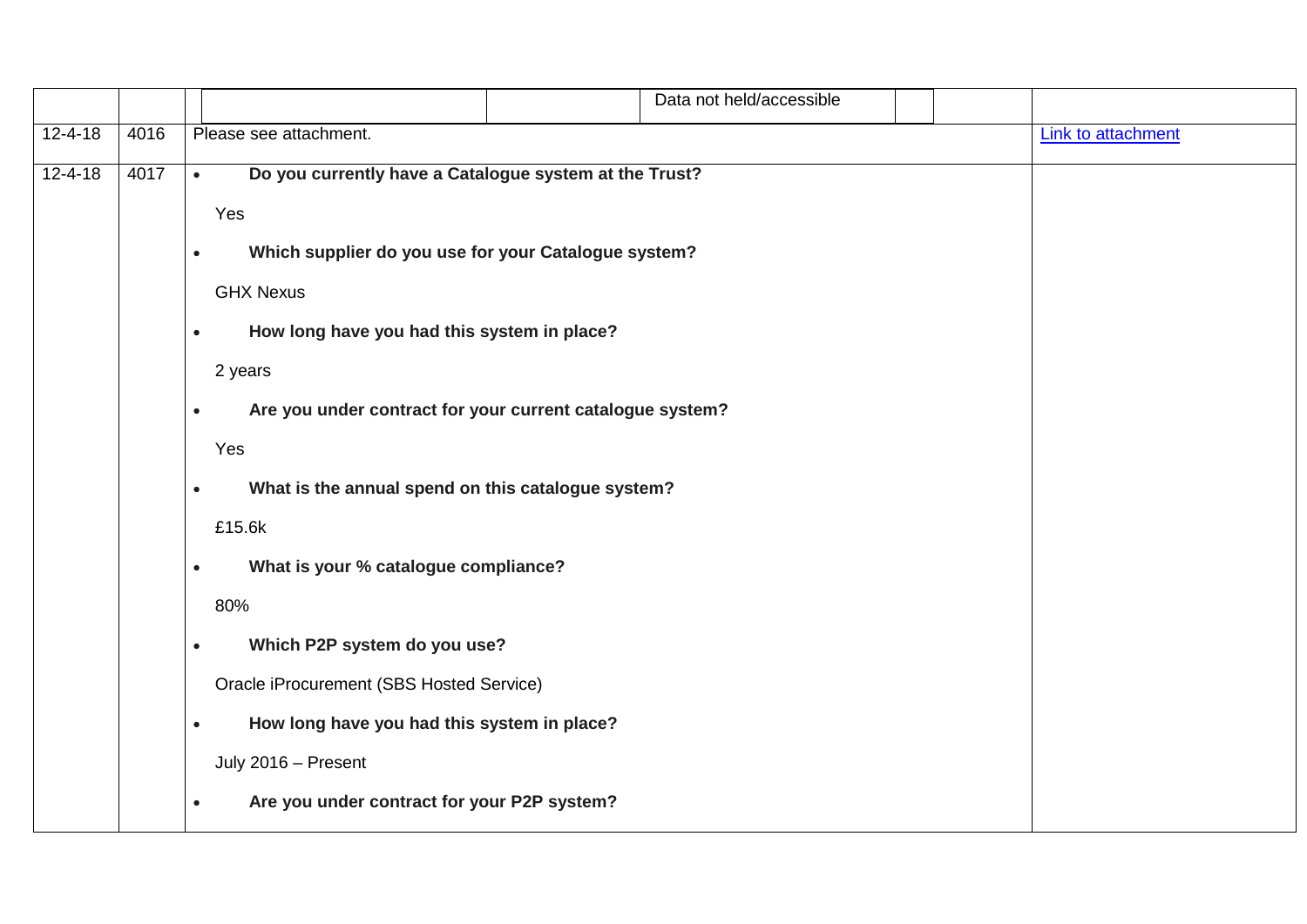|               |      | Yes                                                                                                                                                                                                                                                                                                                                                            |                     |
|---------------|------|----------------------------------------------------------------------------------------------------------------------------------------------------------------------------------------------------------------------------------------------------------------------------------------------------------------------------------------------------------------|---------------------|
|               |      | What is the annual spend on this P2P system?<br>$\bullet$                                                                                                                                                                                                                                                                                                      |                     |
|               |      | Annual Value is £15,585.00                                                                                                                                                                                                                                                                                                                                     |                     |
|               |      | Which Inventory Management system do you use?<br>$\bullet$                                                                                                                                                                                                                                                                                                     |                     |
|               |      | The Trust do use an Inventory Management system.                                                                                                                                                                                                                                                                                                               |                     |
| $13 - 4 - 18$ | 4018 | 1. Do any of your hospitals currently contain asbestos?                                                                                                                                                                                                                                                                                                        |                     |
|               |      | Yes                                                                                                                                                                                                                                                                                                                                                            |                     |
|               |      | 2. How many reported incidents of asbestos exposure have there been in any of your hospital<br>buildings over the past five years (between January 2013 - December 2017).                                                                                                                                                                                      |                     |
|               |      | None                                                                                                                                                                                                                                                                                                                                                           |                     |
|               |      | 3. How many claims have ever been made against your trust for asbestos related exposure/disease<br>including but not exclusively for mesothelioma.                                                                                                                                                                                                             |                     |
|               |      | 1                                                                                                                                                                                                                                                                                                                                                              |                     |
|               |      | 4. How many of these claims have been settled?                                                                                                                                                                                                                                                                                                                 |                     |
|               |      | 1                                                                                                                                                                                                                                                                                                                                                              |                     |
|               |      | 5. What is the amount of money that has been paid in settlement of these claims where your Trust did<br>not go through NHS Resolution (formerly the NHS Litigation Authority)? Please include claims with<br>and without your trust/board accepting responsibility and claims made through any other<br>insurance schemes excluding the NHSLA/NHS Resolutions. |                     |
|               |      | Nil. The 1 claim made again the Trust went through NHS Resolution.                                                                                                                                                                                                                                                                                             |                     |
| $13 - 4 - 18$ | 4019 | I would like to make a FOI request to learn the average length of stay for both elective and non-<br>elective patients, and a snapshot of patients on your RTT waiting list for over 26 weeks, as well as the                                                                                                                                                  | Link to spreadsheet |
|               |      |                                                                                                                                                                                                                                                                                                                                                                |                     |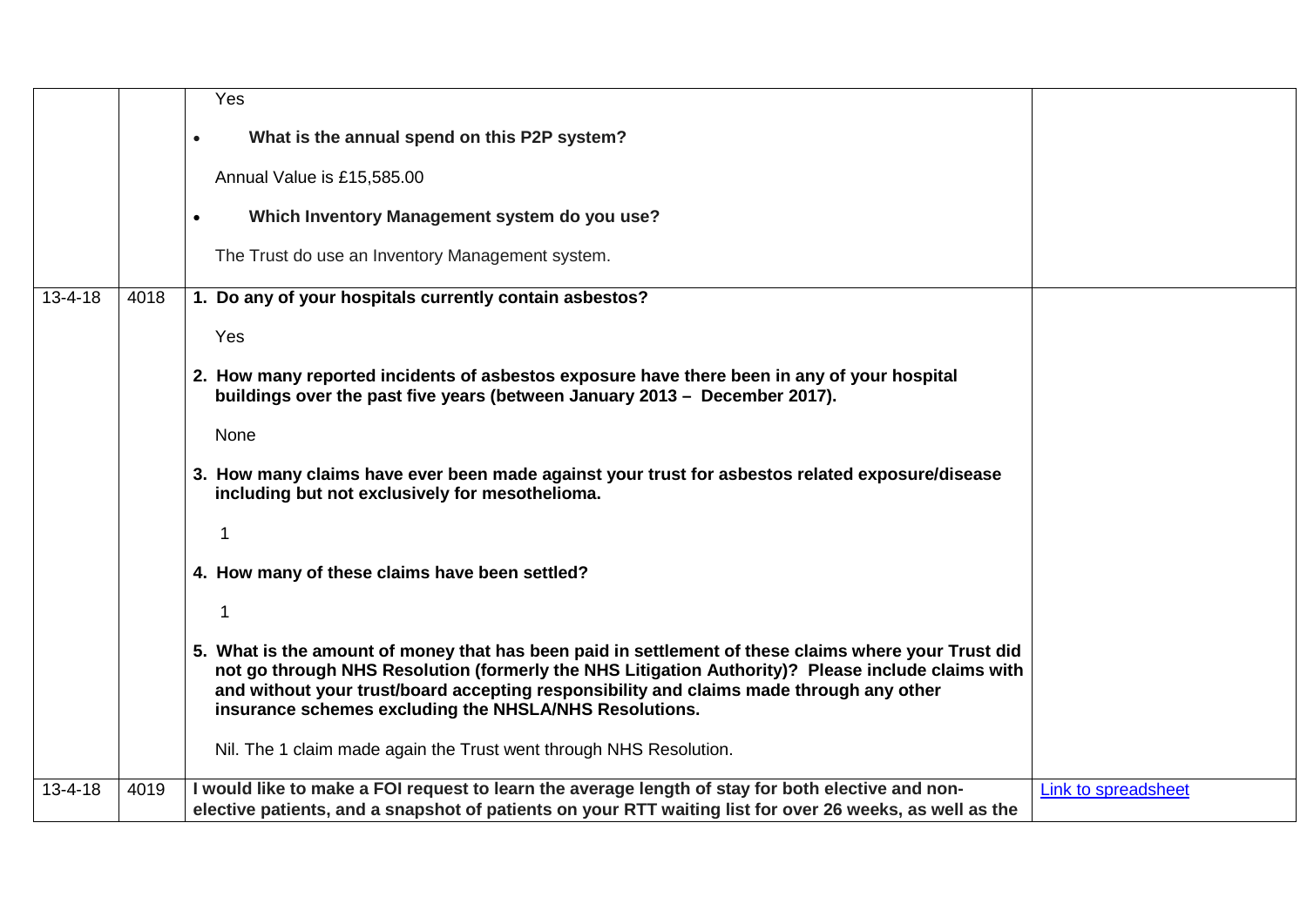|               |      | monthly number of paediatric leukaemia patients during 2017/18 financial year:                                                                                                                                                                                                                                                                                                                                                                                                                                                                                                                                                                                                           |  |
|---------------|------|------------------------------------------------------------------------------------------------------------------------------------------------------------------------------------------------------------------------------------------------------------------------------------------------------------------------------------------------------------------------------------------------------------------------------------------------------------------------------------------------------------------------------------------------------------------------------------------------------------------------------------------------------------------------------------------|--|
|               |      | Please see spreadsheet attached.                                                                                                                                                                                                                                                                                                                                                                                                                                                                                                                                                                                                                                                         |  |
| $13 - 4 - 18$ | 4020 | 1. How many bodyworn/non-body worn urinary incontinence pads are used per patient per day?<br>2. How many bodyworn/non-body worn urinary incontinence pads are used per bed per day?<br>3. Of your patients who have a bodyworn/non-body worn urinary incontinence pad, how long do they<br>stay in hospital?<br>4. Of your patients who have a bodyworn/non-body worn pad, what percentage would be long term<br>patients? i.e. stay over 2 weeks in hospital<br>5. Of the total number of female patients using a bodyworn/non-body worn pad, what percentage has<br>any of the following:<br>a) Faecal incontinence<br>b) Obstruction / atonic bladder<br>c) Surgery in perineal area |  |
|               |      | The Trust does not record this information centrally, to obtain this would entail going through patient records<br>which would require permission and exceed the appropriate time limit.                                                                                                                                                                                                                                                                                                                                                                                                                                                                                                 |  |
| $13 - 4 - 18$ | 4021 | 1) Does your Board / Corporate Secretary use a board portal / software supplier for paperless board<br>meetings?<br>No.                                                                                                                                                                                                                                                                                                                                                                                                                                                                                                                                                                  |  |
|               |      | 2) If yes to the above can you please tell me the name of the supplier, contract expiry and contract<br>review date?                                                                                                                                                                                                                                                                                                                                                                                                                                                                                                                                                                     |  |
|               |      | N/A                                                                                                                                                                                                                                                                                                                                                                                                                                                                                                                                                                                                                                                                                      |  |
|               |      | 3) If yes can you also please tell me how many users there are and the spend on this software in the<br>last 12 months?                                                                                                                                                                                                                                                                                                                                                                                                                                                                                                                                                                  |  |
|               |      | N/A                                                                                                                                                                                                                                                                                                                                                                                                                                                                                                                                                                                                                                                                                      |  |
|               |      | 4) Can you also provide me with contact details for your Board/Corporate secretary (full name, job<br>title, contact number and direct email address)?                                                                                                                                                                                                                                                                                                                                                                                                                                                                                                                                   |  |
|               |      | Adewale Kadiri, Company Secretary, 01908996234 adewale.kadiri@mkuh.nhs.uk                                                                                                                                                                                                                                                                                                                                                                                                                                                                                                                                                                                                                |  |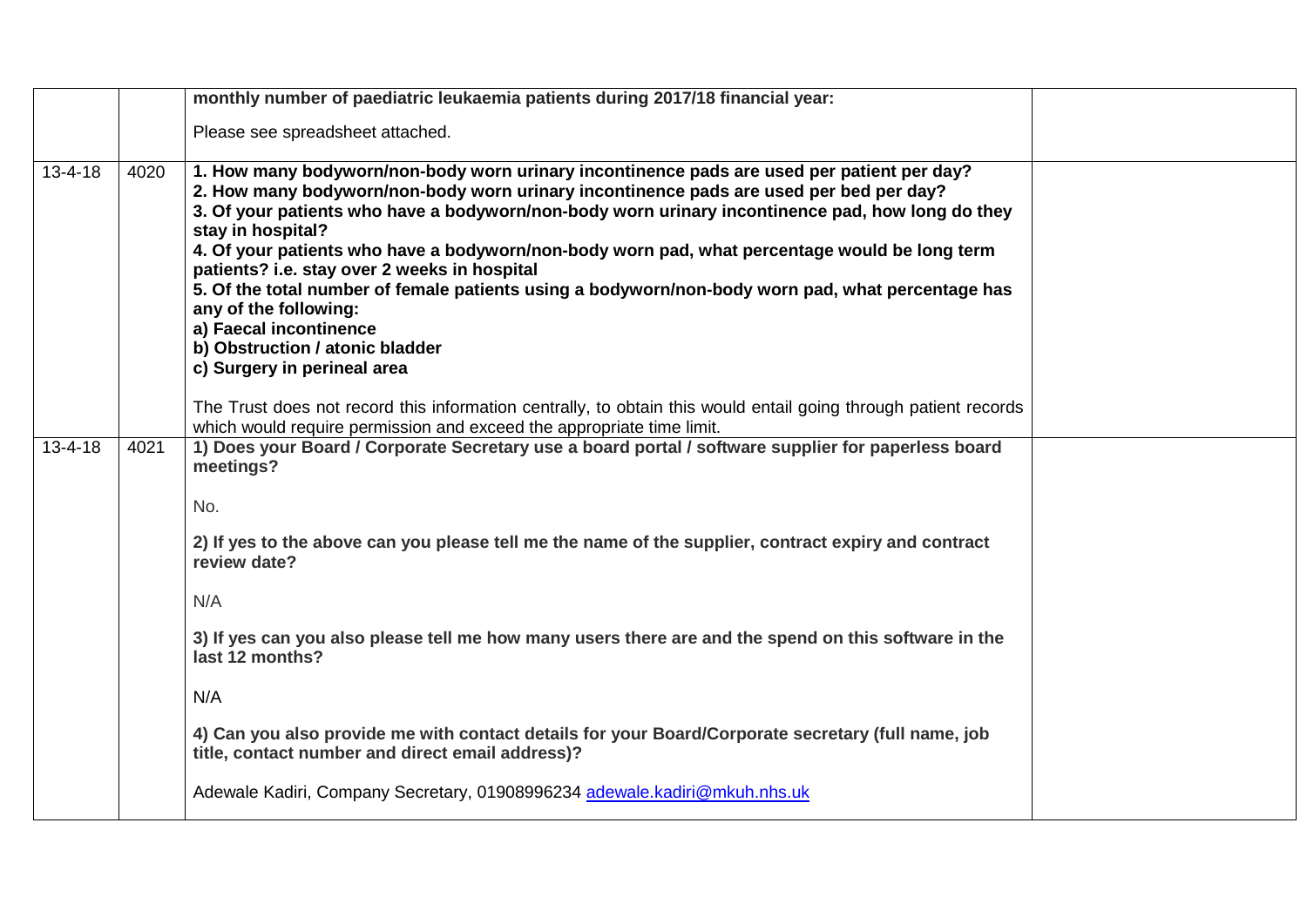|               |      | 5) If the person responsible for the contact differs from this individual please can you also supply<br>their full contact details?                                                                                                                 |                            |
|---------------|------|-----------------------------------------------------------------------------------------------------------------------------------------------------------------------------------------------------------------------------------------------------|----------------------------|
|               |      |                                                                                                                                                                                                                                                     |                            |
|               |      | N/A                                                                                                                                                                                                                                                 |                            |
| $13 - 4 - 18$ | 4022 | Please see spreadsheet attached.                                                                                                                                                                                                                    | <b>Link to spreadsheet</b> |
| $12 - 4 - 18$ | 4023 | Would be possible to please get the email address and contact details for your head of facilities or<br>person responsible for sourcing of waste reduction equipment such as cardboard balers and smart<br>bins in the trusts individual hospitals. |                            |
|               |      | The information requested can be found on the Trusts website at :<br>http://www.mkhospital.nhs.uk/images/comms/BoD/MKUH_Org_Chart_Spring_2017_web.pdf                                                                                               |                            |
|               |      | Please note individual staff details are exempt under Section 40 Personal Information (where disclosure may<br>contravene the Data Protection Act) unless permission to release has been granted or they are already in the<br>public domain.       |                            |
| $13 - 4 - 18$ | 4024 | Under the Freedom of information act please could you provide me with the name and email address<br>of the person that holds the following responsibility within your CCG                                                                           |                            |
|               |      | • Clinical Director for Accident and Emergency                                                                                                                                                                                                      |                            |
|               |      | The information requested can be found on the Trusts website at :<br>http://www.mkhospital.nhs.uk/images/comms/BoD/MKUH Org Chart Spring 2017 web.pdf                                                                                               |                            |
|               |      | Please note individual staff details are exempt under Section 40 Personal Information (where disclosure may<br>contravene the Data Protection Act) unless permission to release has been granted or they are already in the<br>public domain.       |                            |
| 16-04-18      | 4025 | Do any of the hospital (s) in your Trust / Health Service organisation admit as day case or longer<br>patients who are admitted to undergo thyroid surgery?                                                                                         |                            |
|               |      | Yes                                                                                                                                                                                                                                                 |                            |
|               |      | Thyroid surgery in your Trust or other health service organisation<br>2)                                                                                                                                                                            |                            |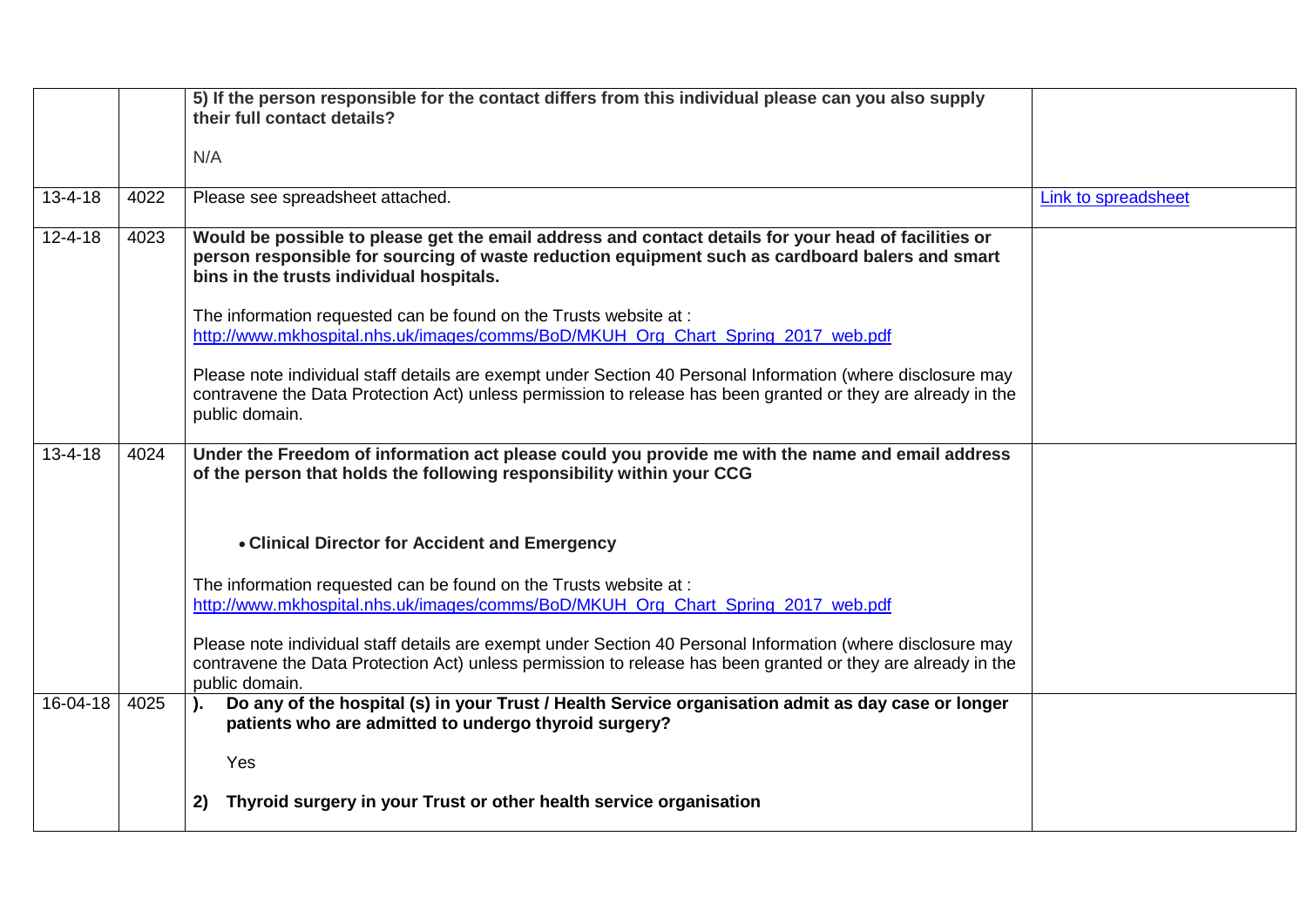| 2a) How many consultant surgeon(s) in your trust or other health service organisation undertake<br>thyroid surgery operations?                                                                                                                                                                                                                                                                                                                                                                                                                                                                                                       |
|--------------------------------------------------------------------------------------------------------------------------------------------------------------------------------------------------------------------------------------------------------------------------------------------------------------------------------------------------------------------------------------------------------------------------------------------------------------------------------------------------------------------------------------------------------------------------------------------------------------------------------------|
| 2 (+1 Locum, no longer in post)                                                                                                                                                                                                                                                                                                                                                                                                                                                                                                                                                                                                      |
| 2b) What are the parent specialties of each of the surgeons undertaking thyroid surgery operations<br>eg general surgery, endocrine surgery, otolaryngology, OMFS etc. Please give numbers for each<br>eg 2 Otolaryngology, 1 General Surgery etc.                                                                                                                                                                                                                                                                                                                                                                                   |
| 2 (+ 1) Otolaryngology                                                                                                                                                                                                                                                                                                                                                                                                                                                                                                                                                                                                               |
| 2c) In 2017 (1 <sup>st</sup> Jan to 31 <sup>st</sup> st Dec 2017) how many thyroid operations procedures did each consultant<br>surgeon undertake (include number undertaken by other team members where the patients were<br>under the care of the consultant). Please break down also by parent specialty E.g. Consultant 1<br>Gen Surg 25 operations, Consultant 2 Gen Surg, 10 operations, Consultant 3 Otolaryngology, 18<br>operations etc. In case of consultants working together on the same patient at the same time,<br>please just include the information for the consultant under whose care the patient was admitted. |
| Consultant 1 Otolaryngology - 43<br>Consultant 2 Otolaryngology - 11<br>Locum Consultant Otolaryngology - 10                                                                                                                                                                                                                                                                                                                                                                                                                                                                                                                         |
| 2c)1How many of the consultant surgeons undertaking thyroid surgery in your trust or other health<br>service organisation submit all or most of their thyroid patient outcome data to the United<br>Kingdom Register of Thyroid and Endocrine Surgery (UKRETS) provided by British Association of<br><b>Thyroid and Endocrine Surgery?</b>                                                                                                                                                                                                                                                                                           |
| $\mathbf 0$                                                                                                                                                                                                                                                                                                                                                                                                                                                                                                                                                                                                                          |
| Of this group what is the breakdown of their parent specialt (ies) eg 1 gen surg, 1 otolaryngology etc.<br>ii)                                                                                                                                                                                                                                                                                                                                                                                                                                                                                                                       |
| 2d) With regard to the local Thyroid cancer MDT how many of the consultant surgeons undertaking thyroid<br>surgery in your trust or other health service organisation are:                                                                                                                                                                                                                                                                                                                                                                                                                                                           |
| Core members of the local thyroid cancer MDT.<br>Number = $(1$ Otolaryngology $)$<br>i)                                                                                                                                                                                                                                                                                                                                                                                                                                                                                                                                              |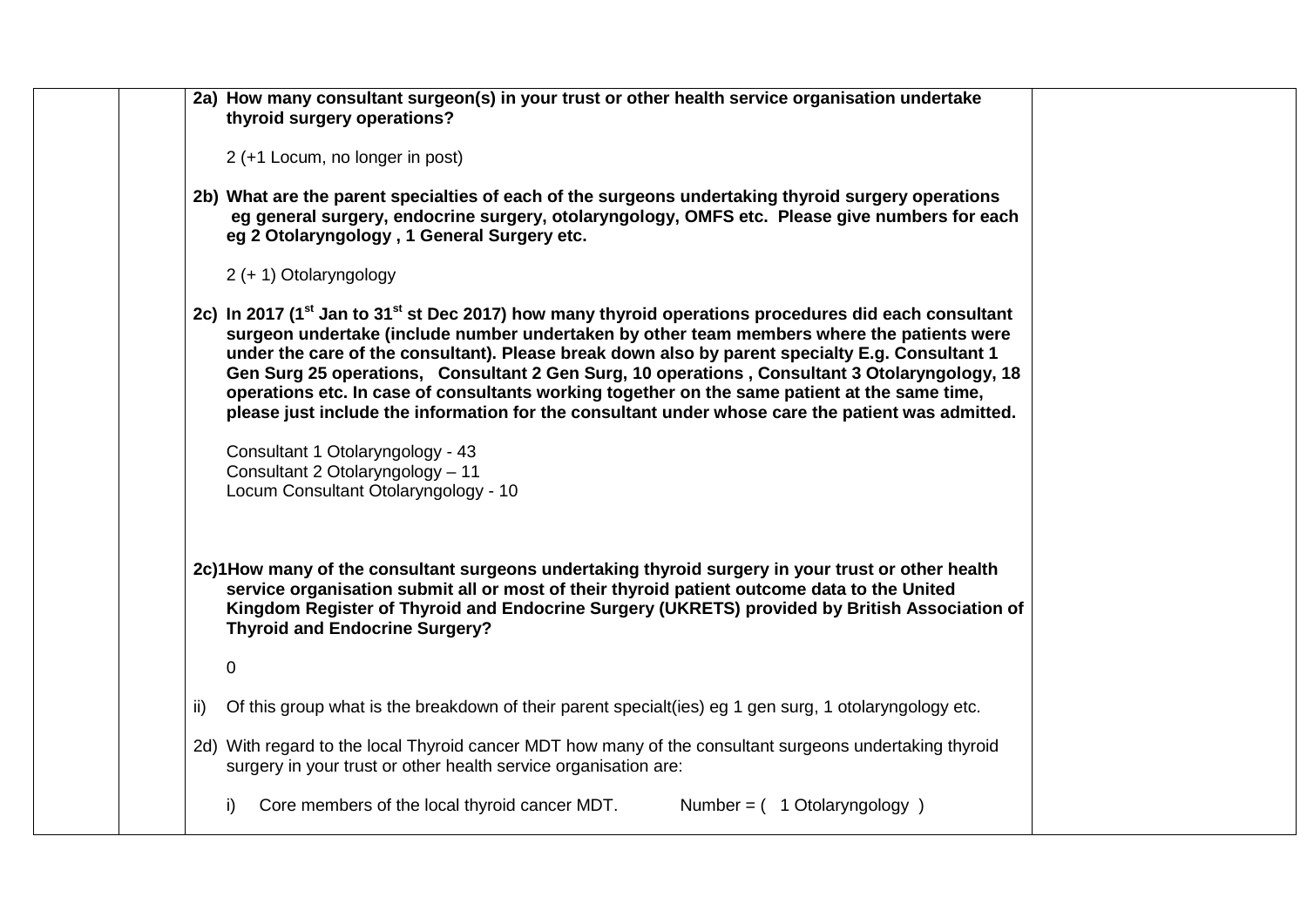|  |      | Please also give breakdown by parent<br>speciality                                                                                                 |  |
|--|------|----------------------------------------------------------------------------------------------------------------------------------------------------|--|
|  | ii)  | Extended members of the local thyroid cancer MDT.<br>Number = $(1$ Otolaryngology $)$                                                              |  |
|  |      | Please also give breakdown by parent speciality                                                                                                    |  |
|  | iii) | Not connected with the local thyroid cancer MDT<br>Number = $(0)$                                                                                  |  |
|  |      | Please also give breakdown by parent speciality                                                                                                    |  |
|  |      | 2e) Which Trust or other health service organisation and which hospital site hosts the local thyroid<br>Cancer MDT that connected surgeons attend? |  |
|  |      | Northampton General Hospital Thyroid Cancer Meetings                                                                                               |  |
|  |      | 3) This question only applies if your Trust or other Health Service Organisation Hosts the local<br>Thyroid MDT.                                   |  |
|  |      | 3a) What is the frequency of the local thyroid cancer MDT meeting? ie weekly, fortnightly, monthly                                                 |  |
|  |      | Monthly                                                                                                                                            |  |
|  |      | 3b) Is the MDT:                                                                                                                                    |  |
|  | i)   | 'Stand alone '<br>( )                                                                                                                              |  |
|  | ii)  | Adjacent in time to the Head and Neck MDT but not within the Head and Neck MDT $\checkmark$ )                                                      |  |
|  | iii) | Within the Head and Neck MDT.<br>( )                                                                                                               |  |
|  |      | iv) Other - please give details:                                                                                                                   |  |
|  |      |                                                                                                                                                    |  |
|  | v)   | What medical / surgical / diagnostic specialties are represented in the CORE membership of the                                                     |  |
|  |      |                                                                                                                                                    |  |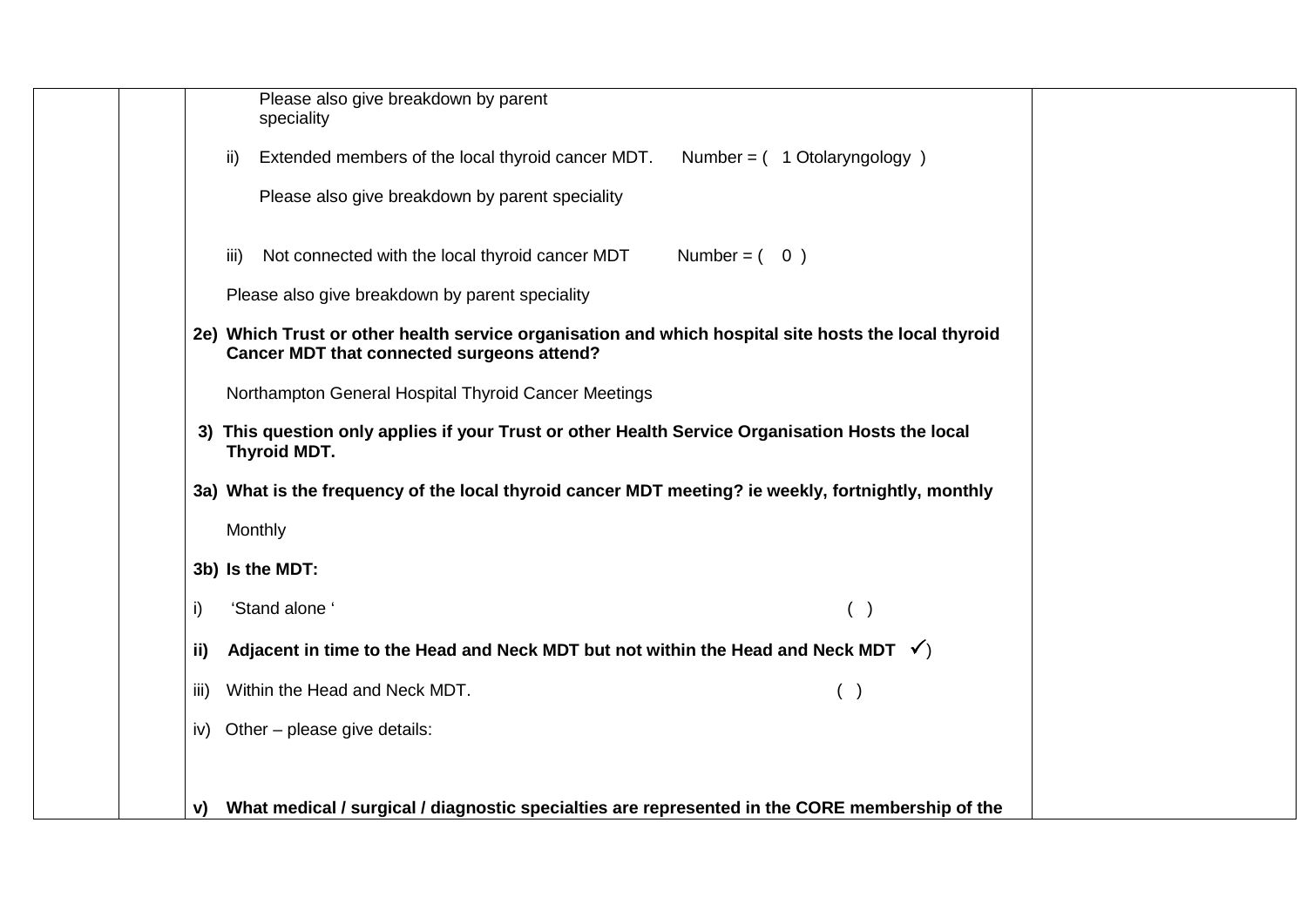|               |      | <b>MDT</b> (doctors only)                                                                                                                                                                                                                                     |  |
|---------------|------|---------------------------------------------------------------------------------------------------------------------------------------------------------------------------------------------------------------------------------------------------------------|--|
|               |      | Endocrinology, ENT, General Surgery, Oncology, Radiology, Histopathology                                                                                                                                                                                      |  |
|               |      | vi) What medical / surgical / diagnostic specialties are represented in the EXTENDED membership of<br>the MDT (doctors only)                                                                                                                                  |  |
|               |      | <b>ENT</b>                                                                                                                                                                                                                                                    |  |
|               |      | 3c) Does the MDT Routinely discuss the following groups of patients?                                                                                                                                                                                          |  |
|               |      | Patients who are being investigated but have not yet had surgery but where pre operative<br>i)<br>investigation has shown a high likelihood of cancer eg Thy 4 or 5 cytology or equivalent, or U 4 or<br>5 on Ultrasound                                      |  |
|               |      | Yes                                                                                                                                                                                                                                                           |  |
|               |      | Patients who are being investigated but have not yet had surgery but where pre operative<br>ii)<br>investigation has shown an intermediate risk of cancer eg U3 ultrasound or Thy3f / a or equivalent<br>on needle biopsy                                     |  |
|               |      | Yes, always or almost always and then patients who have thyroid surgery and where histology has shown<br>thyroid cancer                                                                                                                                       |  |
|               |      | Patients who have had thyroid surgery and where histopathology has shown thyroid cancer in the<br>i)<br>resected specimen?                                                                                                                                    |  |
|               |      | Yes, always or almost always $(\sqrt{})$ Sometimes () Never/almost never ()                                                                                                                                                                                   |  |
|               |      |                                                                                                                                                                                                                                                               |  |
| $18 - 4 - 18$ | 4026 | <b>Total number</b><br>If unable to provide number of<br>metastatic/locally advanced<br>treated<br>Urothelial patients, please<br>(Metastatic/locally<br>indicate the level at which data<br>advanced<br>has been provided:<br><b>Urothelial</b><br>patients) |  |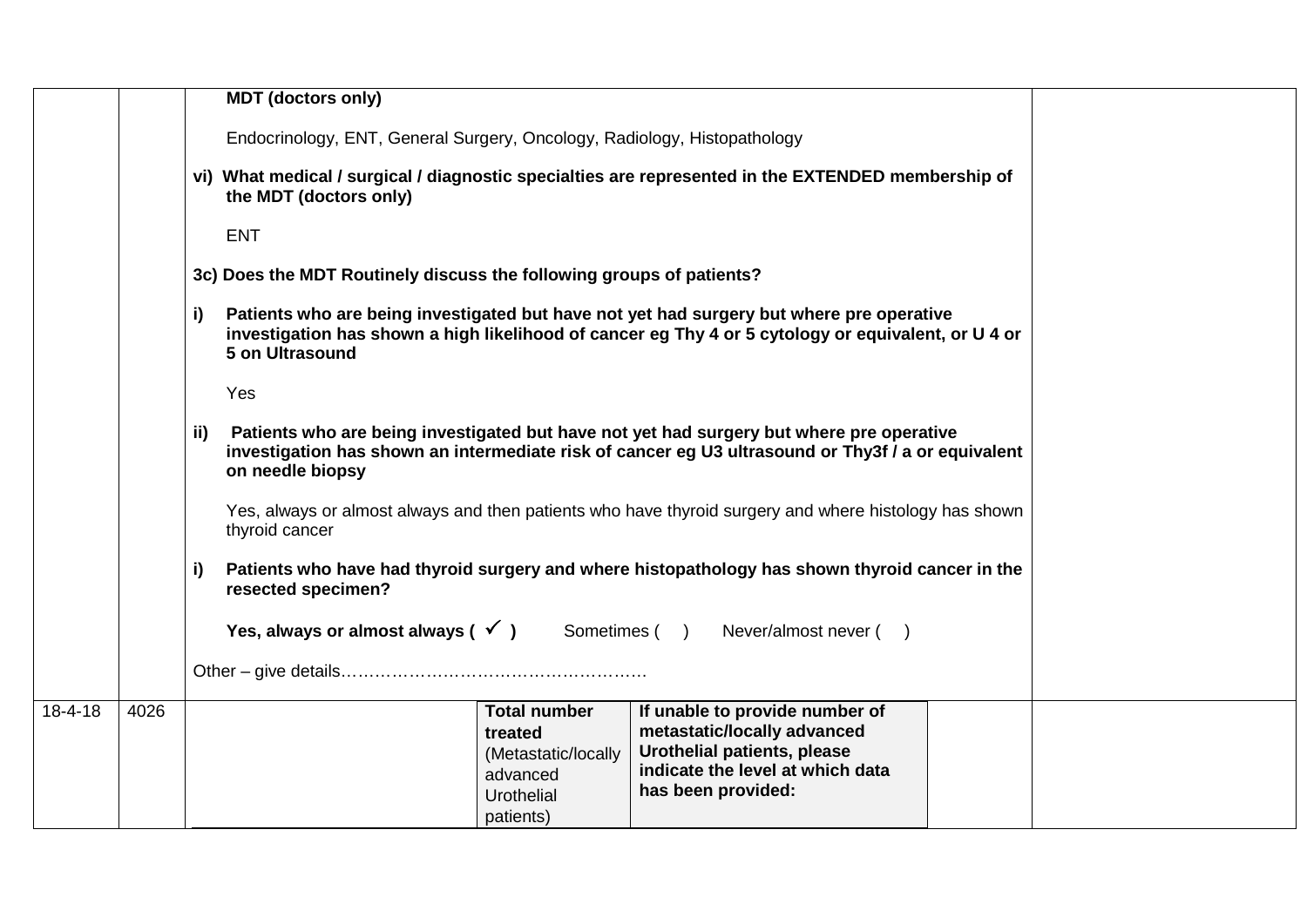| Total number of metastatic or<br>locally advanced Urothelial cancer<br>(UCC, transitional carcinoma,<br>TCC) patients treated                                                                                                           | $\overline{2}$                                                                               | <b>Total Urothelial Cancer</b><br>patients (any stage)<br>Other (please specify)<br>Data not held/accessible                                           |  |
|-----------------------------------------------------------------------------------------------------------------------------------------------------------------------------------------------------------------------------------------|----------------------------------------------------------------------------------------------|--------------------------------------------------------------------------------------------------------------------------------------------------------|--|
| Of the metastatic or locally advanced Urothelial cancer patients treated by your Trust in the 3 months,<br>December 2017 to February 2018 inclusive, please indicate the number treated with the following therapies.<br><b>Therapy</b> | <b>Total number</b><br>treated<br>(Metastatic/locally<br>advanced<br>Urothelial<br>patients) | If unable to provide number of<br>metastatic/locally advanced<br>Urothelial patients, please<br>indicate the level at which data<br>has been provided: |  |
| Cisplatin (mono or combination<br>therapy)                                                                                                                                                                                              | $\overline{0}$                                                                               | <b>Total Urothelial Cancer</b><br>patients (any stage)<br>Other (please specify)<br>Data not held/accessible                                           |  |
| Carboplatin (mono or combination<br>therapy)                                                                                                                                                                                            | $\overline{2}$                                                                               | <b>Total Urothelial Cancer</b><br>patients (any stage)<br>Other (please specify)<br>Data not held/accessible                                           |  |
| Pembrolizumab (Keytruda)                                                                                                                                                                                                                | $\mathbf 0$                                                                                  | <b>Total Urothelial Cancer</b><br>patients (any stage)<br>Other (please specify)<br>Data not held/accessible                                           |  |
| Atezolizumab (Tecentriq)                                                                                                                                                                                                                | 0                                                                                            | <b>Total Urothelial Cancer</b>                                                                                                                         |  |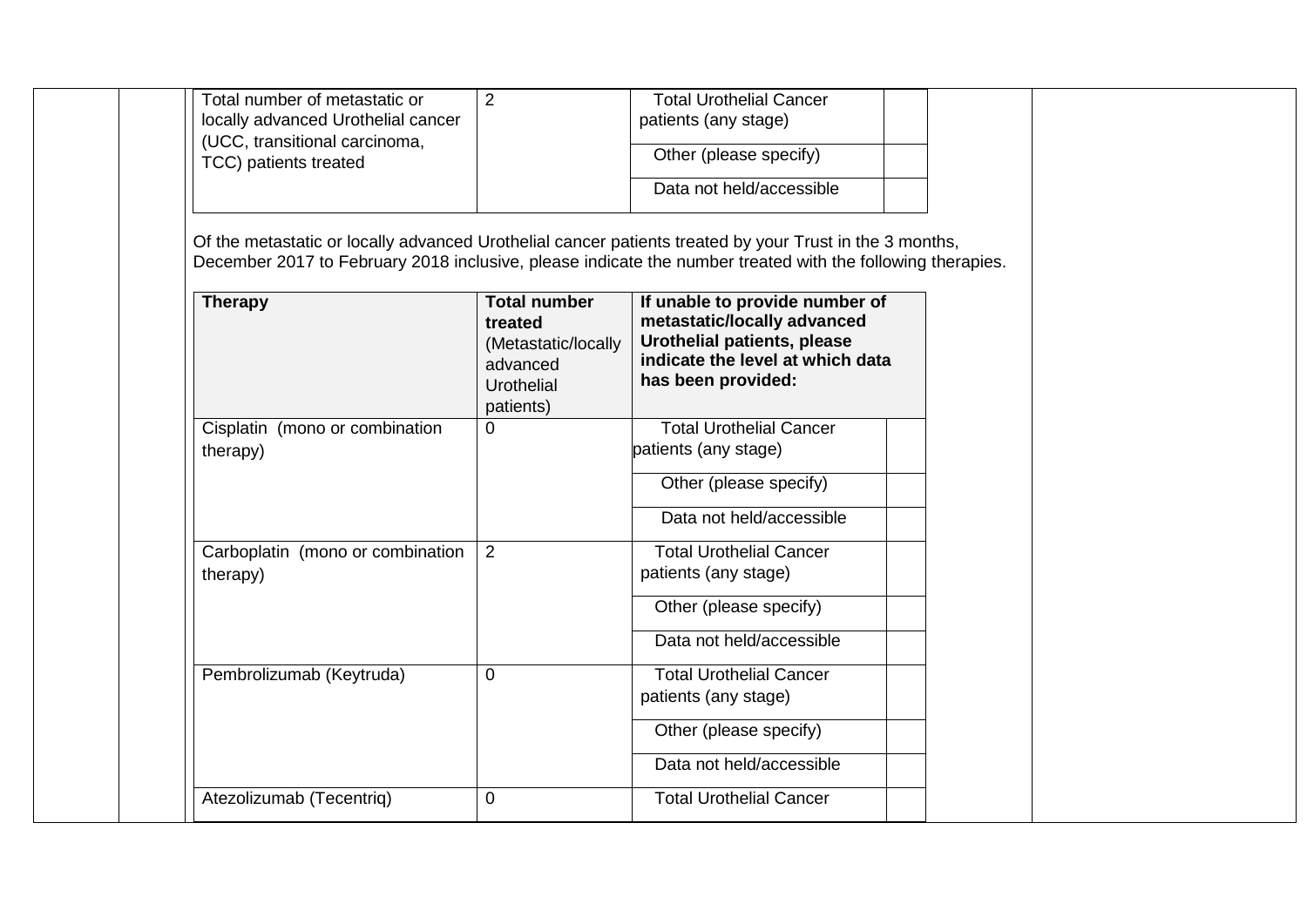|               |      | patients (any stage)                                                                                                                                                                                                                                       |
|---------------|------|------------------------------------------------------------------------------------------------------------------------------------------------------------------------------------------------------------------------------------------------------------|
|               |      | Other (please specify)                                                                                                                                                                                                                                     |
|               |      | Data not held/accessible                                                                                                                                                                                                                                   |
| $18 - 4 - 18$ | 4027 | 1. Who is your current and previous pathology logistics contractor (spanning the last 3 years or<br>existing contract- whichever is longer?                                                                                                                |
|               |      | The Trust do not have any formal contracts but currently use the following logistic companies:-<br><b>DX Network</b><br>South Central Ambulance Service<br><b>TNT</b>                                                                                      |
|               |      | 2. What is the current contract(s) end date(s) and are there any provision for extensions?                                                                                                                                                                 |
|               |      | As stated above the Trust do not have any contracts in place but will shortly be going out to quotation / tender<br>so that we will have formal contracts. This will be an interim arrangement until a pathology network contract<br>is put into place.    |
|               |      | 3. Who is the named lead undertaking the NHS Improvements 'Operational Improvement' Activity to<br>move to cluster operations for pathology networks? Please provide their name and salutation, their<br>email address and mobile telephone number please. |
|               |      | Please note individual staff details are exempt under Section 40, Personal Information (where disclosure may<br>contravene the Data Protection Act) unless permission to release is given or the information is already in the<br>public domain.           |
|               |      | 4. Who or which body would the procurement of your future contract be made by?                                                                                                                                                                             |
|               |      | To be decided.                                                                                                                                                                                                                                             |
|               |      | 5. Please provide the name, address, email and telephone number of the person responsible for the<br>commissioning of services and the same for the person responsible for reviewing contract<br>performance.                                              |
|               |      | Jill Beech, Pathology Services Manager<br>Email Jill.Beech@mkuh.nhs.uk Tel. 01908 995811                                                                                                                                                                   |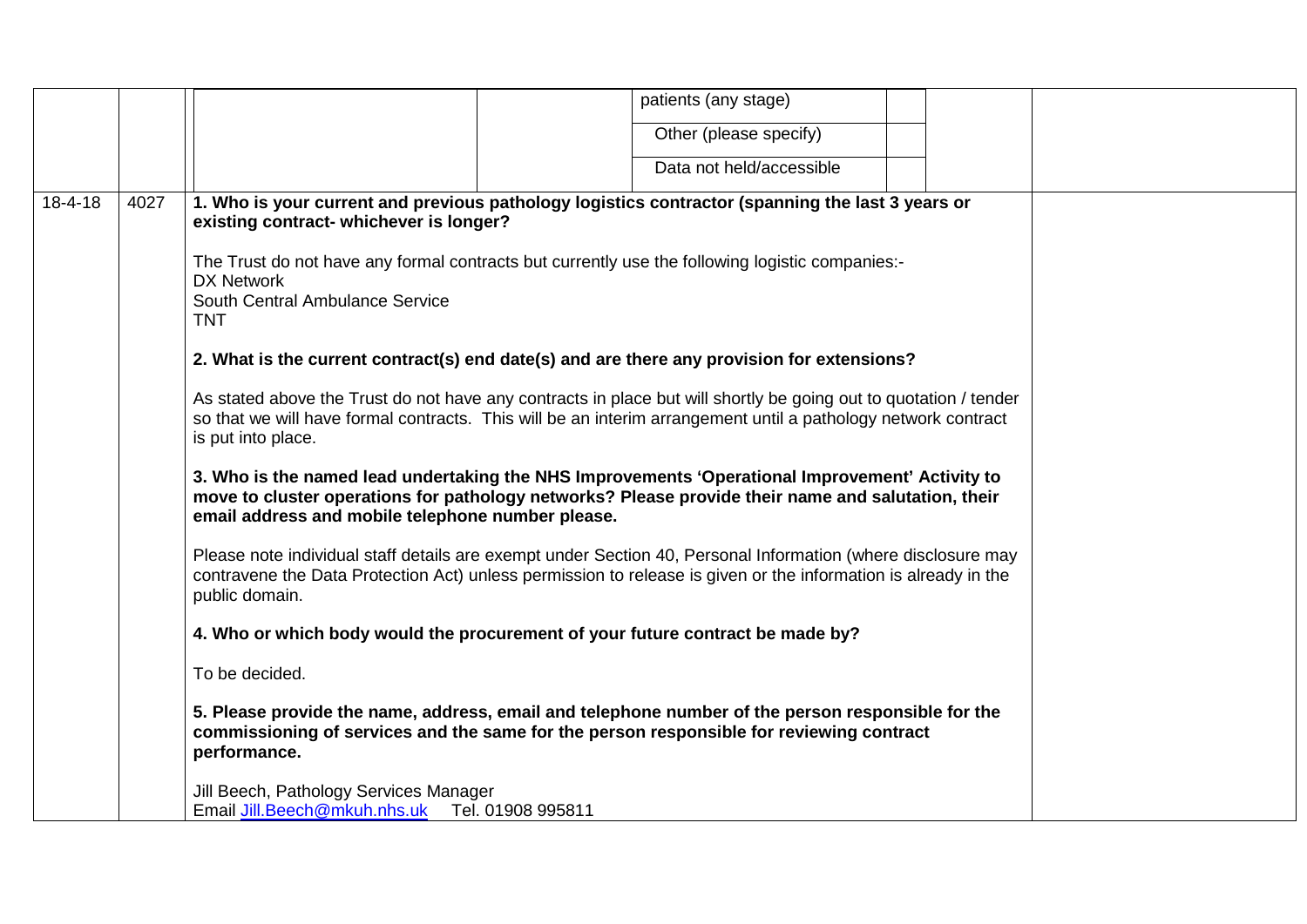|               |      | 6. Please provide the current Service Speciation's in place across the contract (s).                                                                                                                                                                                                                                                                          |
|---------------|------|---------------------------------------------------------------------------------------------------------------------------------------------------------------------------------------------------------------------------------------------------------------------------------------------------------------------------------------------------------------|
|               |      | As stated above the Trust do not have a formal contract.                                                                                                                                                                                                                                                                                                      |
|               |      | 7. How is your current contract operated (in lots or as a whole)? What are the different budgets for<br>these?                                                                                                                                                                                                                                                |
|               |      | N/A                                                                                                                                                                                                                                                                                                                                                           |
|               |      | 8. What is your forecast spend in the following years if known:                                                                                                                                                                                                                                                                                               |
|               |      | a. 2018/19<br>£57k<br>b. 2019/20<br>Not yet known<br>c. 2021/22<br>Not yet known                                                                                                                                                                                                                                                                              |
|               |      | 9. Please provide KPI and Penalties measure in place across this contract and the most recent<br>performance review of the same.                                                                                                                                                                                                                              |
|               |      | N/A.                                                                                                                                                                                                                                                                                                                                                          |
|               |      | 10. Please provide the current service specification in place? Please provide this information where<br>possible in an electronic format via email.                                                                                                                                                                                                           |
|               |      | As previously stated, no formal arrangements are in place. However, providers must have the requisite<br>insurances, assurances and licences for the carriage of pathogenic samples, Category A and Category B.<br>Compliance with relevant standards is essential. Sample tracking facilities are essential. Drivers must get a<br>signature from recipient. |
| $18 - 4 - 18$ | 4028 | 1. Please provide details of the Trust's current Letter printing service supplier/system.                                                                                                                                                                                                                                                                     |
|               |      | All departments print their own letters. The Trust does not have a letter printing service.                                                                                                                                                                                                                                                                   |
|               |      | 2. What is the Trusts annual cost for the printing and postage of patient letters?                                                                                                                                                                                                                                                                            |
|               |      | The Trust spent £445,653 on postage in 2017/2018. The Trust is unable to separate out the costs of<br>patient letters from its total printing costs and therefore cannot provide this information.                                                                                                                                                            |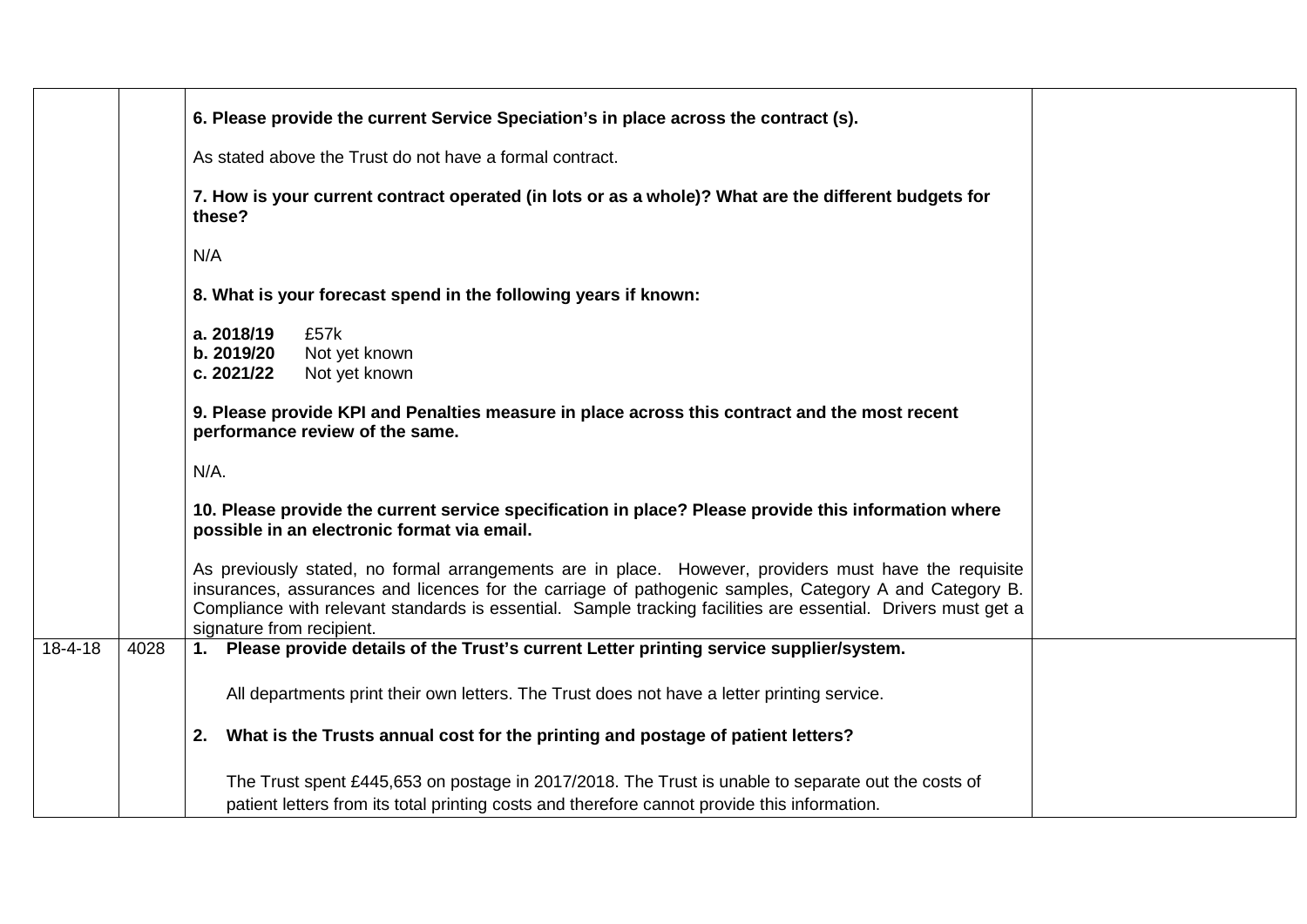| 3. Please provide monthly values for the number of patient letters sent?                                                                                                                                                                                                        |
|---------------------------------------------------------------------------------------------------------------------------------------------------------------------------------------------------------------------------------------------------------------------------------|
| On average the Trust send out 80,000 patient letters. The Trust does not record the exact monthly figures<br>for letters in an easily obtainable format and to retrieve the exact figures would entail trawling through<br>Trust records and exceed the appropriate time limit. |
| 4. Does the Trust use the services of an external printer for patient and non-patient letters?                                                                                                                                                                                  |
| <b>No</b>                                                                                                                                                                                                                                                                       |
| If No, go to question 5. If Yes, go to question 7.                                                                                                                                                                                                                              |
| 5. What are the Trusts costs for the service and support of onsite printing equipment?                                                                                                                                                                                          |
| Franking machine lease - £15,410                                                                                                                                                                                                                                                |
| 6. Have you previously considered using outsourced services? Please provide details of why you<br>chose<br>them.<br>not<br>to<br>use                                                                                                                                            |
| Post is currently sat with the STP<br>and outsourcing<br>is currently<br>explored.<br>being                                                                                                                                                                                     |
| 7. Please provide when the service was implemented, and the services included?<br>8. Please provide specific details of any aims/targets set of the print service and whether these have<br>been achieved?                                                                      |
| 9. Please provide details of the member(s) of staff responsible for the implementation and continued<br>running of the service and their role within the Trust?                                                                                                                 |
|                                                                                                                                                                                                                                                                                 |
| 10. Please provide details of:<br>a. Supplier                                                                                                                                                                                                                                   |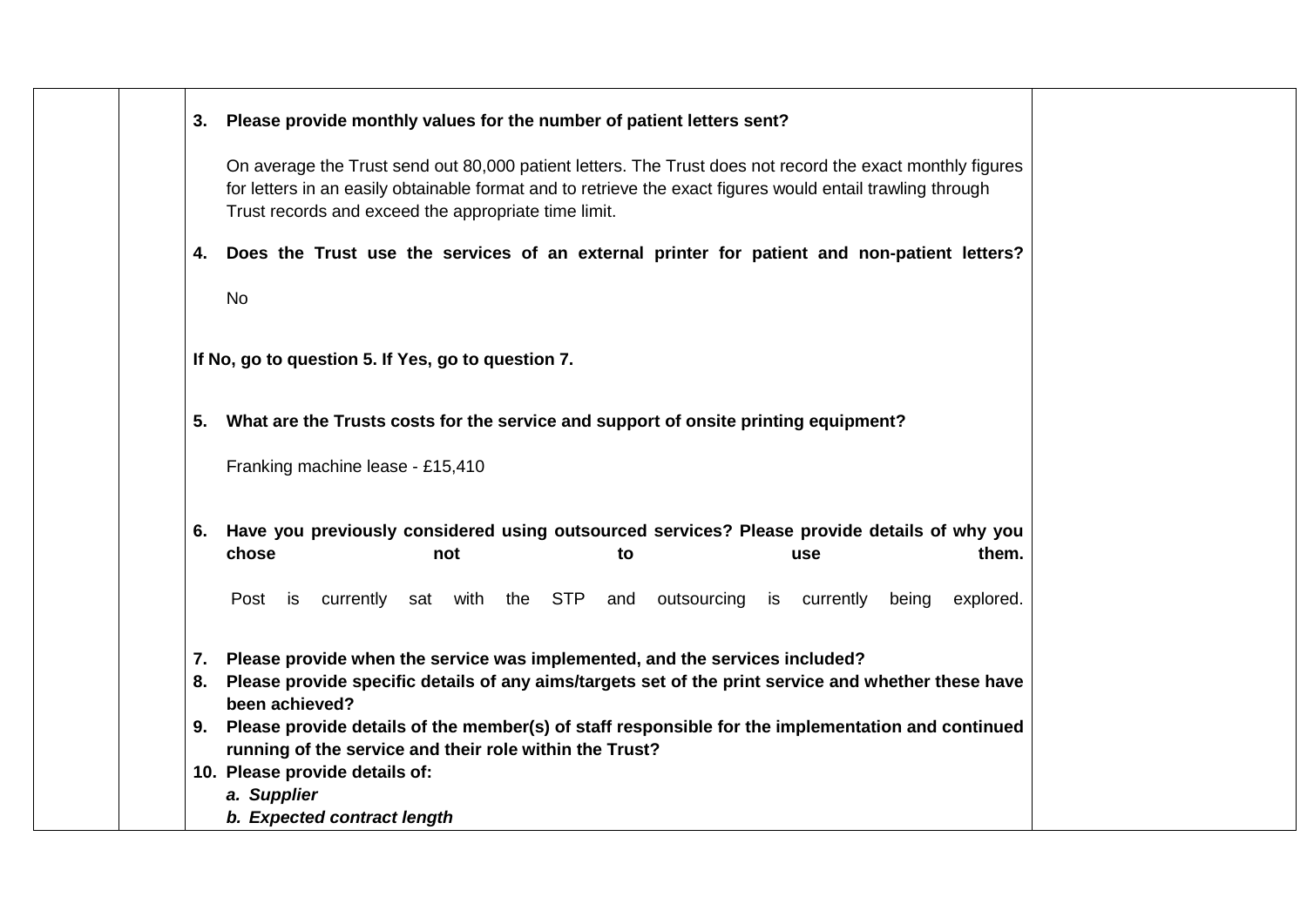|               |      |                | c. Contract review date                                                                                                                                             |  |
|---------------|------|----------------|---------------------------------------------------------------------------------------------------------------------------------------------------------------------|--|
|               |      |                | d. Cost of contract to date                                                                                                                                         |  |
|               |      |                | 11. Please provide details of the implementation costs and on-going/support costs?                                                                                  |  |
|               |      |                | 12. Please provide details of the processes followed to procure an external print service?                                                                          |  |
|               |      |                | 13. Please provide details of the channels used to publish the notification of procurement, for an                                                                  |  |
|               |      |                | external<br>service?<br>print                                                                                                                                       |  |
|               |      |                |                                                                                                                                                                     |  |
|               |      |                | N/A                                                                                                                                                                 |  |
|               |      |                |                                                                                                                                                                     |  |
| $18 - 4 - 18$ | 4029 | 1.             | What is the name of your CCG/Trust/Health board?                                                                                                                    |  |
|               |      |                | Milton Keynes University Hospital NHS Foundation Trust                                                                                                              |  |
|               |      |                |                                                                                                                                                                     |  |
|               |      |                | 2. How many of the people in your community are diagnosed with diabetes? (Please indicate                                                                           |  |
|               |      |                | numerical value):<br>• Type 1 Diabetes:                                                                                                                             |  |
|               |      |                | • Type 2 Diabetes:                                                                                                                                                  |  |
|               |      |                | If unknown differentiation, please indicate total amount:                                                                                                           |  |
|               |      |                |                                                                                                                                                                     |  |
|               |      |                | The Trust does not record information relating to the Community. You will need to contact Central and                                                               |  |
|               |      |                | North West London for this their email is freedomofinformation.cnwl@nhs.net                                                                                         |  |
|               |      |                |                                                                                                                                                                     |  |
|               |      |                | 2.1 What role does your CCG/Trust/Health board play in the reimbursement process for digital                                                                        |  |
|               |      |                | solutions?                                                                                                                                                          |  |
|               |      |                |                                                                                                                                                                     |  |
|               |      |                | The Trust is unsure what you mean by this question $-$ reimburse who ? I can confirm<br>that as an NHS Trust any digital solutions we provide are free to patients. |  |
|               |      |                |                                                                                                                                                                     |  |
|               |      | $3\phantom{a}$ | If you are not the direct decision maker of reimbursement, can your CCG/Trust/Health board still                                                                    |  |
|               |      |                | pay for medical products to give access to patients?                                                                                                                |  |
|               |      |                |                                                                                                                                                                     |  |
|               |      |                | As above we are not sure what reimbursement you are referring to if you wish to clarify further we will see                                                         |  |
|               |      |                | if we can provide any more information.                                                                                                                             |  |
|               |      |                |                                                                                                                                                                     |  |
|               |      |                | 3.1 Who affects the decision-making process of reimbursement decisions for digital health solutions                                                                 |  |
|               |      |                | in the UK? Please specify what power they hold in the process. (If more than one, please rank                                                                       |  |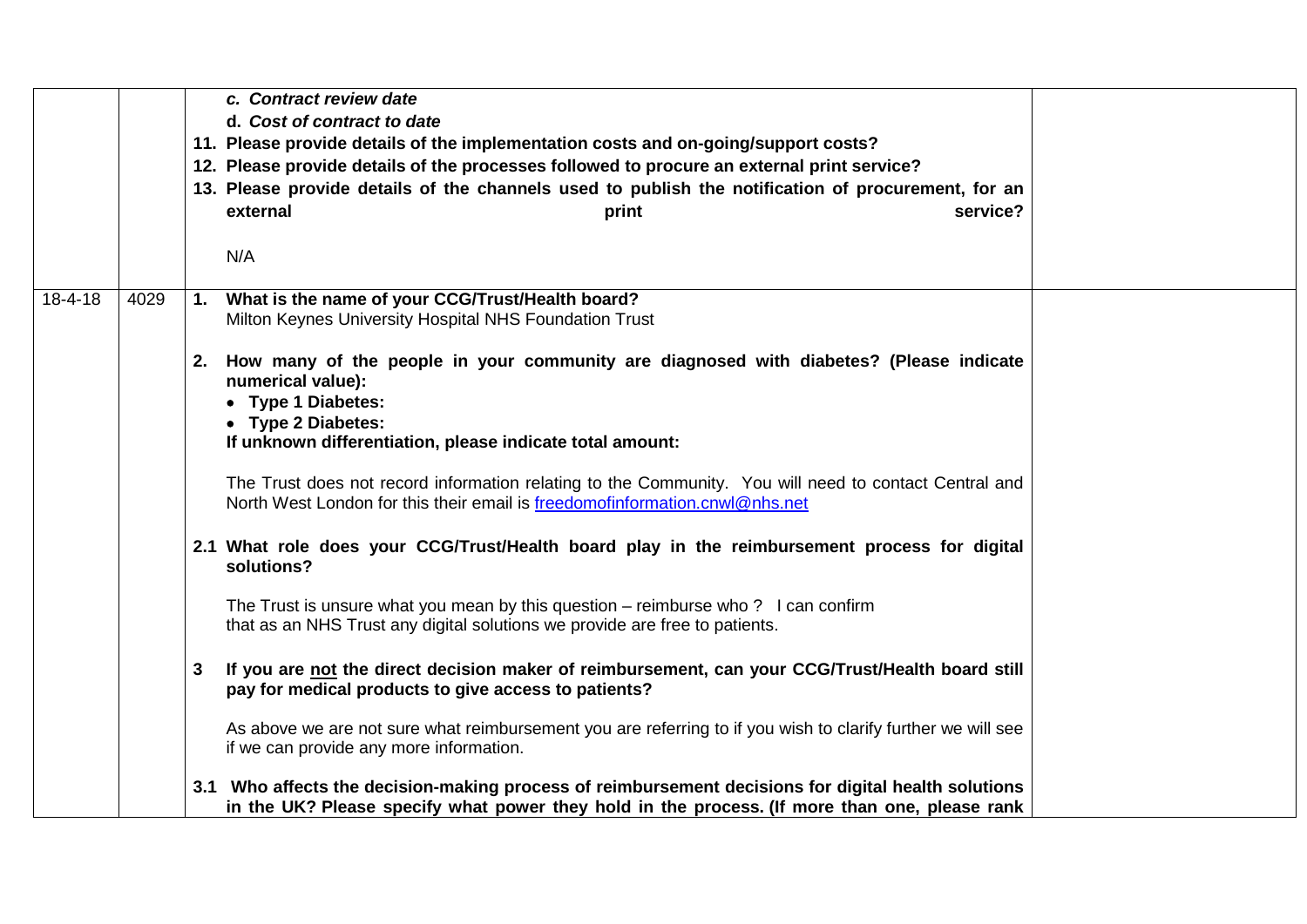|  | them by influence, 1 being the most influential).                                                                                                                                                                                                                                              |  |
|--|------------------------------------------------------------------------------------------------------------------------------------------------------------------------------------------------------------------------------------------------------------------------------------------------|--|
|  |                                                                                                                                                                                                                                                                                                |  |
|  | Please see above                                                                                                                                                                                                                                                                               |  |
|  | 4. How would you describe the interest of the stakeholders you identified above? (e.g. cost<br>reduction, care improvement,)?                                                                                                                                                                  |  |
|  | Please see above                                                                                                                                                                                                                                                                               |  |
|  | 5<br>What criteria are most important for your CCG/Trust/Health board when commissioning digital<br>solutions (e.g. cost, newness, effectiveness,)? Please rank the criteria, 1 being the most<br>important.                                                                                   |  |
|  | Please see the Trust website for Trust priorities at www.mkhospital.nhs.uk                                                                                                                                                                                                                     |  |
|  | 6. Are you interested in partnerships with pharmaceutical companies? If yes, please what you are<br>seeking from such partnerships.                                                                                                                                                            |  |
|  | <b>No</b>                                                                                                                                                                                                                                                                                      |  |
|  | 7. How does your CCG/Trust/Health board evaluate whether to commission a product for diabetes<br>care?                                                                                                                                                                                         |  |
|  | The Trust apply for funding via the individual patients relevant CCG (GP dependent). When applying, we<br>take into account, NICE Guidance, the individual's ability to manage the product, the individual's consent,<br>Consultant agreement, and cost vs quality of life/impact on diabetes. |  |
|  | 8. Does your CCG/Trust/Health board have a policy on the use of health apps?<br>If yes, please specify the health policy(ies):<br>If no, please provide if and when this will be established:                                                                                                  |  |
|  | No, although we do make use of some apps.                                                                                                                                                                                                                                                      |  |
|  | Does your CCG/Trust/Health board currently have a budget to use for health apps?<br>9.<br>If no, please provide if and when this will be established:                                                                                                                                          |  |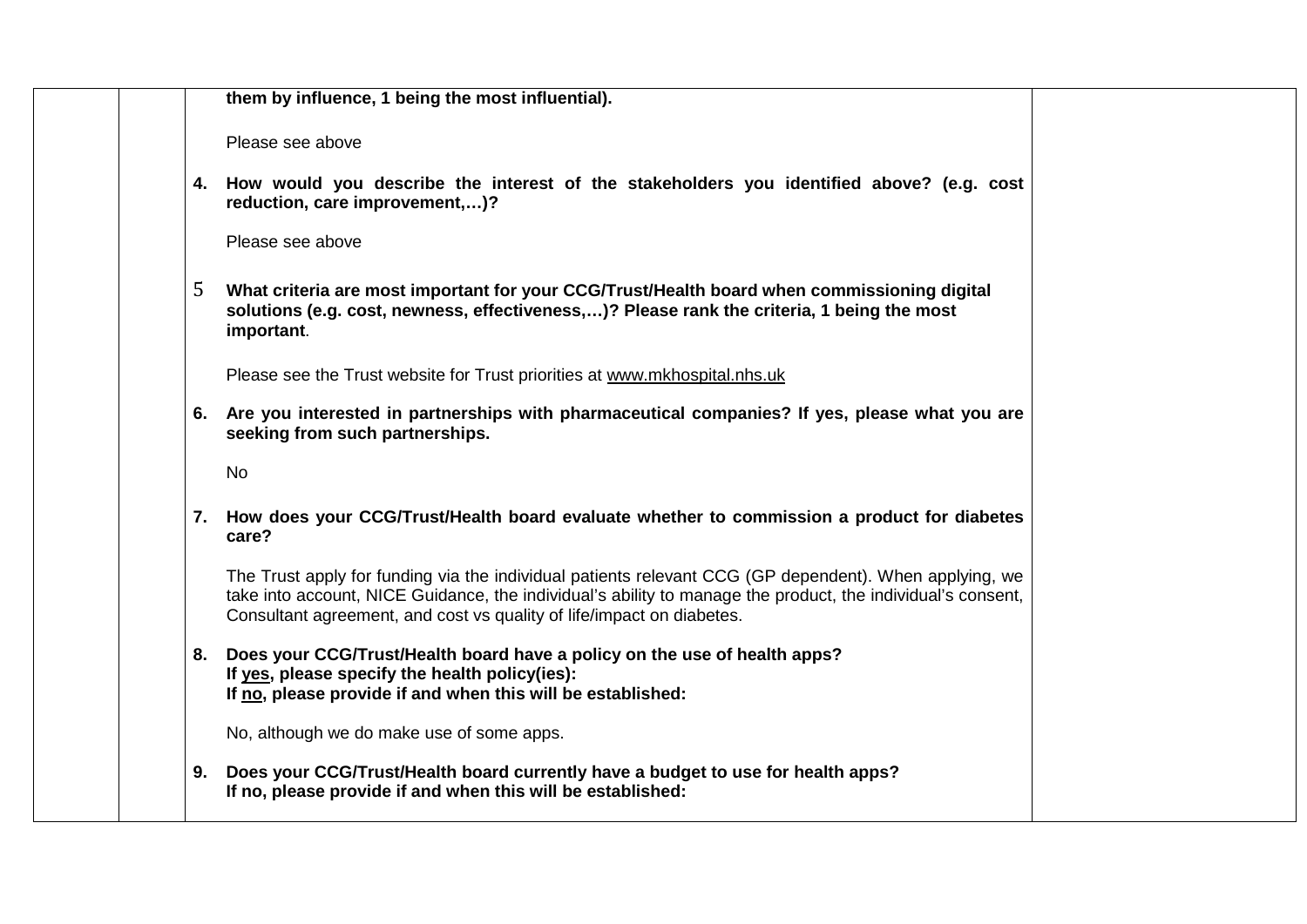|         |      | <b>No</b>                                                                                                |
|---------|------|----------------------------------------------------------------------------------------------------------|
| 19-4-18 | 4030 | Please could I kindly request information in respect of the volume per annum of emergency pre-filled     |
|         |      | glass syringes that you purchase for example, Aurum pre-filled glass syringes for emergency use.         |
|         |      |                                                                                                          |
|         |      | The data below relates to the period 01/04/2017 to 31/03/2018:                                           |
|         |      | ADRENALINE 1 in 10,000 Pre-Filled Syringe<br>993                                                         |
|         |      | AMIODARONE 300mg in 10mL Pre-Filled Syringe<br>29                                                        |
|         |      | ATROPINE SULFATE 1mg in 5mL Pre-Filled Syringe<br>101                                                    |
|         |      | ATROPINE SULFATE 3mg in 10mL Pre-Filled Syringe<br>38                                                    |
|         |      | CALCIUM CHLORIDE 1g in 10mL Pre-Filled Syringe<br>84                                                     |
|         |      |                                                                                                          |
|         |      | These are all syringes supplied by Aurum or Aguettant,                                                   |
|         |      |                                                                                                          |
|         |      | Please note we cannot confirm the figures above are exclusively glass syringes as they do not get opened |
|         |      | before being distributed around the Trust but all are pre-filled syringes for emergency use.             |
|         |      |                                                                                                          |
| 19-4-18 | 4031 | 1. How many agencies do you engage with for your recruitment of temporary nurses and health care         |
|         |      | assistants and can you please list them?                                                                 |
|         |      | CCS framework agencies including Pulse, ID Medical, DRC, MedicsPro, TNA                                  |
|         |      |                                                                                                          |
|         |      | 2. How many agencies do you engage with for your recruitment of permanent nurses and can you             |
|         |      | please list them?                                                                                        |
|         |      |                                                                                                          |
|         |      | N/A                                                                                                      |
|         |      |                                                                                                          |
|         |      | 3. What has your spend been on temporary nurses?                                                         |
|         |      |                                                                                                          |
|         |      | £2.065mn<br>Bank<br>£0.887mn                                                                             |
|         |      | Agency<br>£2.952mn<br>Total                                                                              |
|         |      |                                                                                                          |
|         |      | Please note this includes bank staff and agency from January 2018 - March 2018.                          |
|         |      |                                                                                                          |
|         |      | 4. What has your spend been on permanent nurses in 2017?                                                 |
|         |      |                                                                                                          |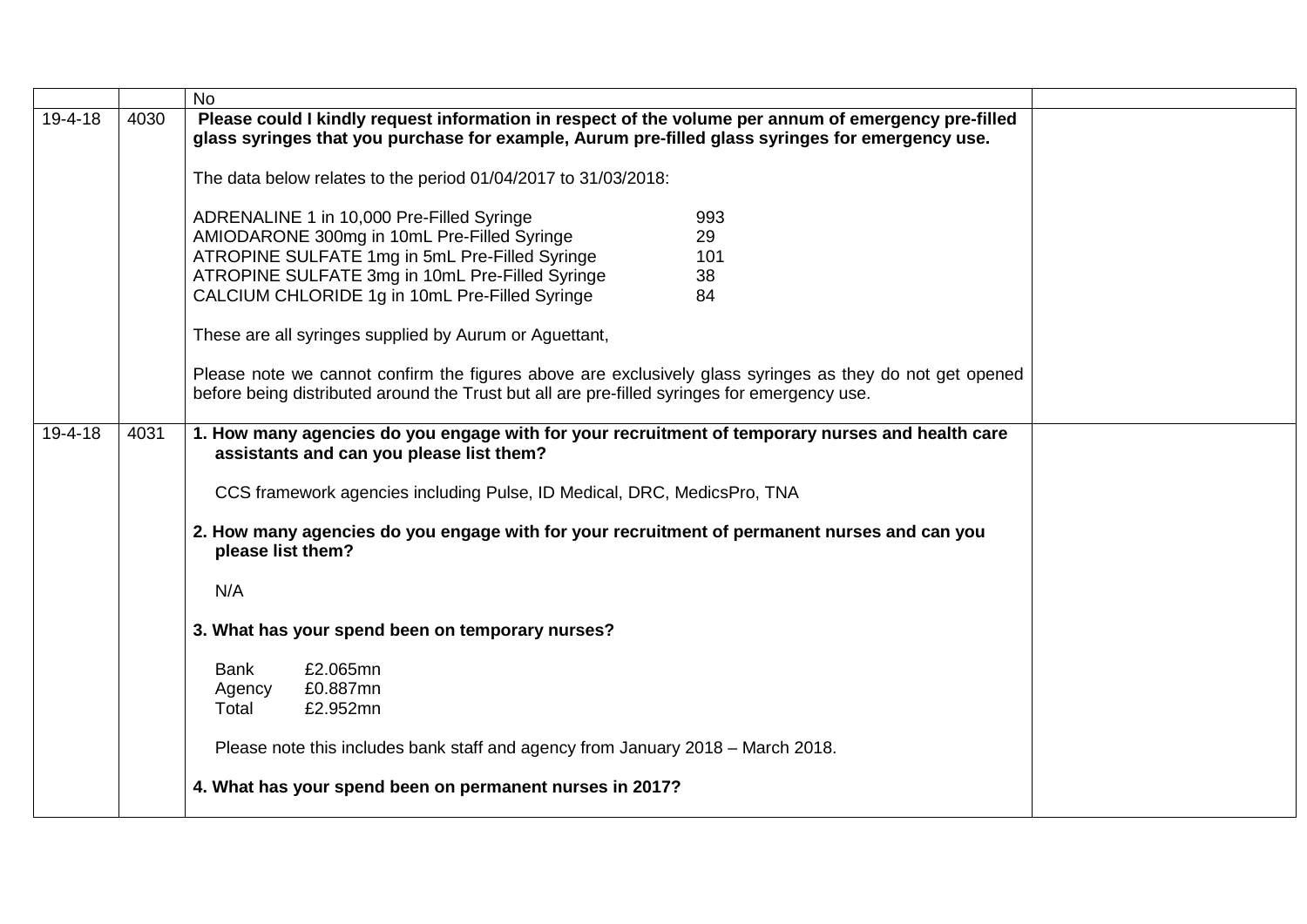| N/A                                                                                                                           |
|-------------------------------------------------------------------------------------------------------------------------------|
| 5. How many temporary shifts have been released to agencies for mental health nurses?                                         |
| 5                                                                                                                             |
| 6. How many temporary shifts have been released to agencies for general nurses?                                               |
| 2139                                                                                                                          |
| 7. How many temporary shifts have been released to agencies for theatres nurses?                                              |
| 52                                                                                                                            |
| 8. How many temporary shifts have been released to agencies for A&E nurses?                                                   |
| 230                                                                                                                           |
| 9. How many temporary shifts have been released to agencies for Community nurses?                                             |
| Not applicable.<br>10. How many temporary shifts that have been released to agencies for mental health nurses go<br>unfilled? |
| 1                                                                                                                             |
| 11. How many temporary shifts that have been released to agencies for general nurses go unfilled?                             |
| 234                                                                                                                           |
| 12. How many temporary shifts that have been released to agencies for theatres nurses go unfilled?                            |
| $\pmb{0}$                                                                                                                     |
| 13. How many temporary shifts that have been released to agencies for A&E nurses go unfilled?                                 |
| 5                                                                                                                             |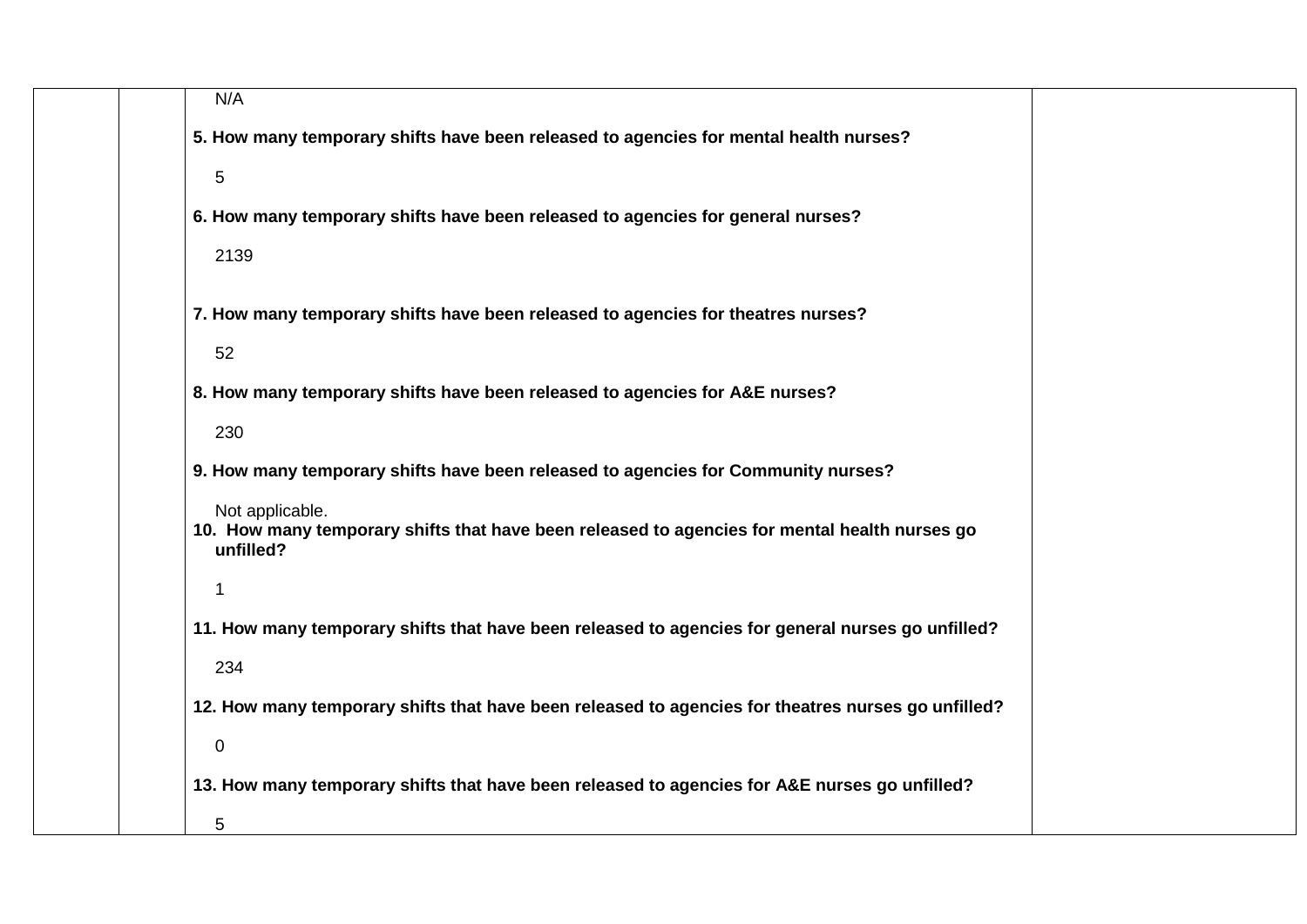|               |      | 14. How many temporary shifts that have been released to agencies for Community nurses go<br>unfilled?<br>Not applicable<br>15. Are all temporary shifts released to all agencies at the same time or is there a tiering system?<br>All are released at the same time.<br>16. Do you have any off framework spend for temporary agency staff?<br><b>No</b>                                                                                                                                                                                                                                                                                                                                                                                                                                                                                                                                                                                    |                     |
|---------------|------|-----------------------------------------------------------------------------------------------------------------------------------------------------------------------------------------------------------------------------------------------------------------------------------------------------------------------------------------------------------------------------------------------------------------------------------------------------------------------------------------------------------------------------------------------------------------------------------------------------------------------------------------------------------------------------------------------------------------------------------------------------------------------------------------------------------------------------------------------------------------------------------------------------------------------------------------------|---------------------|
| $20 - 4 - 18$ | 4032 | Please see spreadsheet attached.                                                                                                                                                                                                                                                                                                                                                                                                                                                                                                                                                                                                                                                                                                                                                                                                                                                                                                              | Link to spreadsheet |
| $20 - 4 - 18$ | 4033 | 1. How many 'red flag' events have occurred in your maternity units in this time frame? And are you<br>able to say whether this is higher than the 12 month period preceding these dates?<br>We do not use the NICE safer staffing in this unit; therefore do not collate this data.<br>2. Have there been occasions where a woman has:<br>Been left alone during active labour<br>Had to wait more than hour an hour for pain relief<br>Had to wait more than one hour for stitches<br>In order to answer we would have to review all women's records as we do not use the Red Flag System.<br>This would require permission and exceed the appropriate time limit.<br>3. How many times between these dates have you been forced to close the maternity unit due to staff<br>shortage or lack of beds?<br>None<br>4. On how many occasions have wards been staffed with less than the Government recommended<br>number of midwives?<br>None |                     |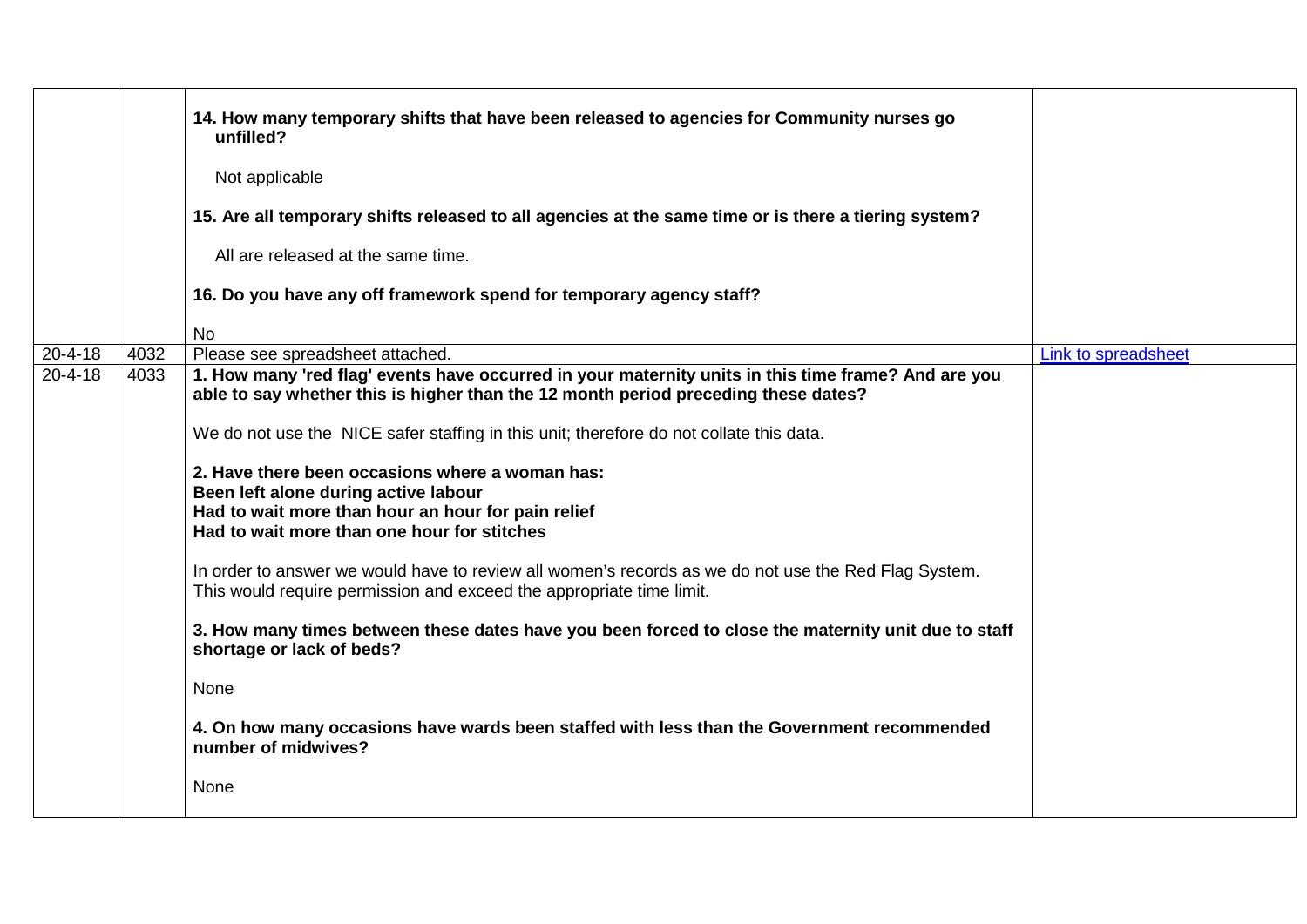|                       | 5. How many midwives are you currently short of in your Trust? How many posts are being<br>advertised? (As of 19th April 2018)<br>15 WTE vacancies, 2 of which have been recruited too and are due to commence in the next two months.<br>The rest are out to advert.<br>6. How many maternity negligence cases have been brought against you in the past 12 months?<br>3<br>7. And finally, how many complaints have been made to your Trust regarding maternity<br>services between the same dates.<br>39 – Please note this number includes both informal and formal contact as were record these collectively.                                                                                                                                                                                                                                                                                                                                                                                                                                                                                                                                                                                                                                                                                                                                                                                                   |                     |
|-----------------------|----------------------------------------------------------------------------------------------------------------------------------------------------------------------------------------------------------------------------------------------------------------------------------------------------------------------------------------------------------------------------------------------------------------------------------------------------------------------------------------------------------------------------------------------------------------------------------------------------------------------------------------------------------------------------------------------------------------------------------------------------------------------------------------------------------------------------------------------------------------------------------------------------------------------------------------------------------------------------------------------------------------------------------------------------------------------------------------------------------------------------------------------------------------------------------------------------------------------------------------------------------------------------------------------------------------------------------------------------------------------------------------------------------------------|---------------------|
| $23 - 4 - 18$<br>4034 | 1) The total amount the trust spent on agency/locum doctors for the following years: 2012/13,<br>2013/14, 2014/15, 2015/16, 2016/17 - breaking this information down by speciality and grade.<br>Please see spreadsheet attached. Unfortunately the Trust does not hold the information at the level of<br>detail requested for the periods prior to 2014/15 and to provide this would require a review of invoices<br>would<br>that<br>exceed<br>appropriate<br>the<br>time<br>limit.<br>2) What is the highest hourly/shift rate paid to an agency or locum doctor at any point in the<br>following years: : 2012/13, 2013/14, 2014/15, 2015/16, 2016/17 - please include job title and date.<br>The Trust is not able to provide the information requested for all years as the systems and processes<br>in place at the time do not allow for the easy access of this information and would require the Trust to<br>review individual invoices that would exceed the appropriate time<br>However, whilst not requested, the Trust is able to confirm that the highest rate paid to an agency or locum<br>doctor during 2017/18 (in which the Trust was reporting for the whole year to its regulator, NHS Improvement,<br>on agency rates above the cap) was £115/hour (being the doctor's pay rate). This related to a consultant in<br>the gastroenterology specialty and applied to various dates in 2017/18. | Link to spreadsheet |
| $24 - 4 - 18$<br>4035 | 1). For the past three complete financial years, the number of shifts in which maternity wards and<br>related departments in your trust that did not meet their minimum staff numbers, broken down by date<br>and unit.                                                                                                                                                                                                                                                                                                                                                                                                                                                                                                                                                                                                                                                                                                                                                                                                                                                                                                                                                                                                                                                                                                                                                                                              | Link to spreadsheet |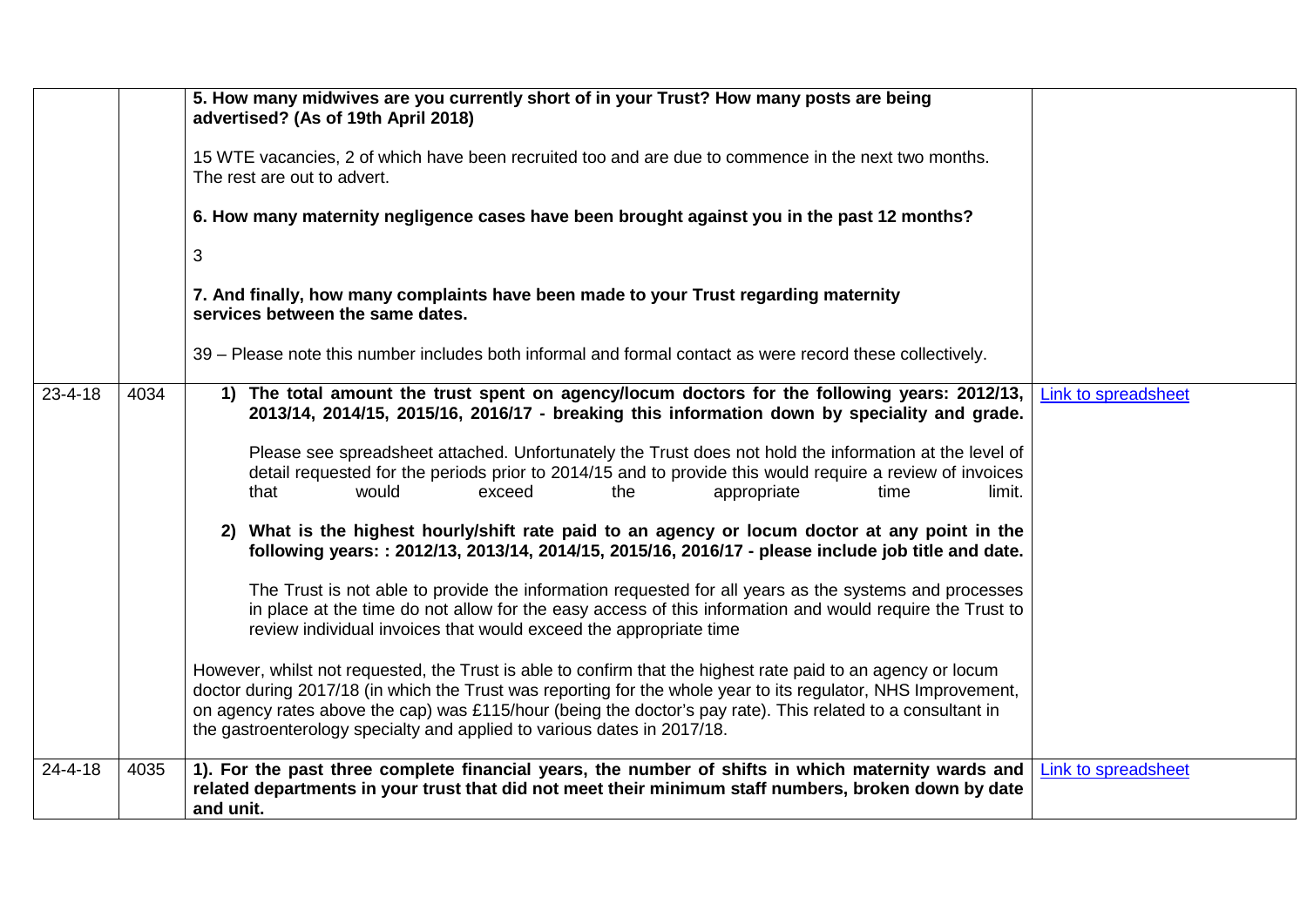|               |      | We have looked at various ways in which we could try to collate the data, however due to the data being held<br>in 6 departments on paper records this would mean trawling through three years of data for each of the 6<br>areas for 365 days per year. This would exceed the fees limit of 18 hours @ £450.00.<br>There is a daily staffing requirement set for all areas of maternity however this would change based on the<br>activity within the unit and staff are re-deployed based on activity in each area to maintain a safe working<br>environment for example, the labour ward is staff at 7 wte midwives however if only 2 patients are on the unit<br>this would not require the full establishment and this would apply to all maternity areas.<br>2). For the past three complete financial years, the number of days leave attributed to stress taken by<br>midwives across all payment bands broken down by unit and year quarter.<br>Please see spreadsheet attached |  |
|---------------|------|------------------------------------------------------------------------------------------------------------------------------------------------------------------------------------------------------------------------------------------------------------------------------------------------------------------------------------------------------------------------------------------------------------------------------------------------------------------------------------------------------------------------------------------------------------------------------------------------------------------------------------------------------------------------------------------------------------------------------------------------------------------------------------------------------------------------------------------------------------------------------------------------------------------------------------------------------------------------------------------|--|
| $24 - 4 - 18$ | 4036 | Good Afternoon,                                                                                                                                                                                                                                                                                                                                                                                                                                                                                                                                                                                                                                                                                                                                                                                                                                                                                                                                                                          |  |
|               |      | Under the Freedom of information act please could you provide me with the name and email address<br>of the person that holds the following responsibility within your Trust.                                                                                                                                                                                                                                                                                                                                                                                                                                                                                                                                                                                                                                                                                                                                                                                                             |  |
|               |      | • Lead Nurse for Accident and Emergency<br>• Clinical Service Manager for Accident and Emergency                                                                                                                                                                                                                                                                                                                                                                                                                                                                                                                                                                                                                                                                                                                                                                                                                                                                                         |  |
|               |      | Thank you for your recent FOI request.                                                                                                                                                                                                                                                                                                                                                                                                                                                                                                                                                                                                                                                                                                                                                                                                                                                                                                                                                   |  |
|               |      | The information requested can be found on the Trusts website at:<br>http://www.mkhospital.nhs.uk/images/comms/BoD/MKUH_Org_Chart_Spring_2017_web.pdf                                                                                                                                                                                                                                                                                                                                                                                                                                                                                                                                                                                                                                                                                                                                                                                                                                     |  |
|               |      | Please note individual staff details are exempt under Section 40 Personal Information (where disclosure may<br>contravene the Data Protection Act) unless permission to release has been granted or they are already in the<br>public domain.                                                                                                                                                                                                                                                                                                                                                                                                                                                                                                                                                                                                                                                                                                                                            |  |
| $25 - 4 - 18$ | 4037 | 1. Are you using any software to manage your incoming communication channels (phone, email, live<br>chat etc) from constituents (e.g. Zendesk, Desk.com, Intercom, RightNow, Service Cloud, Freshdesk<br>$etc.$ )?                                                                                                                                                                                                                                                                                                                                                                                                                                                                                                                                                                                                                                                                                                                                                                       |  |
|               |      | 2. If so, what is the software called?                                                                                                                                                                                                                                                                                                                                                                                                                                                                                                                                                                                                                                                                                                                                                                                                                                                                                                                                                   |  |
|               |      | 3. When does the contract with this current software provider end?                                                                                                                                                                                                                                                                                                                                                                                                                                                                                                                                                                                                                                                                                                                                                                                                                                                                                                                       |  |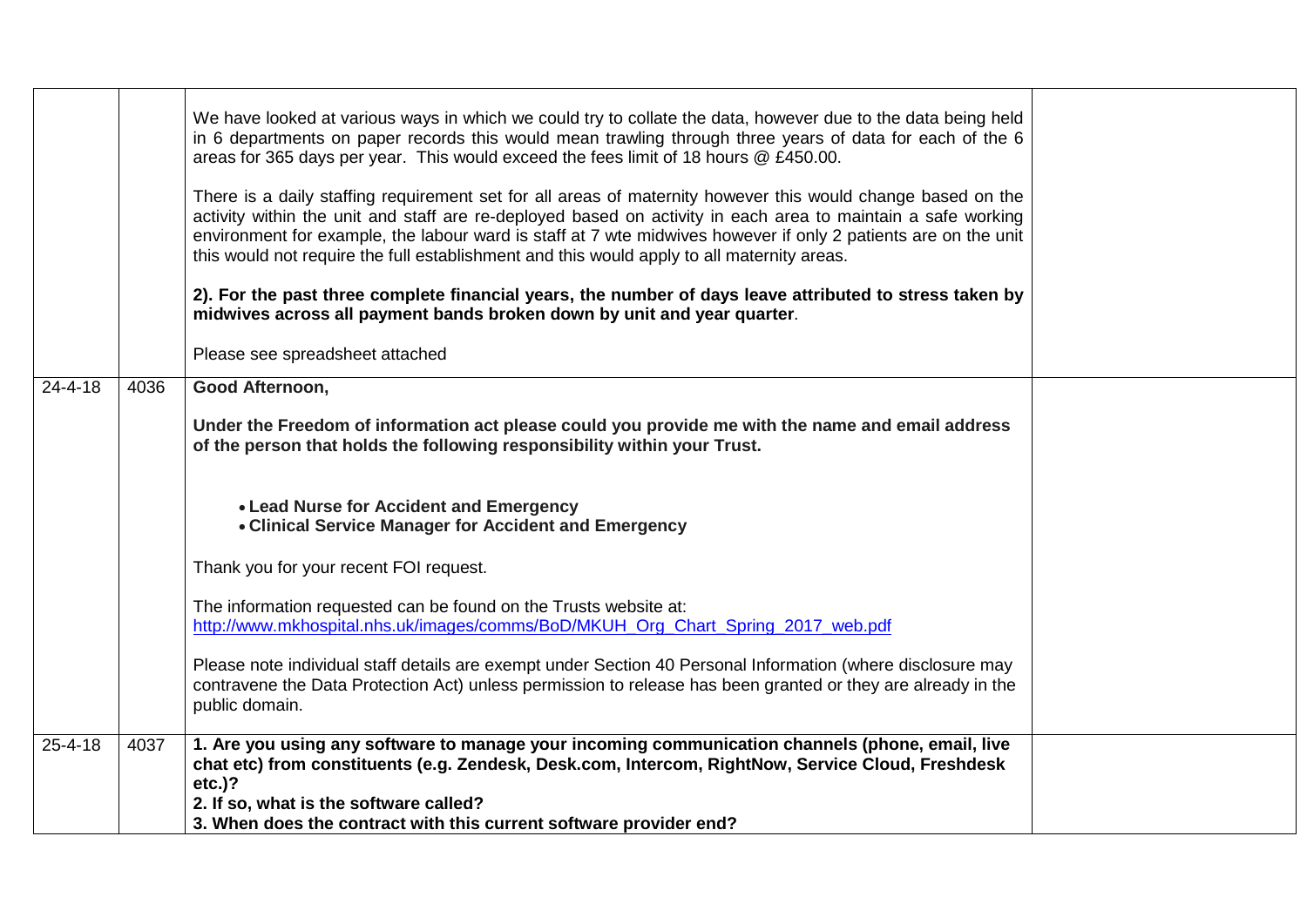|               |                                                                                                                                                            | 4. How much does your current software cost annually?<br>5. What is your annual budget for this type of software?<br>6. When will you be looking to review your current software?                                                                                                                                                                        |  |  |  |
|---------------|------------------------------------------------------------------------------------------------------------------------------------------------------------|----------------------------------------------------------------------------------------------------------------------------------------------------------------------------------------------------------------------------------------------------------------------------------------------------------------------------------------------------------|--|--|--|
|               |                                                                                                                                                            | The Trust has produced a document entitled "IT FOI Answers" which can be found on the website at<br>http://www.mkhospital.nhs.uk/index.php?view=download&alias=1559-it-foi-answers&category_slug=freedom-<br>of-information-foi-disclosure-logs-2017&option=com docman&layout=table&Itemid=700                                                           |  |  |  |
|               |                                                                                                                                                            | If you cannot find the information you are looking for within this document please come back to me and I will<br>endeavour to respond as soon as possible.                                                                                                                                                                                               |  |  |  |
| 24-4-48       | 4038                                                                                                                                                       | 1. The income earned from hospital car parking charges for the financial years:                                                                                                                                                                                                                                                                          |  |  |  |
|               |                                                                                                                                                            | 1.<br>2014-2015<br>£1.424m                                                                                                                                                                                                                                                                                                                               |  |  |  |
|               |                                                                                                                                                            | 2.<br>2015-2016<br>£1.576m                                                                                                                                                                                                                                                                                                                               |  |  |  |
|               |                                                                                                                                                            | 3.<br>2016-2017<br>£1.583m                                                                                                                                                                                                                                                                                                                               |  |  |  |
| $25 - 4 - 18$ | 4039                                                                                                                                                       | In the 2017 calendar year were there any babies born at your hospitals where the weight of the baby<br>was 12lbs (5443g) or more? If so please state how many and what their birthweights were.<br>I can confirm there were 0 babies born at Milton Keynes University Hospital during the 2017 calendar year<br>which were born weighting 12lbs or more. |  |  |  |
| $26 - 4 - 18$ | 1. Has your trust accepted or is it currently accepting manufacturer provision of free of charge drug<br>4040<br>stock between licensing and NICE funding? |                                                                                                                                                                                                                                                                                                                                                          |  |  |  |
|               |                                                                                                                                                            | Yes                                                                                                                                                                                                                                                                                                                                                      |  |  |  |
|               |                                                                                                                                                            | 2. Has your trust accepted or is it currently accepting the following list of drugs in psoriasis:                                                                                                                                                                                                                                                        |  |  |  |
|               |                                                                                                                                                            | <b>Brodalumab [Kyntheum]</b><br><b>No</b>                                                                                                                                                                                                                                                                                                                |  |  |  |
|               |                                                                                                                                                            | <b>Guselkumab [Tremfya]</b><br>No                                                                                                                                                                                                                                                                                                                        |  |  |  |
|               |                                                                                                                                                            | Ixekizumab [Taltz]<br><b>No</b>                                                                                                                                                                                                                                                                                                                          |  |  |  |
|               |                                                                                                                                                            | Secukinumab [Cosentyx]<br><b>No</b>                                                                                                                                                                                                                                                                                                                      |  |  |  |
|               |                                                                                                                                                            | 3. Has your trust accepted or is it currently accepting the following list of drugs in Rheumatoid<br><b>Arthritis:</b>                                                                                                                                                                                                                                   |  |  |  |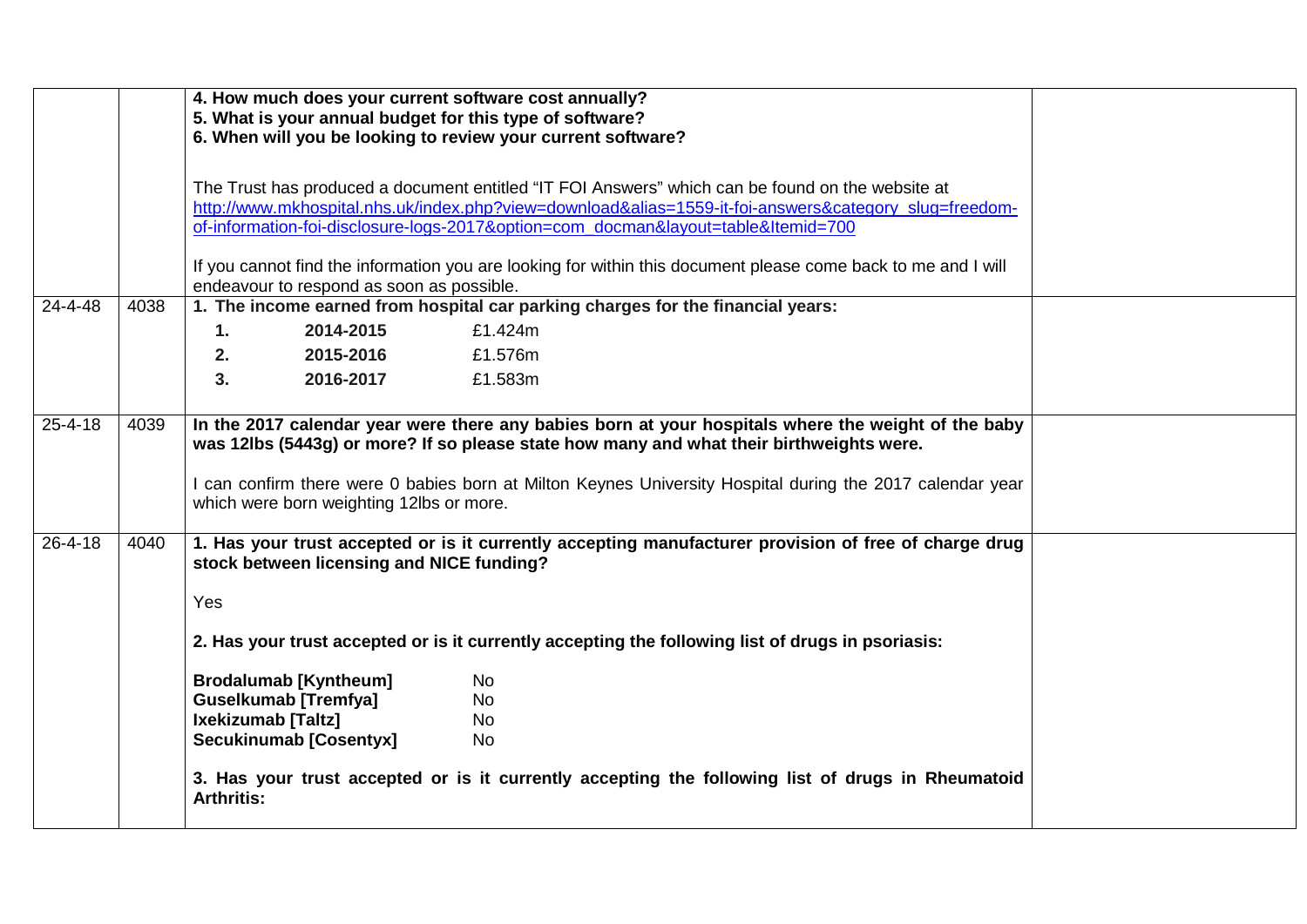|               |      | <b>Tofacitinib [Xeljanz]</b>                    | <b>No</b>                                                                                                  |
|---------------|------|-------------------------------------------------|------------------------------------------------------------------------------------------------------------|
|               |      | <b>Baricitinib [Olumiant]</b>                   | <b>No</b>                                                                                                  |
|               |      | <b>Golimumab [Simponi]</b>                      | <b>No</b>                                                                                                  |
|               |      | <b>Certolizumab [Cimzia]</b>                    | Yes                                                                                                        |
|               |      | <b>Apremilast [Otezla]</b>                      | <b>No</b>                                                                                                  |
|               |      | <b>Tocilizumab [Ro Actemra]</b>                 | <b>No</b>                                                                                                  |
|               |      | <b>Spondylitis or Psoriatic Arthritis:</b>      | 4. Has your trust accepted or is it currently accepting the following list of drugs in Ankylosing          |
|               |      | <b>Secukinumab [Cosentyx]</b>                   | No                                                                                                         |
|               |      |                                                 | 5. Has your trust accepted or is it currently accepting the following list of drugs in Ulcerative Colitis: |
|               |      | <b>Golimumab [Simponi]</b>                      | <b>No</b>                                                                                                  |
|               |      | the reasons for this?                           | 6. If your trust has not accepted manufacturer provision of free of charge drug stock, what have been      |
|               |      | Not offered//Drug not used                      |                                                                                                            |
|               |      |                                                 | 7. In future, will your trust be able to accept manufacturer provision of free of charge drug stock?       |
|               |      | Yes                                             |                                                                                                            |
|               |      |                                                 | 8. What is the preferred distribution channel for the provision of free of charge drug stock?              |
|               |      | Homecare                                        | Yes                                                                                                        |
|               |      | Delivered directly to hospital/Trust            | Yes                                                                                                        |
|               |      | Other (please provide details)                  |                                                                                                            |
|               |      |                                                 |                                                                                                            |
|               |      |                                                 | 9. For how long is free of charge drug stock typically provided for each patient?                          |
|               |      | Other<br>Varies from drug to drug               |                                                                                                            |
| $27 - 4 - 18$ | 4041 | <b>Total CT Images</b><br><b>Tele-Radiology</b> | <b>Total MRI Images</b><br><b>Total Plain Film Images</b>                                                  |
|               |      | <b>Supplier Name</b><br>outsourced during       | outsourced during Nov<br>outsourced during Nov                                                             |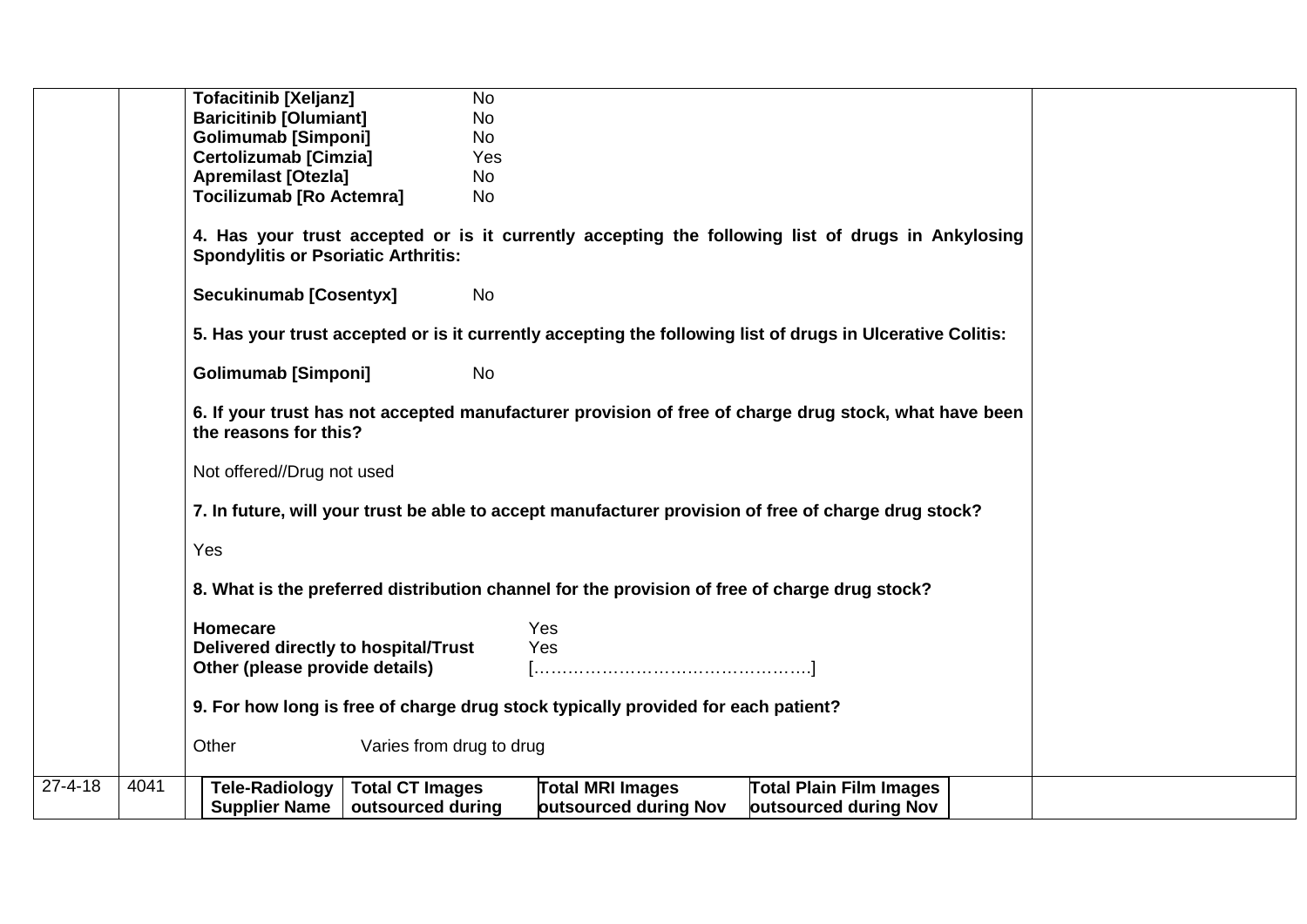|               |      |                          | Nov 17 - Mar 18                                                               | $17 - $ Mar 18 | $17 - $ Mar 18                                                                                        |  |
|---------------|------|--------------------------|-------------------------------------------------------------------------------|----------------|-------------------------------------------------------------------------------------------------------|--|
|               |      | Medica Group             | 2645 Exams                                                                    | 1019 Exams     | 715 Exams                                                                                             |  |
| $27 - 4 - 18$ | 4042 |                          | their permanent doctor placements?                                            |                | In the last 12 months, how many visa applications did the hospital process and were accepted for      |  |
|               |      | $\boldsymbol{9}$         |                                                                               |                |                                                                                                       |  |
|               |      |                          |                                                                               |                | In the last 12 months have you used an agency to fill your permanent doctor positions?                |  |
|               |      | Yes                      |                                                                               |                |                                                                                                       |  |
|               |      | filled?                  |                                                                               |                | In the last 12 months, which agencies have you used for your permanent doctor positions you have      |  |
|               |      | <b>Remedium Partners</b> |                                                                               |                |                                                                                                       |  |
|               |      |                          |                                                                               |                | In the last 12 months, how many doctors have been placed in permanent roles via an agency?            |  |
|               |      | $\mathbf 1$              |                                                                               |                |                                                                                                       |  |
|               |      | placements?              |                                                                               |                | In the last 12 months, how much have you spent on agencies for your permanent doctor                  |  |
|               |      | £10,000                  |                                                                               |                |                                                                                                       |  |
|               |      |                          | - How much are you charged per permanent doctor placement as per grade below? |                |                                                                                                       |  |
|               |      |                          |                                                                               |                | 1. SHO's (this includes FY1, FY2, ST1, ST2, CT1, CT2, StR Lower, Clinical fellow, Trust grade, RMO) - |  |
|               |      | £0                       |                                                                               |                |                                                                                                       |  |
|               |      |                          | Registrar, Staff Grade, Middle Grade, Speciality Doctor) -                    |                | 2. SPR's (this includes ST3, ST4, ST5, ST6, ST7, CT3, CT4, StR Higher, Senior Clinical Fellow,        |  |
|               |      | £10,000                  |                                                                               |                |                                                                                                       |  |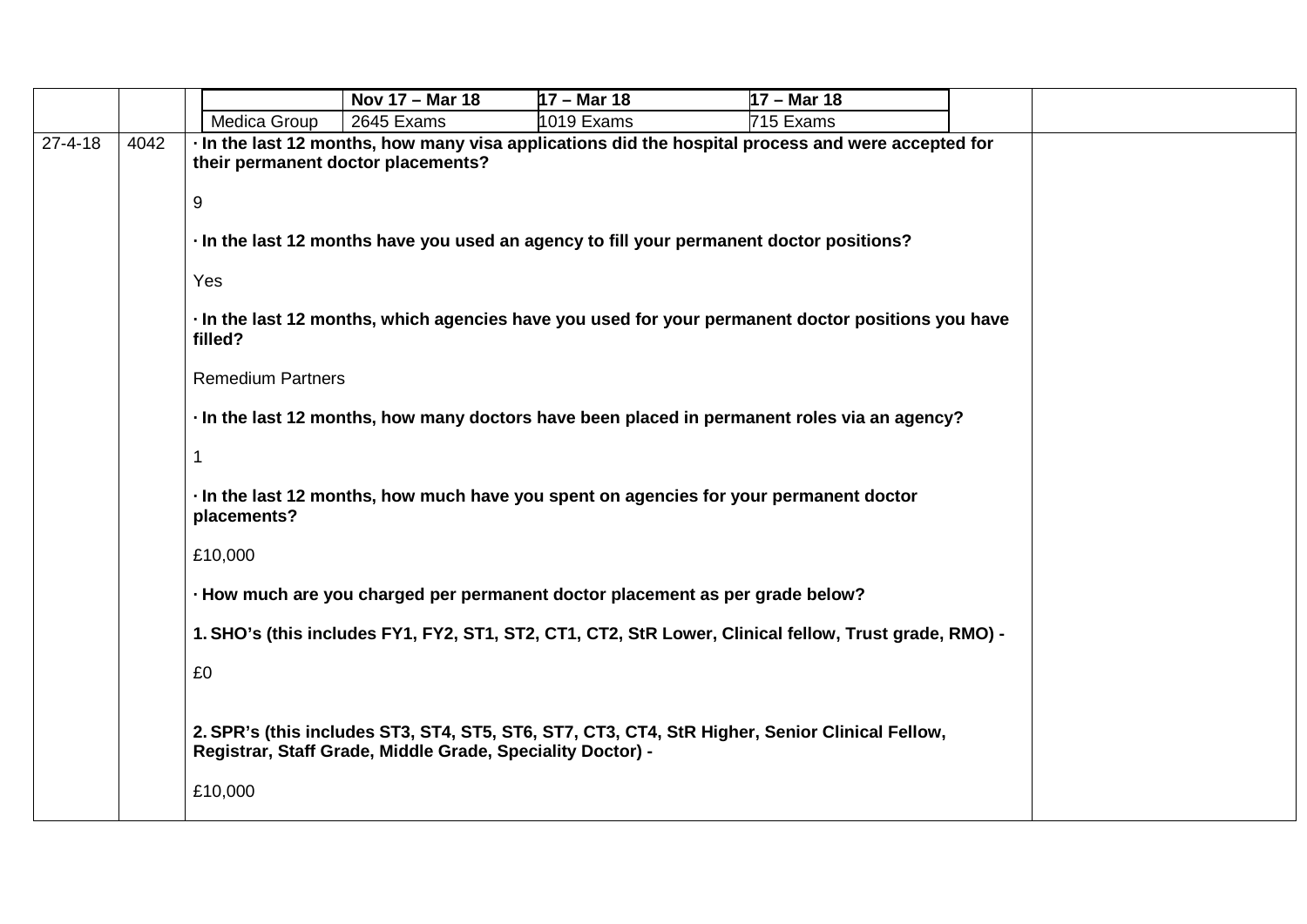|               |      | 3. Consultants (this includes Associate specialist, Lead Consultants, Consultant Physician) -                                                                                                                                                    |  |  |  |
|---------------|------|--------------------------------------------------------------------------------------------------------------------------------------------------------------------------------------------------------------------------------------------------|--|--|--|
|               |      | £0                                                                                                                                                                                                                                               |  |  |  |
|               |      | - Is your permanent recruitment process for doctors tendered to agencies? -                                                                                                                                                                      |  |  |  |
|               |      | We do not usually use agencies to recruit to substantive posts.                                                                                                                                                                                  |  |  |  |
|               |      | - Who was successful with the tender allocation? -                                                                                                                                                                                               |  |  |  |
|               |      | <b>NA</b>                                                                                                                                                                                                                                        |  |  |  |
|               |      | Do you have any outstanding vacancies currently advertised with agencies for permanent doctor<br>roles? -                                                                                                                                        |  |  |  |
|               |      | <b>No</b>                                                                                                                                                                                                                                        |  |  |  |
|               |      | - Please provide us with the name, title and contact details of the head of permanent recruitment. -                                                                                                                                             |  |  |  |
|               |      | Please note individual staff details are exempt under Section 40, Personal Information (where disclosure may<br>contravene the Data Protection Act) unless permission to release is given or the information is already in the<br>public domain. |  |  |  |
| $27 - 4 - 18$ | 4043 | Please confirm or deny whether the trust entered into any joint working arrangements with private<br>1.<br>companies in a) 2016 and b) 2017.                                                                                                     |  |  |  |
|               |      | No                                                                                                                                                                                                                                               |  |  |  |
|               |      | Please confirm or deny whether the trust had a policy on entering into joint working arrangements<br>2.<br>with private companies in a) 2016 and b) 2017.                                                                                        |  |  |  |
|               |      | No                                                                                                                                                                                                                                               |  |  |  |
|               |      | Please confirm or deny whether the trust currently has any policy on entering into joint working<br>3.<br>arrangements with private companies.                                                                                                   |  |  |  |
|               |      | No                                                                                                                                                                                                                                               |  |  |  |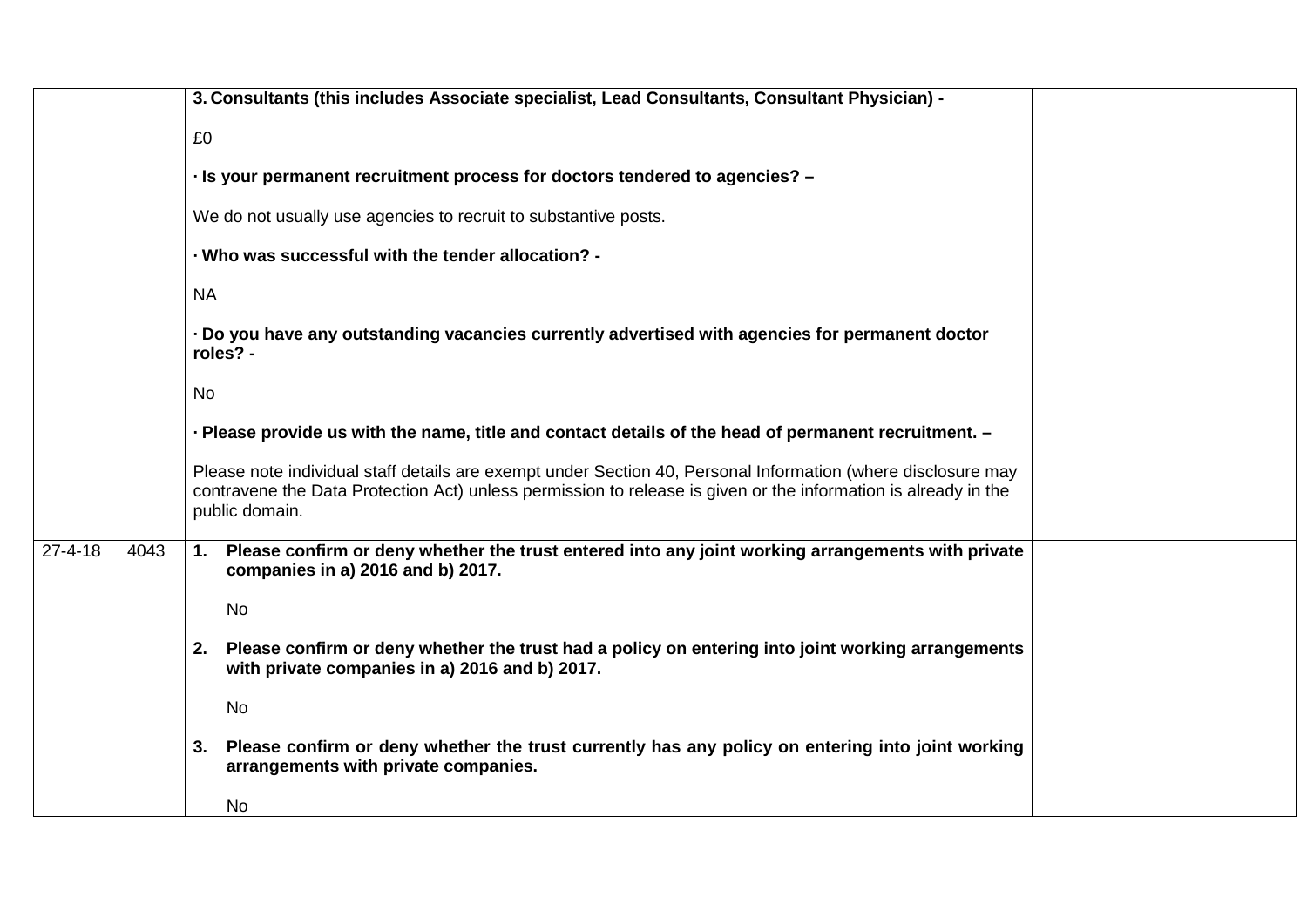|               |      | 4. Please provide details of, or a copy of, any policy the trust has on entering into joint working<br>arrangements with private companies.<br>N/A                                                                                                                                                                                                                                                                   |  |
|---------------|------|----------------------------------------------------------------------------------------------------------------------------------------------------------------------------------------------------------------------------------------------------------------------------------------------------------------------------------------------------------------------------------------------------------------------|--|
| $29 - 4 - 18$ | 4044 | Please could you provide me with a list of each of the NHS patients within your trust who have been<br>billed for NHS care during the whole of the financial year of 2016-17, and any from the financial year<br>2017/18 that you currently have available. Please do not include the billing of any EEA nationals, or<br>private patients. If possible, please format the data in an excel spreadsheet and include: |  |
|               |      | 1. Year of birth                                                                                                                                                                                                                                                                                                                                                                                                     |  |
|               |      | 2. Country of birth                                                                                                                                                                                                                                                                                                                                                                                                  |  |
|               |      | 3. Nationality                                                                                                                                                                                                                                                                                                                                                                                                       |  |
|               |      | 4. Sex                                                                                                                                                                                                                                                                                                                                                                                                               |  |
|               |      | 5. Ethnicity<br>6. Date of entry into the UK                                                                                                                                                                                                                                                                                                                                                                         |  |
|               |      | The Trust does not record the information for Q1-Q6 centrally, to obtain this would entail going through patient<br>records which would require permission and exceed the appropriate time limit.                                                                                                                                                                                                                    |  |
|               |      | 7. Amount billed                                                                                                                                                                                                                                                                                                                                                                                                     |  |
|               |      | 16/17 - £25,5260.23<br>17/18 - £36,9036.63                                                                                                                                                                                                                                                                                                                                                                           |  |
|               |      | 8. Date billed                                                                                                                                                                                                                                                                                                                                                                                                       |  |
|               |      | The Trust does not record this information centrally, to obtain this would entail going through Trust records<br>which would exceed the appropriate time limit.                                                                                                                                                                                                                                                      |  |
|               |      | 9. Whether charging was deemed non-urgent, urgent or immediately necessary (if this is evident)                                                                                                                                                                                                                                                                                                                      |  |
|               |      | Overseas billed Inpatient episodes would only occur from an emergency admission.                                                                                                                                                                                                                                                                                                                                     |  |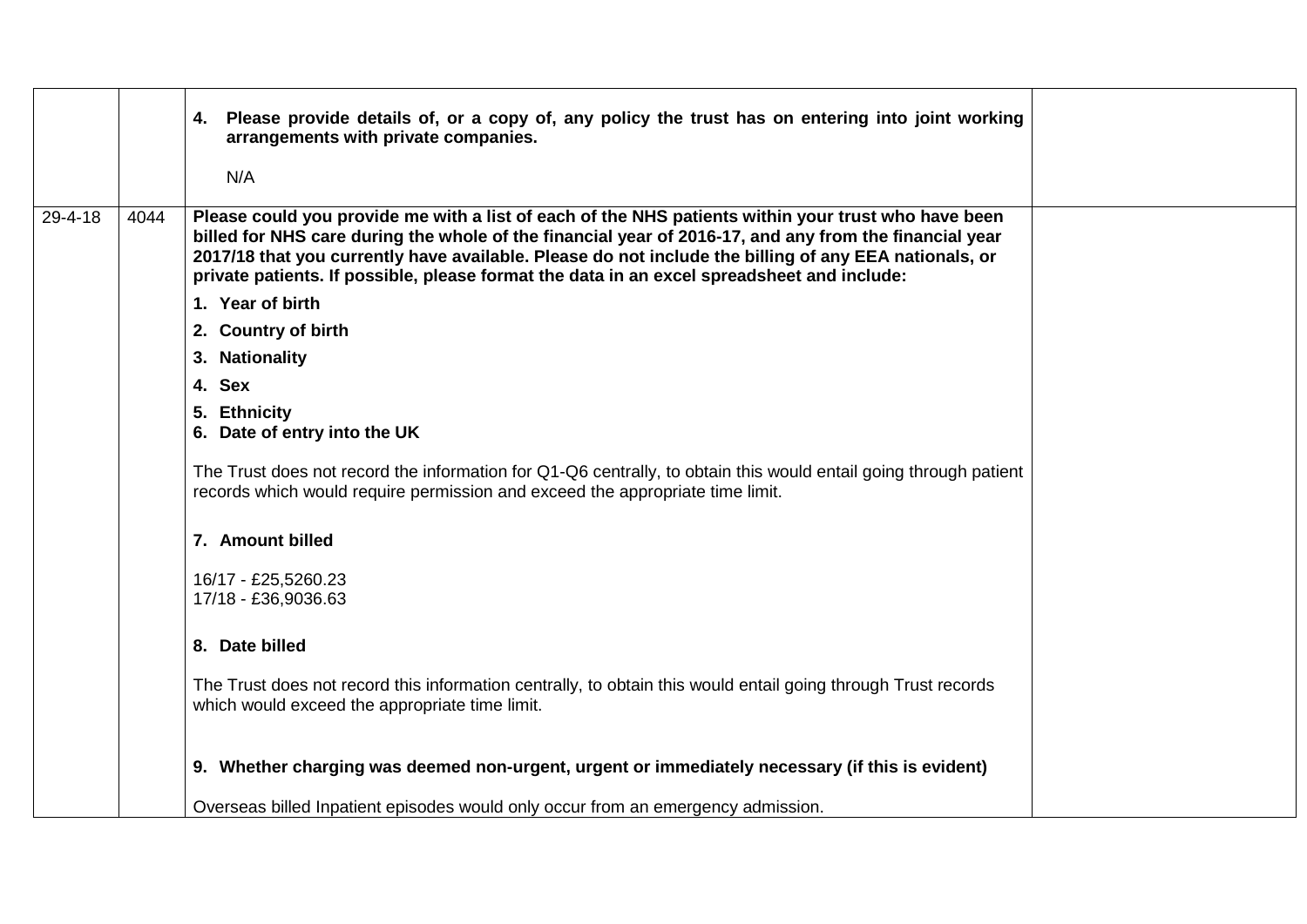| $30 - 4 - 18$ | 4045 | 1) Does your Trust offer a Health and Wellbeing event accessible to all breast cancer patients at the<br>end of hospital-based treatment?<br>(A Health and Wellbeing event is defined as a group education and support event which helps people to<br>manage their physical and psychological health after a cancer diagnosis.)                                                    |
|---------------|------|------------------------------------------------------------------------------------------------------------------------------------------------------------------------------------------------------------------------------------------------------------------------------------------------------------------------------------------------------------------------------------|
|               |      | A. Yes<br>B. No                                                                                                                                                                                                                                                                                                                                                                    |
|               |      | 2) If the Trust does offer a Health and Wellbeing event for breast cancer patients, are these events:                                                                                                                                                                                                                                                                              |
|               |      | A. solely for people with breast cancer<br><b>or</b>                                                                                                                                                                                                                                                                                                                               |
|               |      | B. for people with all types of cancer X                                                                                                                                                                                                                                                                                                                                           |
|               |      | 3) For breast cancer patients who have completed their hospital-based treatment, do the nurses in the<br>breast care unit routinely make direct referrals, where appropriate, to the following?<br>(By 'direct referral' we mean gaining consent from a patient to pass on their details to a support service or<br>arranging for someone from the service to contact the patient) |
|               |      | Services provided by charities                                                                                                                                                                                                                                                                                                                                                     |
|               |      | a. Support services provided by charities that support people with cancer (yes/no)                                                                                                                                                                                                                                                                                                 |
|               |      | <b>No</b>                                                                                                                                                                                                                                                                                                                                                                          |
|               |      | b. Support services provided by charities that support people with breast cancer only (yes/no)                                                                                                                                                                                                                                                                                     |
|               |      | Yes                                                                                                                                                                                                                                                                                                                                                                                |
|               |      |                                                                                                                                                                                                                                                                                                                                                                                    |
|               |      | <b>NHS Services</b>                                                                                                                                                                                                                                                                                                                                                                |
|               |      | c. Counselling / psychology services within the NHS (yes/no)                                                                                                                                                                                                                                                                                                                       |
|               |      | Yes                                                                                                                                                                                                                                                                                                                                                                                |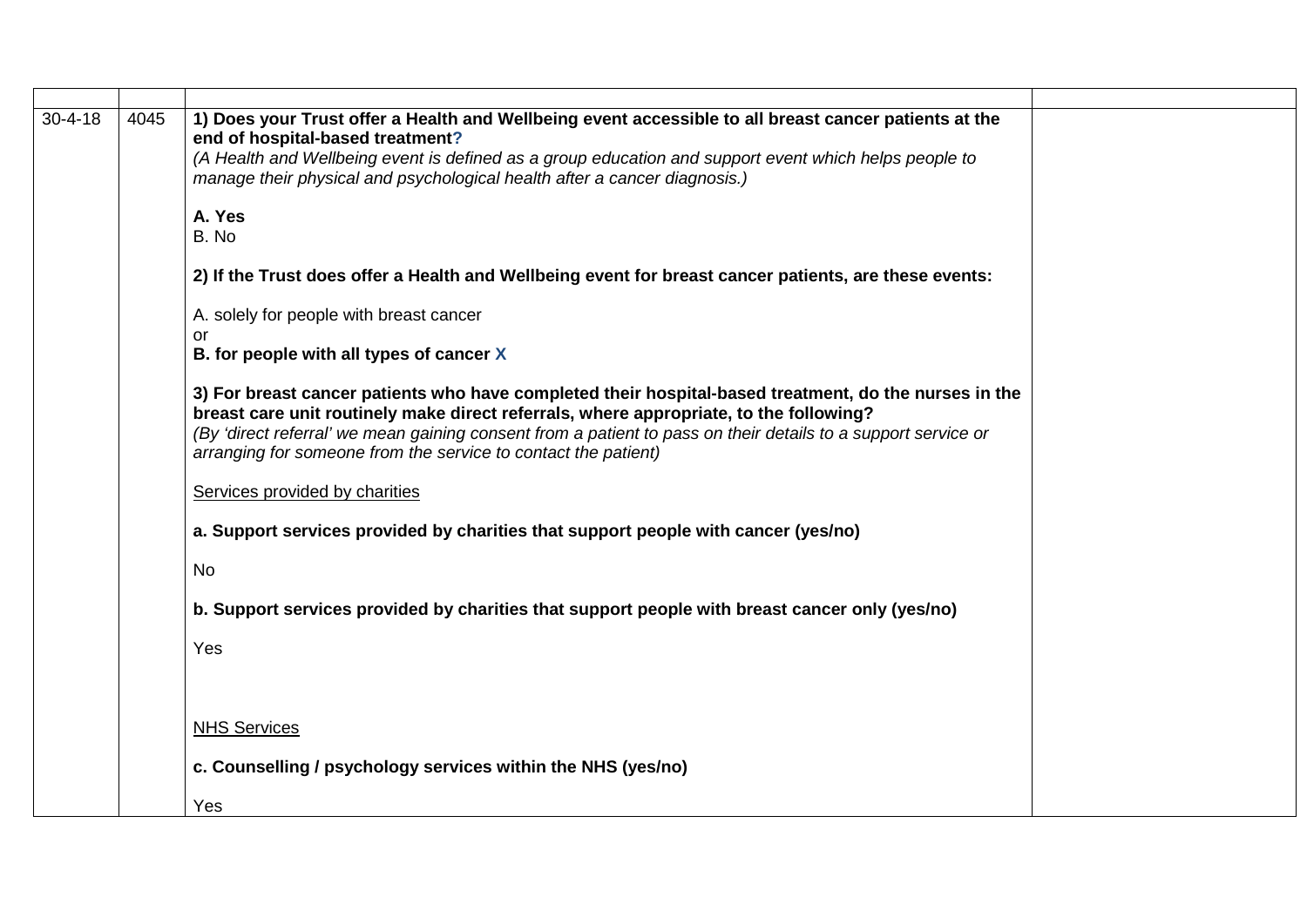| d. Physiotherapy services within the NHS (yes/no)                                                                                                                                                                                                                                                                                                                                                                                               |
|-------------------------------------------------------------------------------------------------------------------------------------------------------------------------------------------------------------------------------------------------------------------------------------------------------------------------------------------------------------------------------------------------------------------------------------------------|
| Yes                                                                                                                                                                                                                                                                                                                                                                                                                                             |
| e. Fertility services within the NHS (yes/no)                                                                                                                                                                                                                                                                                                                                                                                                   |
| <b>No</b>                                                                                                                                                                                                                                                                                                                                                                                                                                       |
| f. Lymphoedema services within the NHS (yes/no)                                                                                                                                                                                                                                                                                                                                                                                                 |
| Yes                                                                                                                                                                                                                                                                                                                                                                                                                                             |
| g. Other support services - please specify below (yes/no)                                                                                                                                                                                                                                                                                                                                                                                       |
| Yes - Dietician                                                                                                                                                                                                                                                                                                                                                                                                                                 |
| 4) If you do not refer to some/any of the services in question 3, is this due to any of the reasons below?<br>Please indicate all that apply.                                                                                                                                                                                                                                                                                                   |
| a. Support services provided by charities that support people with cancer<br>· Service not available (yes/no)<br>· Unaware of service (yes/no)<br>· Service is oversubscribed (yes/no)<br>· Service is unsuitable for breast cancer patients (yes/no)<br>. Patient is informed of the service but a direct referral is not made (yes/no)<br>· Workload capacity does not allow time for referrals (yes/no)<br>· Other (please give details)     |
| b. Support services provided by charities that support people with breast cancer only<br>· Service not available (yes/no)<br>· Unaware of service (yes/no)<br>· Service is oversubscribed (yes/no)<br>. Patient is informed of the service but a direct referral is not made (yes/no)<br>· Workload capacity does not allow time for referrals (yes/no)<br>· Other (please give details)<br>c. Counselling / psychology services within the NHS |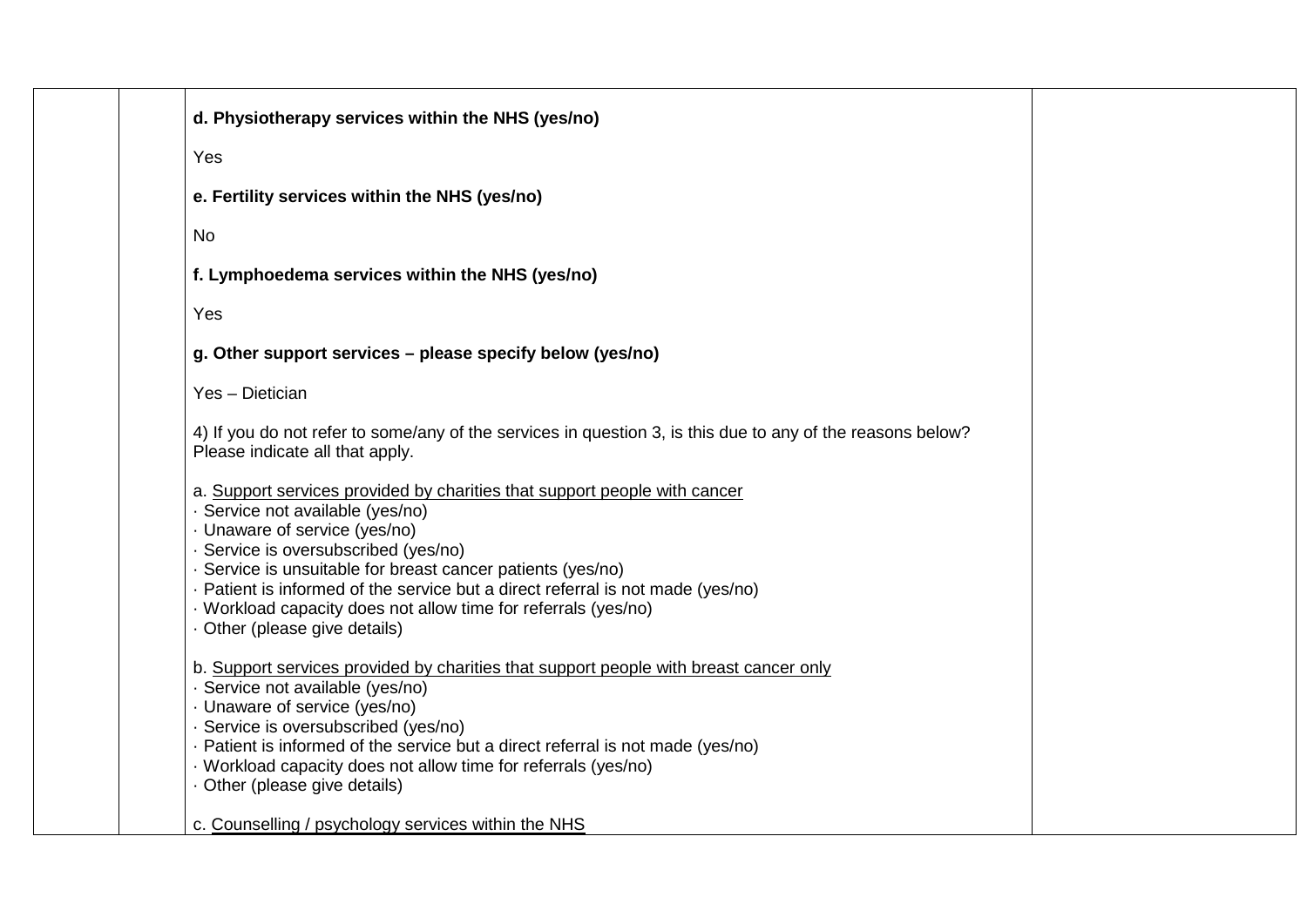|               |                            | Service not available (yes/no)<br>Unaware of service (yes/no)<br>· Service is oversubscribed (yes/no)<br>Patient is informed of the service but a direct referral is not made (yes/no)<br>· Workload capacity does not allow time for referrals (yes/no)<br>· Other (please give details)<br>d. Physiotherapy services within the NHS<br>Service not available (yes/no)<br>· Unaware of service (yes/no)<br>· Service is oversubscribed (yes/no)<br>Patient is informed of the service but a direct referral is not made (yes/no)<br>· Workload capacity does not allow time for referrals (yes/no)<br>· Other (please give details)<br>e. Fertility services within the NHS<br>· Service not available (yes/no)<br>· Unaware of service (yes/no)<br>· Service is oversubscribed (yes/no)<br>Patient is informed of the service but a direct referral is not made (yes/no)<br>· Workload capacity does not allow time for referrals (yes/no)<br>· Other (please give details)<br><b>CONSULTANT REFERRAL NOT BREAST CARE NURSE REFERRAL</b><br>f. Lymphoedema services within the NHS<br>Service not available (yes/no)<br>Unaware of service (yes/no)<br>Service is oversubscribed (yes/no)<br>Patient is informed of the service but a direct referral is not made (yes/no)<br>· Workload capacity does not allow time for referrals (yes/no)<br>Other (please give details) |               |               |          |         |         |  |  |
|---------------|----------------------------|-------------------------------------------------------------------------------------------------------------------------------------------------------------------------------------------------------------------------------------------------------------------------------------------------------------------------------------------------------------------------------------------------------------------------------------------------------------------------------------------------------------------------------------------------------------------------------------------------------------------------------------------------------------------------------------------------------------------------------------------------------------------------------------------------------------------------------------------------------------------------------------------------------------------------------------------------------------------------------------------------------------------------------------------------------------------------------------------------------------------------------------------------------------------------------------------------------------------------------------------------------------------------------------------------------------------------------------------------------------------------------|---------------|---------------|----------|---------|---------|--|--|
| $30 - 4 - 18$ | 4046<br><b>Total Spend</b> |                                                                                                                                                                                                                                                                                                                                                                                                                                                                                                                                                                                                                                                                                                                                                                                                                                                                                                                                                                                                                                                                                                                                                                                                                                                                                                                                                                               |               |               |          |         |         |  |  |
|               |                            | <b>Endoscopy Insource/Outsource</b><br><b>Supplier Name</b>                                                                                                                                                                                                                                                                                                                                                                                                                                                                                                                                                                                                                                                                                                                                                                                                                                                                                                                                                                                                                                                                                                                                                                                                                                                                                                                   | <b>Nov-17</b> | <b>Dec-17</b> | $Jan-18$ | Feb-18  | Mar-18  |  |  |
|               |                            | <b>Blakelands Hospital</b>                                                                                                                                                                                                                                                                                                                                                                                                                                                                                                                                                                                                                                                                                                                                                                                                                                                                                                                                                                                                                                                                                                                                                                                                                                                                                                                                                    | £31,258       | $\mathbf 0$   | £24,323  | £20,295 | £40,368 |  |  |